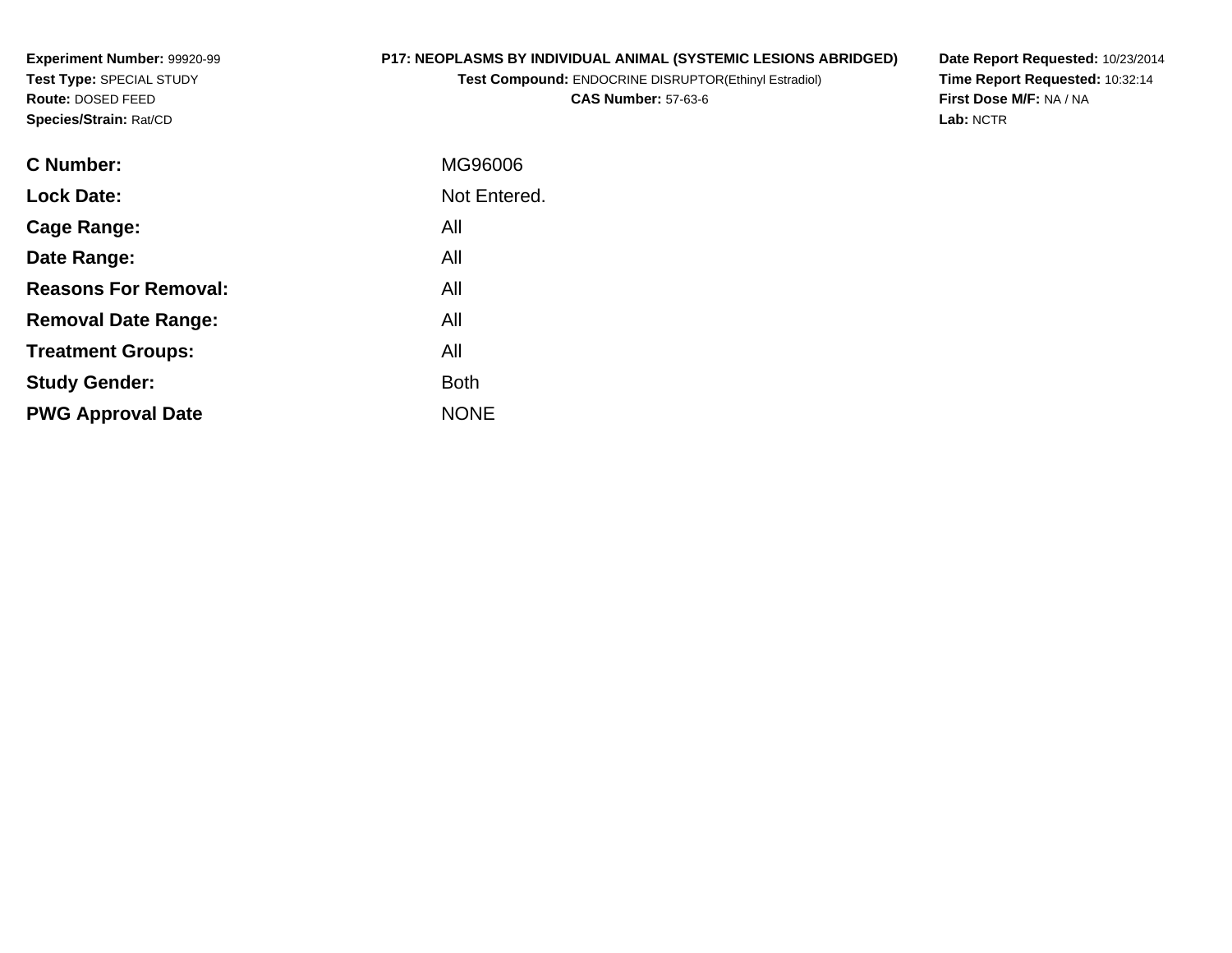| Test Type: SPECIAL STUDY<br>Route: DOSED FEED<br>Species/Strain: Rat/CD                                                  |                  |                                               |                                                                                        |                                             |                                                          |                                                                         |                                              |                                                                          |                                        |                                                        |                                                     | <b>CAS Number: 57-63-6</b>                                              |                                                            |                                                             | Test Compound: ENDOCRINE DISRUPTOR(Ethinyl Estradiol) |                                                |                                                       |                                              |                                                       |                                                     |                                                          |                                               |                                                                       |                                                | Lab: NCTR                                                           |                                                    | Time Report Requested: 10:32:14<br>First Dose M/F: NA / NA |
|--------------------------------------------------------------------------------------------------------------------------|------------------|-----------------------------------------------|----------------------------------------------------------------------------------------|---------------------------------------------|----------------------------------------------------------|-------------------------------------------------------------------------|----------------------------------------------|--------------------------------------------------------------------------|----------------------------------------|--------------------------------------------------------|-----------------------------------------------------|-------------------------------------------------------------------------|------------------------------------------------------------|-------------------------------------------------------------|-------------------------------------------------------|------------------------------------------------|-------------------------------------------------------|----------------------------------------------|-------------------------------------------------------|-----------------------------------------------------|----------------------------------------------------------|-----------------------------------------------|-----------------------------------------------------------------------|------------------------------------------------|---------------------------------------------------------------------|----------------------------------------------------|------------------------------------------------------------|
| <b>CD Rat Male</b><br><b>CONTROL</b><br>F <sub>0</sub>                                                                   | DAY ON TEST      | 0<br>3<br>9                                   | $\boldsymbol{\theta}$<br>$\boldsymbol{l}$<br>$\boldsymbol{4}$<br>$\boldsymbol{\theta}$ | 0<br>$\boldsymbol{l}$<br>$\frac{4}{\theta}$ | 0<br>$\boldsymbol{l}$<br>4<br>$\pmb{\theta}$             | $\boldsymbol{\theta}$<br>$\boldsymbol{l}$<br>4<br>$\boldsymbol{\theta}$ | 0<br>$\boldsymbol{l}$<br>4<br>$\pmb{\theta}$ | 0<br>$\boldsymbol{l}$<br>4<br>$\pmb{8}$                                  | 0<br>$\boldsymbol{l}$<br>4<br>8        | 0<br>$\boldsymbol{l}$<br>$\frac{4}{8}$                 | $\boldsymbol{\theta}$<br>$\boldsymbol{l}$<br>4<br>8 | $\boldsymbol{\theta}$<br>$\boldsymbol{l}$<br>4<br>$\boldsymbol{\delta}$ | $\boldsymbol{\theta}$<br>$\boldsymbol{l}$<br>$\frac{4}{9}$ | $\boldsymbol{\theta}$<br>$\boldsymbol{l}$<br>$\frac{4}{9}$  | 0<br>$\boldsymbol{l}$<br>$\frac{4}{9}$                | 0<br>$\boldsymbol{l}$<br>$\boldsymbol{4}$<br>9 | 0<br>$\boldsymbol{l}$<br>$\sqrt{5}$<br>$\pmb{\theta}$ | 0<br>$\boldsymbol{l}$<br>5<br>$\pmb{\theta}$ | 0<br>$\boldsymbol{l}$<br>$\sqrt{5}$<br>$\pmb{\theta}$ | 0<br>$\boldsymbol{l}$<br>5<br>$\boldsymbol{\theta}$ | $\boldsymbol{\theta}$<br>$\bm{l}$<br>5<br>$\pmb{\theta}$ | $\theta$<br>1<br>5<br>$\overline{\mathbf{3}}$ | 0<br>$\boldsymbol{l}$<br>5<br>$\overline{\mathbf{3}}$                 | 0<br>1<br>5<br>$\mathfrak{z}$                  | $\theta$<br>$\bm{l}$<br>5<br>$\mathfrak{z}$                         | 0<br>$\boldsymbol{l}$<br>5<br>$\boldsymbol{\beta}$ |                                                            |
|                                                                                                                          | <b>ANIMAL ID</b> | $\mathbf 0$<br>$\Omega$<br>0<br>$\frac{9}{8}$ | 0<br>0<br>$\mathbf 0$<br>$\ensuremath{\mathsf{3}}$<br>$\overline{8}$                   | 0<br>0<br>0<br>$\frac{3}{9}$                | $\pmb{0}$<br>$\mathbf 0$<br>$\mathbf 0$<br>4<br>$\Omega$ | $\mathbf 0$<br>0<br>$\mathbf 0$<br>4                                    | $\mathbf 0$<br>0<br>0<br>4<br>$\mathcal{P}$  | $\mathbf 0$<br>$\Omega$<br>$\mathbf 0$<br>$\overline{7}$<br>$\mathbf{8}$ | $\Omega$<br>0<br>$\mathbf 0$<br>7<br>9 | $\mathbf 0$<br>0<br>$\mathbf 0$<br>$\bf 8$<br>$\Omega$ | $\mathbf 0$<br>$\mathbf 0$<br>$\pmb{0}$<br>8<br>1   | $\mathbf 0$<br>0<br>0<br>$\,8\,$<br>$\overline{2}$                      | $\pmb{0}$<br>0<br>-1<br>$\mathbf{1}$<br>9                  | $\mathbf 0$<br>$\mathbf 0$<br>$\mathbf{1}$<br>$\frac{2}{0}$ | $\pmb{0}$<br>0<br>$\mathbf{1}$<br>$\overline{c}$      | $\mathbf 0$<br>0<br>-1<br>$\frac{2}{3}$        | $\mathbf 0$<br>0<br>$\mathbf{1}$<br>$\frac{5}{9}$     | $\mathbf 0$<br>0<br>1<br>6<br>$\Omega$       | $\mathbf 0$<br>0<br>$\mathbf{1}$<br>6                 | $\Omega$<br>0<br>1<br>6<br>$\mathcal{P}$            | $\Omega$<br>$\Omega$<br>$\frac{6}{3}$                    | $\Omega$<br>0<br>1<br>9<br>$\overline{9}$     | $\mathbf 0$<br>0<br>$\overline{c}$<br>$\mathsf{O}\xspace$<br>$\Omega$ | $\mathbf 0$<br>$\Omega$<br>$\overline{2}$<br>0 | $\mathbf 0$<br>0<br>$\overline{2}$<br>$\mathbf 0$<br>$\overline{2}$ | $\Omega$<br>$\Omega$<br>$\overline{2}$<br>0<br>3   | <i><b>*TOTALS</b></i>                                      |
| <b>Alimentary System</b>                                                                                                 |                  |                                               |                                                                                        |                                             |                                                          |                                                                         |                                              |                                                                          |                                        |                                                        |                                                     |                                                                         |                                                            |                                                             |                                                       |                                                |                                                       |                                              |                                                       |                                                     |                                                          |                                               |                                                                       |                                                |                                                                     |                                                    |                                                            |
| Esophagus<br>Liver<br>Pancreas<br><b>Cardiovascular System</b>                                                           |                  | $\ddot{}$<br>A                                |                                                                                        |                                             |                                                          |                                                                         |                                              |                                                                          |                                        |                                                        |                                                     |                                                                         |                                                            |                                                             |                                                       |                                                |                                                       |                                              |                                                       |                                                     |                                                          |                                               |                                                                       |                                                |                                                                     |                                                    | -1<br>24<br>-1                                             |
| <b>Blood Vessel</b><br>Heart<br><b>Endocrine System</b>                                                                  |                  | $\ddot{}$<br>$\ddot{}$                        |                                                                                        |                                             |                                                          |                                                                         |                                              |                                                                          |                                        |                                                        |                                                     |                                                                         |                                                            |                                                             |                                                       |                                                |                                                       |                                              |                                                       |                                                     |                                                          |                                               |                                                                       |                                                |                                                                     |                                                    | -1<br>1                                                    |
| <b>Adrenal Cortex</b><br>Adrenal Medulla<br><b>Pituitary Gland</b><br><b>Thyroid Gland</b><br><b>General Body System</b> |                  | м<br>A                                        |                                                                                        |                                             |                                                          |                                                                         |                                              |                                                                          |                                        |                                                        |                                                     |                                                                         |                                                            |                                                             |                                                       |                                                |                                                       |                                              |                                                       |                                                     |                                                          |                                               |                                                                       |                                                |                                                                     |                                                    | 24<br>23<br>24<br>24                                       |
| <b>NONE</b><br><b>Genital System</b>                                                                                     |                  |                                               |                                                                                        |                                             |                                                          |                                                                         |                                              |                                                                          |                                        |                                                        |                                                     |                                                                         |                                                            |                                                             |                                                       |                                                |                                                       |                                              |                                                       |                                                     |                                                          |                                               |                                                                       |                                                |                                                                     |                                                    |                                                            |
| <b>Coagulating Gland</b><br>Epididymis<br>Prostate, Dorsal/Lateral Lobe<br>Prostate, Ventral Lobe<br><b>Rete Testes</b>  |                  | A                                             |                                                                                        |                                             |                                                          |                                                                         |                                              |                                                                          |                                        |                                                        |                                                     |                                                                         |                                                            |                                                             |                                                       |                                                |                                                       |                                              |                                                       |                                                     |                                                          |                                               |                                                                       |                                                |                                                                     |                                                    | 24<br>25<br>24<br>24<br>25                                 |

**Date Report Requested:** 10/23/2014

\* ..Total animals with tissue examined microscopically; Total animals with tumor M..Missing tissue M ..Missing tissue A ..Autolysis precludes evaluation + ..Tissue examined microscopically X ..Lesion present BLANK ..Not examined microscopicallyI ..Insufficient tissue

**Experiment Number:** 99920-99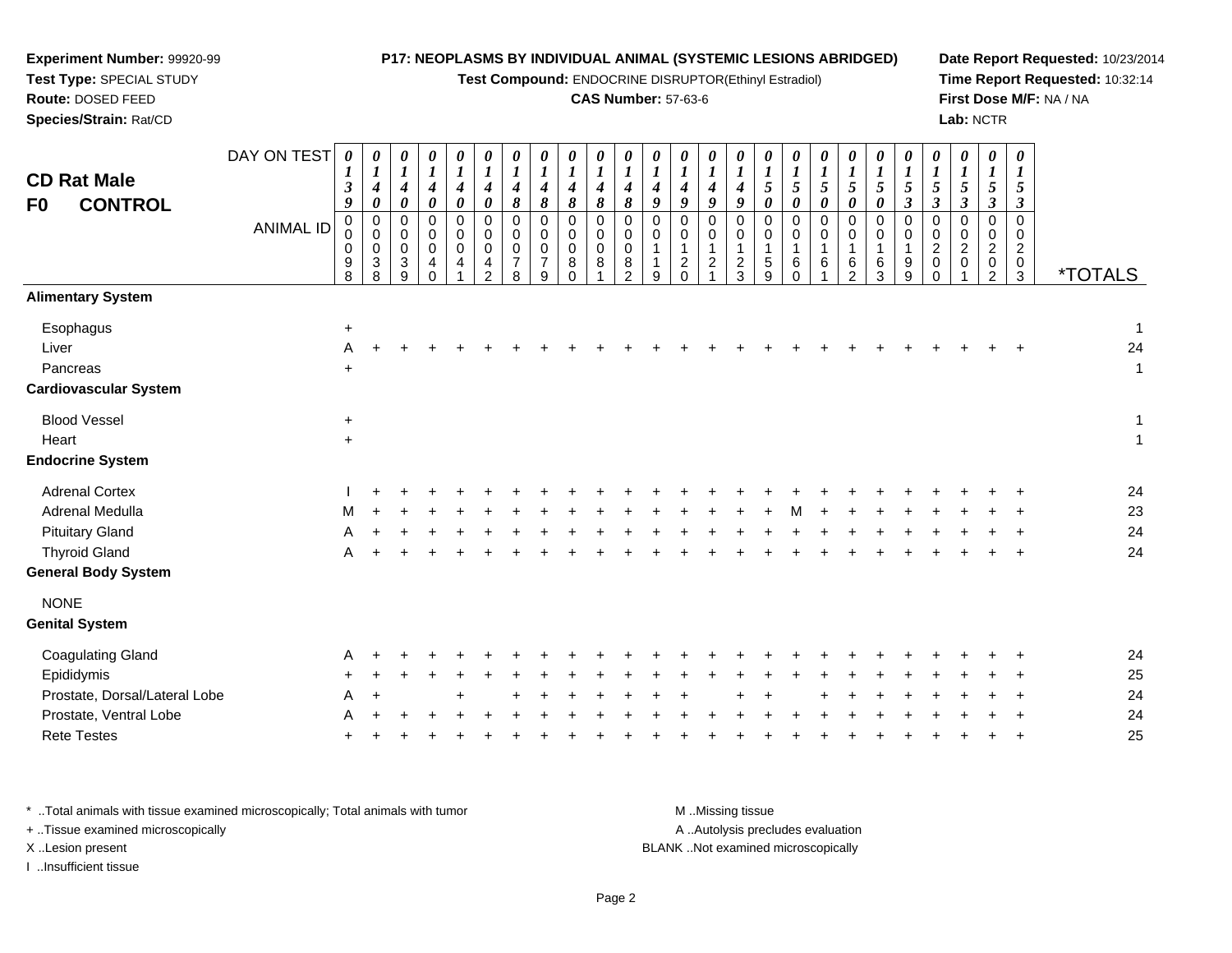**Test Compound:** ENDOCRINE DISRUPTOR(Ethinyl Estradiol)

#### **CAS Number:** 57-63-6

**Date Report Requested:** 10/23/2014**Time Report Requested:** 10:32:14**First Dose M/F:** NA / NA**Lab:** NCTR

| <b>CD Rat Male</b><br><b>CONTROL</b><br>F0 | DAY ON TEST<br><b>ANIMAL ID</b> | $\boldsymbol{\theta}$<br>$\boldsymbol{l}$<br>$\boldsymbol{\beta}$<br>9<br>$\pmb{0}$<br>0<br>9<br>8 | 0<br>$\boldsymbol{l}$<br>4<br>$\boldsymbol{\theta}$<br>$\pmb{0}$<br>$\,0\,$<br>$\,0\,$<br>3<br>8 | 0<br>$\boldsymbol{l}$<br>4<br>0<br>0<br>0<br>$\pmb{0}$<br>$\mathbf{3}$<br>9 | 0<br>$\boldsymbol{l}$<br>$\boldsymbol{4}$<br>$\pmb{\theta}$<br>0<br>$\pmb{0}$<br>$\pmb{0}$<br>4<br>$\Omega$ | 0<br>$\boldsymbol{l}$<br>$\boldsymbol{4}$<br>$\boldsymbol{\theta}$<br>$\pmb{0}$<br>$\pmb{0}$<br>$\pmb{0}$<br>$\overline{4}$ | 0<br>$\boldsymbol{l}$<br>$\boldsymbol{4}$<br>$\boldsymbol{\theta}$<br>$\pmb{0}$<br>$\,0\,$<br>$\pmb{0}$<br>4<br>2 | 0<br>$\boldsymbol{l}$<br>4<br>8<br>0<br>0<br>0<br>$\overline{7}$<br>8 | 0<br>$\boldsymbol{l}$<br>$\boldsymbol{4}$<br>8<br>$\mathbf 0$<br>0<br>$\mathbf 0$<br>$\overline{7}$<br>9 | 0<br>$\boldsymbol{l}$<br>4<br>8<br>$\Omega$<br>$\Omega$<br>0<br>8<br>$\Omega$ | 0<br>$\boldsymbol{l}$<br>4<br>8<br>$\mathbf 0$<br>0<br>$\mathbf 0$<br>8 | 0<br>$\boldsymbol{l}$<br>4<br>8<br>0<br>0<br>$\mathsf 0$<br>8<br>$\mathcal{P}$ | 0<br>$\boldsymbol{l}$<br>$\boldsymbol{4}$<br>9<br>0<br>0<br>9 | 0<br>$\boldsymbol{l}$<br>4<br>9<br>0<br>0<br>$\mathbf{1}$<br>$\boldsymbol{2}$<br>$\Omega$ | 0<br>$\boldsymbol{l}$<br>$\boldsymbol{4}$<br>9<br>$\pmb{0}$<br>0<br>1<br>$\boldsymbol{2}$ | 0<br>$\boldsymbol{l}$<br>4<br>9<br>$\mathbf 0$<br>0<br>$\mathbf{1}$<br>$\frac{2}{3}$ | 0<br>$\boldsymbol{l}$<br>$\sqrt{5}$<br>$\boldsymbol{\theta}$<br>$\mathbf 0$<br>0<br>$\mathbf 1$<br>$\,$ 5 $\,$<br>9 | 0<br>$\boldsymbol{l}$<br>5<br>$\boldsymbol{\theta}$<br>$\Omega$<br>6<br>$\Omega$ | 0<br>$\boldsymbol{l}$<br>5<br>0<br>$\mathbf 0$<br>0<br>6 | 0<br>$\boldsymbol{l}$<br>5<br>0<br>0<br>0<br>6<br>2 | 0<br>$\boldsymbol{l}$<br>5<br>$\pmb{\theta}$<br>0<br>0<br>6<br>3 | 0<br>$\boldsymbol{l}$<br>5<br>$\boldsymbol{\beta}$<br>$\pmb{0}$<br>$\pmb{0}$<br>$\mathbf{1}$<br>$\boldsymbol{9}$<br>9 | 0<br>$\boldsymbol{l}$<br>5<br>$\boldsymbol{\beta}$<br>$\pmb{0}$<br>0<br>$\overline{c}$<br>0<br>$\Omega$ | 0<br>$\boldsymbol{l}$<br>5<br>$\boldsymbol{\beta}$<br>$\mathbf 0$<br>0<br>$\overline{c}$<br>0 | 0<br>$\boldsymbol{l}$<br>5<br>3<br>0<br>0<br>$\overline{c}$<br>0<br>$\overline{2}$ | 0<br>$\boldsymbol{l}$<br>5<br>$\boldsymbol{\beta}$<br>$\Omega$<br>$\Omega$<br>$\overline{c}$<br>0<br>3 | <i><b>*TOTALS</b></i> |
|--------------------------------------------|---------------------------------|----------------------------------------------------------------------------------------------------|--------------------------------------------------------------------------------------------------|-----------------------------------------------------------------------------|-------------------------------------------------------------------------------------------------------------|-----------------------------------------------------------------------------------------------------------------------------|-------------------------------------------------------------------------------------------------------------------|-----------------------------------------------------------------------|----------------------------------------------------------------------------------------------------------|-------------------------------------------------------------------------------|-------------------------------------------------------------------------|--------------------------------------------------------------------------------|---------------------------------------------------------------|-------------------------------------------------------------------------------------------|-------------------------------------------------------------------------------------------|--------------------------------------------------------------------------------------|---------------------------------------------------------------------------------------------------------------------|----------------------------------------------------------------------------------|----------------------------------------------------------|-----------------------------------------------------|------------------------------------------------------------------|-----------------------------------------------------------------------------------------------------------------------|---------------------------------------------------------------------------------------------------------|-----------------------------------------------------------------------------------------------|------------------------------------------------------------------------------------|--------------------------------------------------------------------------------------------------------|-----------------------|
| Seminal Vesicle                            |                                 | Α                                                                                                  |                                                                                                  |                                                                             |                                                                                                             |                                                                                                                             |                                                                                                                   |                                                                       |                                                                                                          |                                                                               |                                                                         |                                                                                |                                                               |                                                                                           |                                                                                           |                                                                                      |                                                                                                                     |                                                                                  |                                                          |                                                     |                                                                  |                                                                                                                       |                                                                                                         |                                                                                               |                                                                                    | $\ddot{}$                                                                                              | 24                    |
| <b>Testes</b>                              |                                 | $\pm$                                                                                              |                                                                                                  |                                                                             |                                                                                                             |                                                                                                                             |                                                                                                                   |                                                                       |                                                                                                          |                                                                               |                                                                         |                                                                                |                                                               |                                                                                           |                                                                                           |                                                                                      |                                                                                                                     |                                                                                  |                                                          |                                                     |                                                                  |                                                                                                                       |                                                                                                         |                                                                                               |                                                                                    |                                                                                                        | 25                    |
| <b>Hematopoietic System</b>                |                                 |                                                                                                    |                                                                                                  |                                                                             |                                                                                                             |                                                                                                                             |                                                                                                                   |                                                                       |                                                                                                          |                                                                               |                                                                         |                                                                                |                                                               |                                                                                           |                                                                                           |                                                                                      |                                                                                                                     |                                                                                  |                                                          |                                                     |                                                                  |                                                                                                                       |                                                                                                         |                                                                                               |                                                                                    |                                                                                                        |                       |
| <b>Bone Marrow</b>                         |                                 | Α                                                                                                  |                                                                                                  |                                                                             |                                                                                                             |                                                                                                                             |                                                                                                                   |                                                                       |                                                                                                          |                                                                               |                                                                         |                                                                                |                                                               |                                                                                           |                                                                                           |                                                                                      |                                                                                                                     |                                                                                  |                                                          |                                                     |                                                                  |                                                                                                                       |                                                                                                         |                                                                                               |                                                                                    |                                                                                                        | 24                    |
| Spleen                                     |                                 | Α                                                                                                  |                                                                                                  |                                                                             |                                                                                                             |                                                                                                                             |                                                                                                                   |                                                                       |                                                                                                          |                                                                               |                                                                         |                                                                                |                                                               |                                                                                           |                                                                                           |                                                                                      |                                                                                                                     |                                                                                  |                                                          |                                                     |                                                                  |                                                                                                                       |                                                                                                         |                                                                                               |                                                                                    |                                                                                                        | 24                    |
| Thymus                                     |                                 | A                                                                                                  |                                                                                                  |                                                                             |                                                                                                             |                                                                                                                             |                                                                                                                   |                                                                       |                                                                                                          |                                                                               |                                                                         |                                                                                |                                                               |                                                                                           |                                                                                           |                                                                                      |                                                                                                                     |                                                                                  |                                                          |                                                     |                                                                  |                                                                                                                       |                                                                                                         |                                                                                               |                                                                                    |                                                                                                        | 24                    |
| <b>Integumentary System</b>                |                                 |                                                                                                    |                                                                                                  |                                                                             |                                                                                                             |                                                                                                                             |                                                                                                                   |                                                                       |                                                                                                          |                                                                               |                                                                         |                                                                                |                                                               |                                                                                           |                                                                                           |                                                                                      |                                                                                                                     |                                                                                  |                                                          |                                                     |                                                                  |                                                                                                                       |                                                                                                         |                                                                                               |                                                                                    |                                                                                                        |                       |
| Mammary Gland                              |                                 | +                                                                                                  |                                                                                                  |                                                                             |                                                                                                             |                                                                                                                             |                                                                                                                   |                                                                       |                                                                                                          |                                                                               |                                                                         |                                                                                |                                                               |                                                                                           |                                                                                           |                                                                                      |                                                                                                                     |                                                                                  |                                                          |                                                     |                                                                  |                                                                                                                       |                                                                                                         |                                                                                               |                                                                                    | $\ddot{}$                                                                                              | 24                    |
| Skin                                       |                                 | $\ddot{}$                                                                                          |                                                                                                  |                                                                             |                                                                                                             |                                                                                                                             |                                                                                                                   |                                                                       |                                                                                                          |                                                                               |                                                                         |                                                                                |                                                               |                                                                                           |                                                                                           |                                                                                      |                                                                                                                     |                                                                                  |                                                          |                                                     |                                                                  |                                                                                                                       |                                                                                                         |                                                                                               |                                                                                    |                                                                                                        | $\mathbf{1}$          |
| Musculoskeletal System                     |                                 |                                                                                                    |                                                                                                  |                                                                             |                                                                                                             |                                                                                                                             |                                                                                                                   |                                                                       |                                                                                                          |                                                                               |                                                                         |                                                                                |                                                               |                                                                                           |                                                                                           |                                                                                      |                                                                                                                     |                                                                                  |                                                          |                                                     |                                                                  |                                                                                                                       |                                                                                                         |                                                                                               |                                                                                    |                                                                                                        |                       |
| Bone                                       |                                 | +                                                                                                  |                                                                                                  |                                                                             |                                                                                                             |                                                                                                                             |                                                                                                                   |                                                                       |                                                                                                          |                                                                               |                                                                         |                                                                                |                                                               |                                                                                           |                                                                                           |                                                                                      |                                                                                                                     |                                                                                  |                                                          |                                                     |                                                                  |                                                                                                                       |                                                                                                         |                                                                                               |                                                                                    |                                                                                                        | 25                    |
| <b>Nervous System</b>                      |                                 |                                                                                                    |                                                                                                  |                                                                             |                                                                                                             |                                                                                                                             |                                                                                                                   |                                                                       |                                                                                                          |                                                                               |                                                                         |                                                                                |                                                               |                                                                                           |                                                                                           |                                                                                      |                                                                                                                     |                                                                                  |                                                          |                                                     |                                                                  |                                                                                                                       |                                                                                                         |                                                                                               |                                                                                    |                                                                                                        |                       |
| <b>Brain</b>                               |                                 | $\ddot{}$                                                                                          |                                                                                                  |                                                                             |                                                                                                             |                                                                                                                             |                                                                                                                   |                                                                       |                                                                                                          |                                                                               |                                                                         |                                                                                |                                                               |                                                                                           |                                                                                           |                                                                                      |                                                                                                                     |                                                                                  |                                                          |                                                     |                                                                  |                                                                                                                       |                                                                                                         |                                                                                               |                                                                                    |                                                                                                        | $\mathbf{1}$          |
| Spinal Cord                                |                                 | $\ddot{}$                                                                                          |                                                                                                  |                                                                             |                                                                                                             |                                                                                                                             |                                                                                                                   |                                                                       |                                                                                                          |                                                                               |                                                                         |                                                                                |                                                               |                                                                                           |                                                                                           |                                                                                      |                                                                                                                     |                                                                                  |                                                          |                                                     |                                                                  |                                                                                                                       |                                                                                                         |                                                                                               |                                                                                    |                                                                                                        | $\mathbf{1}$          |
| <b>Respiratory System</b>                  |                                 |                                                                                                    |                                                                                                  |                                                                             |                                                                                                             |                                                                                                                             |                                                                                                                   |                                                                       |                                                                                                          |                                                                               |                                                                         |                                                                                |                                                               |                                                                                           |                                                                                           |                                                                                      |                                                                                                                     |                                                                                  |                                                          |                                                     |                                                                  |                                                                                                                       |                                                                                                         |                                                                                               |                                                                                    |                                                                                                        |                       |
| Lung                                       |                                 | $+$                                                                                                |                                                                                                  |                                                                             |                                                                                                             |                                                                                                                             |                                                                                                                   |                                                                       |                                                                                                          |                                                                               |                                                                         |                                                                                |                                                               |                                                                                           |                                                                                           |                                                                                      |                                                                                                                     |                                                                                  |                                                          |                                                     |                                                                  |                                                                                                                       |                                                                                                         |                                                                                               |                                                                                    |                                                                                                        | $\mathbf{1}$          |
| Trachea                                    |                                 | Α                                                                                                  |                                                                                                  |                                                                             |                                                                                                             |                                                                                                                             |                                                                                                                   |                                                                       |                                                                                                          |                                                                               |                                                                         |                                                                                |                                                               |                                                                                           |                                                                                           |                                                                                      |                                                                                                                     |                                                                                  |                                                          |                                                     |                                                                  |                                                                                                                       |                                                                                                         |                                                                                               |                                                                                    |                                                                                                        | $\pmb{0}$             |
| <b>Special Senses System</b>               |                                 |                                                                                                    |                                                                                                  |                                                                             |                                                                                                             |                                                                                                                             |                                                                                                                   |                                                                       |                                                                                                          |                                                                               |                                                                         |                                                                                |                                                               |                                                                                           |                                                                                           |                                                                                      |                                                                                                                     |                                                                                  |                                                          |                                                     |                                                                  |                                                                                                                       |                                                                                                         |                                                                                               |                                                                                    |                                                                                                        |                       |

 $e$  +

Eye

**Experiment Number:** 99920-99**Test Type:** SPECIAL STUDY**Route:** DOSED FEED**Species/Strain:** Rat/CD

\* ..Total animals with tissue examined microscopically; Total animals with tumor **M** . Missing tissue M ..Missing tissue A ..Autolysis precludes evaluation + ..Tissue examined microscopically X ..Lesion present BLANK ..Not examined microscopicallyI ..Insufficient tissue

 $\ddot{\phantom{a}}$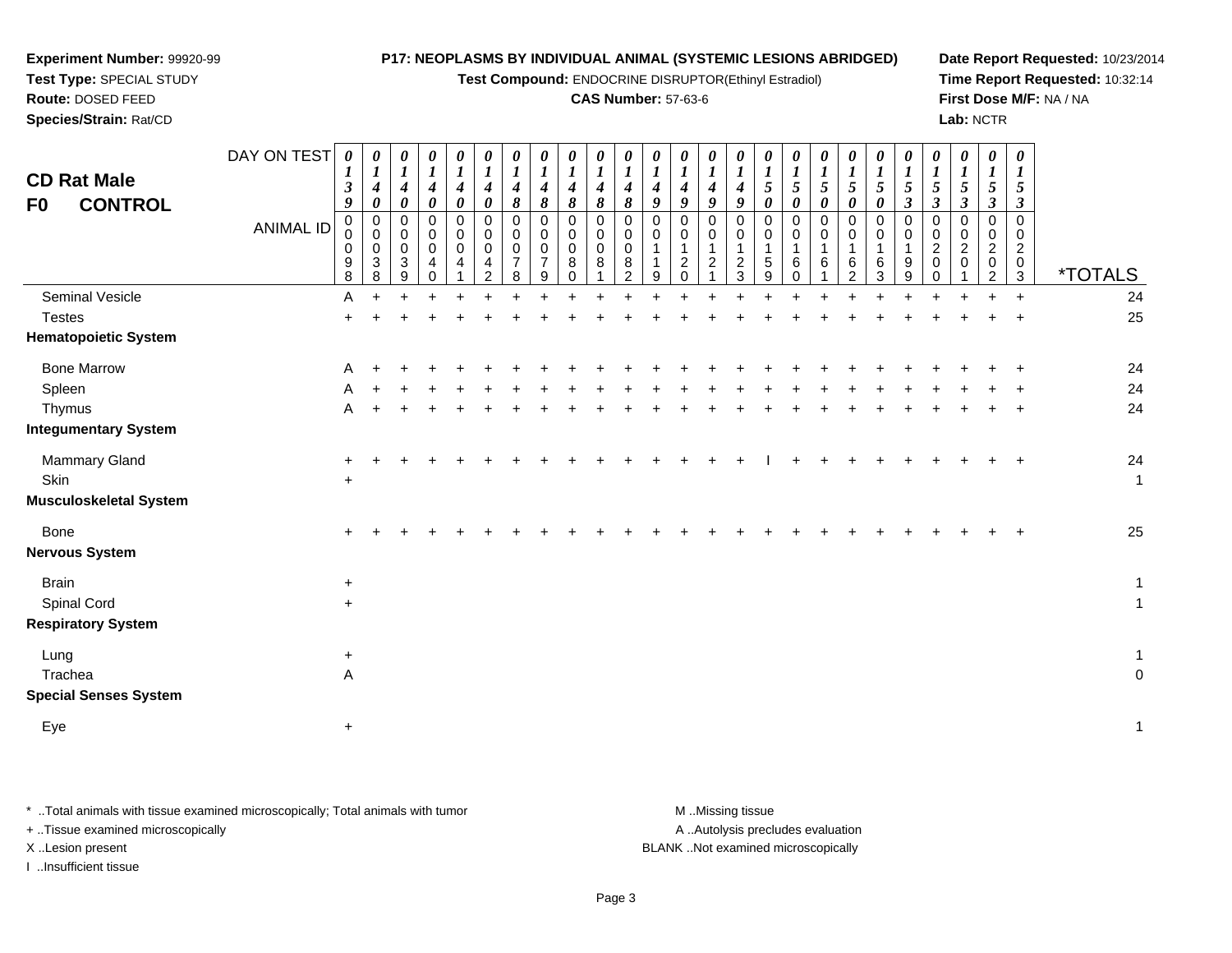| <b>Experiment Number: 99920-99</b><br>Test Type: SPECIAL STUDY<br><b>Route: DOSED FEED</b><br>Species/Strain: Rat/CD |                                 |                               |                                                             |                                                        | <b>P17: NEOPLASMS BY INDIVIDUAL ANIMAL (SYSTEMIC LESIONS ABRIDGED)</b> |                                                |                                       |                           | Test Compound: ENDOCRINE DISRUPTOR(Ethinyl Estradiol) |             |   |             |        | <b>CAS Number: 57-63-6</b> |   |                                                       |                            |                            |   |                                |            | Lab: NCTR          |   |                                     | Date Report Requested: 10/23/2014<br>Time Report Requested: 10:32:14<br>First Dose M/F: NA / NA |
|----------------------------------------------------------------------------------------------------------------------|---------------------------------|-------------------------------|-------------------------------------------------------------|--------------------------------------------------------|------------------------------------------------------------------------|------------------------------------------------|---------------------------------------|---------------------------|-------------------------------------------------------|-------------|---|-------------|--------|----------------------------|---|-------------------------------------------------------|----------------------------|----------------------------|---|--------------------------------|------------|--------------------|---|-------------------------------------|-------------------------------------------------------------------------------------------------|
| <b>CD Rat Male</b><br><b>CONTROL</b><br>F0                                                                           | DAY ON TEST<br><b>ANIMAL ID</b> | $\overline{ }$<br>9<br>9<br>8 | $\boldsymbol{\theta}$<br>0<br>0<br>0<br>$\overline{3}$<br>8 | 0<br>$\overline{ }$<br>4<br>0<br>0<br>0<br>0<br>3<br>9 | 0                                                                      | $\boldsymbol{\theta}$<br>0<br>0<br>$\mathbf 0$ | 0<br>0<br>$\pmb{0}$<br>$\mathfrak{p}$ | $\boldsymbol{\mathit{U}}$ | $\boldsymbol{\theta}$<br>0<br>$\overline{ }$<br>q     | 0<br>0<br>8 | 8 | 0<br>0<br>8 | 9<br>9 | $\overline{c}$             | 0 | $\boldsymbol{\theta}$<br>$\overline{\mathbf{c}}$<br>3 | $\sqrt{5}$<br>$\mathbf{Q}$ | $\boldsymbol{\theta}$<br>6 | 6 | $\theta$<br>6<br>$\mathcal{R}$ | 0<br>$9\,$ | 0<br>$\frac{2}{0}$ | ∠ | 0<br>$\overline{c}$<br>$\,0\,$<br>3 | <i><b>*TOTALS</b></i>                                                                           |
| <b>Urinary System</b>                                                                                                |                                 |                               |                                                             |                                                        |                                                                        |                                                |                                       |                           |                                                       |             |   |             |        |                            |   |                                                       |                            |                            |   |                                |            |                    |   |                                     |                                                                                                 |
| Kidney<br><b>Urinary Bladder</b><br><b>SYSTEMIC LESIONS</b>                                                          |                                 | A<br>$\ddot{}$                |                                                             |                                                        |                                                                        |                                                |                                       |                           |                                                       |             |   |             |        |                            |   |                                                       |                            |                            |   |                                |            |                    |   |                                     | 24                                                                                              |
| Multiple Organ                                                                                                       |                                 |                               |                                                             |                                                        |                                                                        |                                                |                                       |                           |                                                       |             |   |             |        |                            |   |                                                       |                            |                            |   |                                |            |                    |   |                                     | 25                                                                                              |

\* ..Total animals with tissue examined microscopically; Total animals with tumor M..Missing tissue M ..Missing tissue

+ ..Tissue examined microscopically

I ..Insufficient tissue

A ..Autolysis precludes evaluation X ..Lesion present BLANK ..Not examined microscopically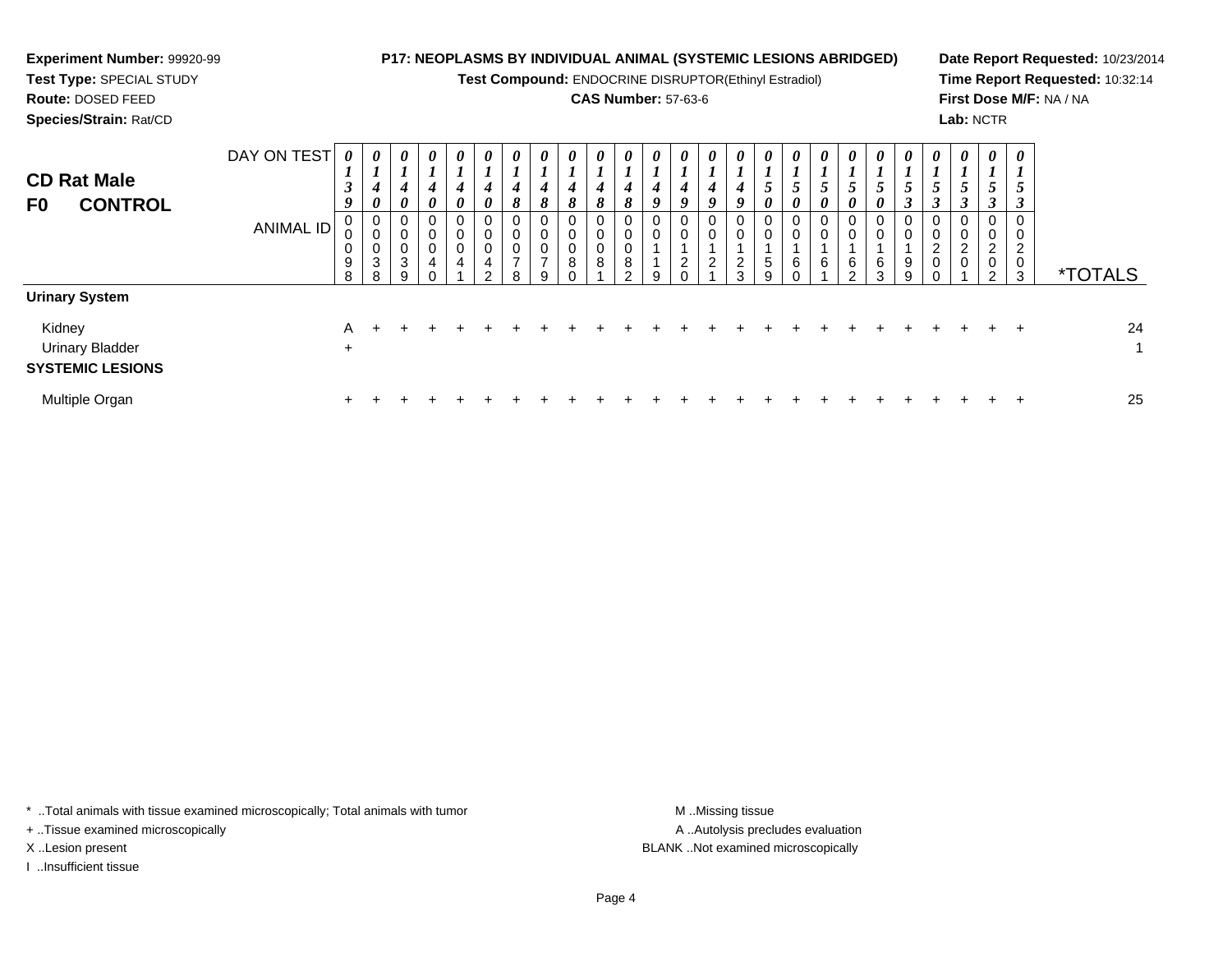**Test Compound:** ENDOCRINE DISRUPTOR(Ethinyl Estradiol)

### **CAS Number:** 57-63-6

**Date Report Requested:** 10/23/2014**Time Report Requested:** 10:32:14**First Dose M/F:** NA / NA**Lab:** NCTR

0 2 0

\*TOTALS

 $+$  1

| Species/Strain: Rat/CD                     |             |                             |                     |                                                               |                                                                    |                                                                |                                                          |                                                                           |                                         |                                 |                                 |                                        |             |                               |                                                |        |                                                     |                                             |                         |                                      |                                                     |                                 |                                                | Lab: NCT                                                               |                    |
|--------------------------------------------|-------------|-----------------------------|---------------------|---------------------------------------------------------------|--------------------------------------------------------------------|----------------------------------------------------------------|----------------------------------------------------------|---------------------------------------------------------------------------|-----------------------------------------|---------------------------------|---------------------------------|----------------------------------------|-------------|-------------------------------|------------------------------------------------|--------|-----------------------------------------------------|---------------------------------------------|-------------------------|--------------------------------------|-----------------------------------------------------|---------------------------------|------------------------------------------------|------------------------------------------------------------------------|--------------------|
| <b>CD Rat Male</b><br><b>2.0 PPB</b><br>F0 | DAY ON TEST | 0<br>$\mathbf{I}$<br>4<br>0 | 0<br>$\overline{ }$ | $\boldsymbol{\theta}$<br>$\boldsymbol{l}$<br>4<br>0           | $\boldsymbol{\theta}$<br>$\boldsymbol{l}$<br>$\boldsymbol{4}$<br>0 | 0<br>$\boldsymbol{l}$<br>4<br>$\boldsymbol{\theta}$            | $\begin{bmatrix} 0 \\ 1 \\ 4 \end{bmatrix}$<br>$\pmb{8}$ | $\begin{matrix} 0 \\ 1 \end{matrix}$<br>$\boldsymbol{4}$<br>8             | 0<br>$\boldsymbol{l}$<br>4<br>8         | 0<br>$\boldsymbol{l}$<br>4<br>8 | 0<br>$\boldsymbol{l}$<br>4<br>8 | 0<br>$\boldsymbol{l}$<br>4<br>9        | 0<br>4<br>9 | 0<br>4<br>$\boldsymbol{q}$    | 0<br>$\boldsymbol{l}$<br>$\boldsymbol{4}$<br>9 | 0<br>4 | $\boldsymbol{\theta}$<br>$\boldsymbol{l}$<br>5<br>0 | $\boldsymbol{\theta}$<br>$\frac{1}{5}$<br>0 | 0<br>$\frac{1}{5}$<br>0 | $\pmb{\theta}$<br>$\frac{1}{5}$<br>0 | $\boldsymbol{\theta}$<br>$\boldsymbol{l}$<br>5<br>0 | 0<br>$\boldsymbol{l}$<br>5<br>3 | 0<br>$\boldsymbol{l}$<br>5<br>3                | $\boldsymbol{\theta}$<br>$\boldsymbol{l}$<br>5<br>$\boldsymbol{\beta}$ | $\theta$<br>J<br>J |
|                                            | ANIMAL ID   | 0<br>0<br>0<br>4<br>3       | 4                   | 0<br>$\mathbf 0$<br>$\pmb{0}$<br>$\overline{\mathbf{4}}$<br>5 | 0<br>0<br>0<br>4<br>6                                              | 0<br>0<br>$\boldsymbol{0}$<br>$\overline{4}$<br>$\overline{z}$ | 0<br>$\begin{matrix}0\\0\\8\end{matrix}$<br>3            | $\mathbf 0$<br>$\begin{smallmatrix}0\\0\end{smallmatrix}$<br>$\bf 8$<br>4 | $\mathbf 0$<br>0<br>$\pmb{0}$<br>8<br>5 | 0<br>0<br>$\pmb{0}$<br>8<br>6   | 0<br>0<br>$\mathbf 0$<br>8<br>⇁ | 0<br>0<br>$\overline{\mathbf{c}}$<br>4 | 2<br>5      | 0<br>0<br>$\overline{c}$<br>6 | 0<br>0<br>1<br>$\frac{2}{7}$                   | 2<br>8 | 0<br>0<br>6<br>4                                    | 0<br>0<br>6<br>5                            | 0<br>0<br>6<br>6        | 0<br>0<br>6<br>$\overline{ }$        | $\mathbf 0$<br>0<br>6<br>8                          | 0<br>$\overline{2}$<br>0<br>4   | $\mathbf 0$<br>$\frac{0}{2}$<br>$\pmb{0}$<br>5 | 0<br>$\mathbf 0$<br>$\overline{c}$<br>$\mathbf 0$<br>6                 |                    |
| <b>Alimentary System</b>                   |             |                             |                     |                                                               |                                                                    |                                                                |                                                          |                                                                           |                                         |                                 |                                 |                                        |             |                               |                                                |        |                                                     |                                             |                         |                                      |                                                     |                                 |                                                |                                                                        |                    |
| Liver<br><b>Cardiovascular System</b>      |             |                             |                     |                                                               |                                                                    |                                                                |                                                          |                                                                           |                                         |                                 |                                 |                                        |             |                               |                                                |        |                                                     |                                             |                         |                                      |                                                     |                                 |                                                |                                                                        | $\ddot{}$          |
| <b>NONE</b><br><b>Endocrine System</b>     |             |                             |                     |                                                               |                                                                    |                                                                |                                                          |                                                                           |                                         |                                 |                                 |                                        |             |                               |                                                |        |                                                     |                                             |                         |                                      |                                                     |                                 |                                                |                                                                        |                    |
| <b>NONE</b><br><b>General Body System</b>  |             |                             |                     |                                                               |                                                                    |                                                                |                                                          |                                                                           |                                         |                                 |                                 |                                        |             |                               |                                                |        |                                                     |                                             |                         |                                      |                                                     |                                 |                                                |                                                                        |                    |
| <b>NONE</b>                                |             |                             |                     |                                                               |                                                                    |                                                                |                                                          |                                                                           |                                         |                                 |                                 |                                        |             |                               |                                                |        |                                                     |                                             |                         |                                      |                                                     |                                 |                                                |                                                                        |                    |

# **Genital System**

**Experiment Number:** 99920-99**Test Type:** SPECIAL STUDY**Route:** DOSED FEED

| <b>Coagulating Gland</b>      | $+$ |  |  |  |     |     |     |     |   |     |         |     |     |     |           |     |                | 25 |
|-------------------------------|-----|--|--|--|-----|-----|-----|-----|---|-----|---------|-----|-----|-----|-----------|-----|----------------|----|
| Epididymis                    | $+$ |  |  |  |     |     |     |     |   |     |         |     |     |     |           |     | $+$ $+$        | 25 |
| <b>Preputial Gland</b>        |     |  |  |  |     |     |     |     |   |     | $+$ $+$ |     |     |     |           |     |                | 2  |
| Prostate, Dorsal/Lateral Lobe | $+$ |  |  |  | $+$ | $+$ | · + |     | + |     | $+$     |     | $+$ |     |           |     | $\overline{+}$ | 25 |
| Prostate, Ventral Lobe        | $+$ |  |  |  |     |     |     |     |   |     |         |     |     |     |           |     | $+$ $+$        | 25 |
| <b>Rete Testes</b>            | $+$ |  |  |  |     |     |     | $+$ |   | $+$ | $+$     | $+$ |     | $+$ | $\ddot{}$ | $+$ | $+$ $+$        | 23 |
| Seminal Vesicle               | $+$ |  |  |  |     |     |     |     |   |     |         |     |     |     |           |     | $+$ $+$        | 25 |
| Testes                        | $+$ |  |  |  |     |     |     |     |   |     |         |     |     |     |           |     |                | 25 |

#### **Hematopoietic System**

NONE

\* ..Total animals with tissue examined microscopically; Total animals with tumor **M** ...Missing tissue M ...Missing tissue

+ ..Tissue examined microscopically

I ..Insufficient tissue

A ..Autolysis precludes evaluation

X ..Lesion present BLANK ..Not examined microscopically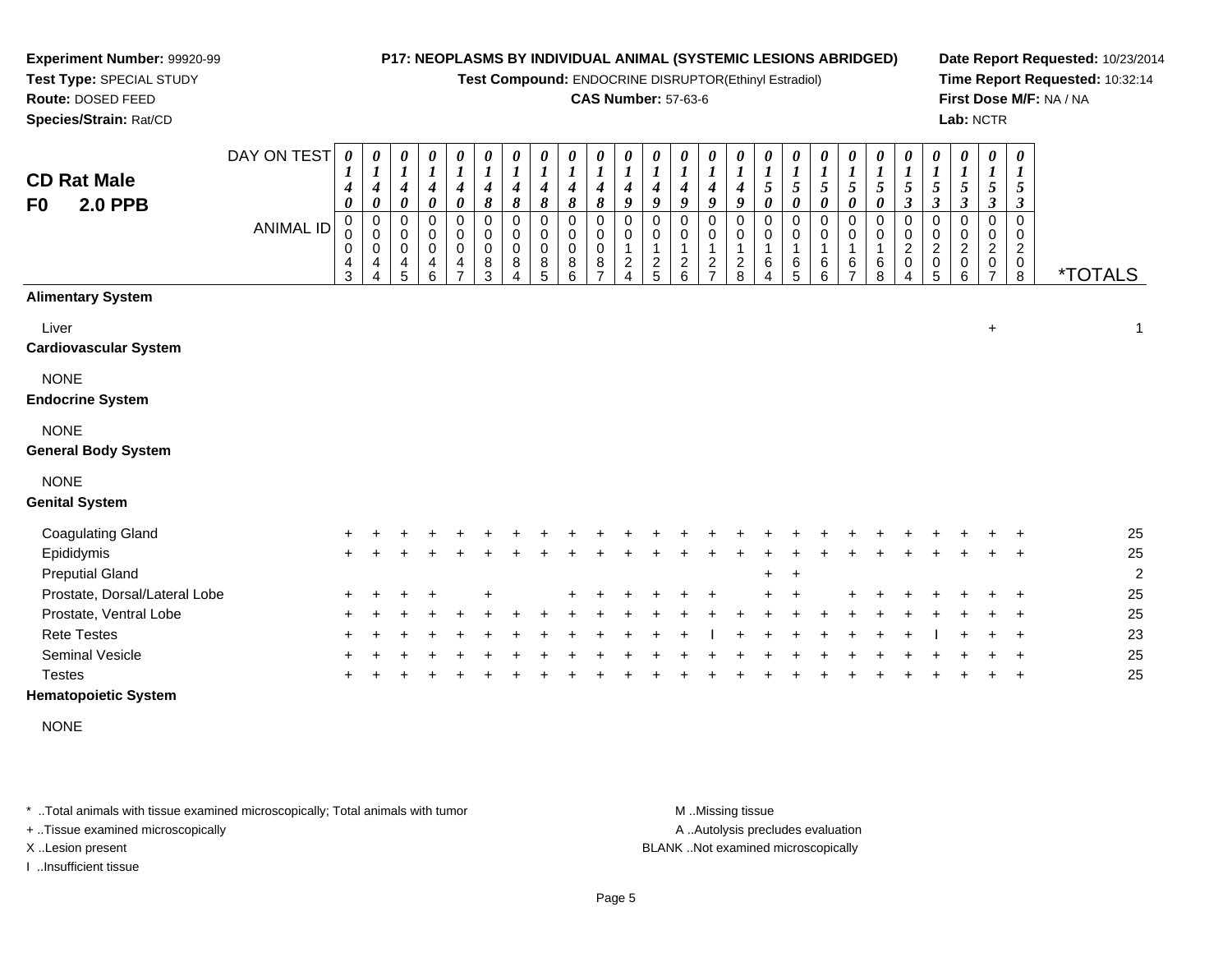**Test Compound:** ENDOCRINE DISRUPTOR(Ethinyl Estradiol)

#### **CAS Number:** 57-63-6

**Date Report Requested:** 10/23/2014**Time Report Requested:** 10:32:15**First Dose M/F:** NA / NA**Lab:** NCTR

| <b>CD Rat Male</b><br>F0<br><b>2.0 PPB</b>      | DAY ON TEST<br><b>ANIMAL ID</b> | $\boldsymbol{\theta}$<br>1<br>4<br>0<br>0<br>0<br>$\overline{\mathbf{r}}$<br>3 | $\boldsymbol{\theta}$<br>$\boldsymbol{l}$<br>4<br>0<br>0<br>0<br>0<br>4 | 0<br>$\boldsymbol{l}$<br>$\boldsymbol{4}$<br>$\pmb{\theta}$<br>$\pmb{0}$<br>$\mathbf 0$<br>$\mathbf 0$<br>$\overline{4}$<br>5 | $\frac{\theta}{I}$<br>$\boldsymbol{4}$<br>$\boldsymbol{\theta}$<br>$\pmb{0}$<br>$\pmb{0}$<br>$\pmb{0}$<br>$\begin{array}{c} 4 \\ 6 \end{array}$ | 0<br>$\boldsymbol{l}$<br>$\boldsymbol{4}$<br>0<br>$\pmb{0}$<br>0<br>$\pmb{0}$<br>$\overline{\mathbf{4}}$<br>$\overline{ }$ | 0<br>$\boldsymbol{l}$<br>$\boldsymbol{4}$<br>$\pmb{8}$<br>$\pmb{0}$<br>0<br>$\pmb{0}$<br>8<br>3 | 0<br>$\boldsymbol{l}$<br>$\boldsymbol{4}$<br>8<br>$\pmb{0}$<br>$\pmb{0}$<br>$\pmb{0}$<br>8 | 0<br>$\boldsymbol{l}$<br>4<br>8<br>0<br>0<br>$\mathbf 0$<br>8<br>5 | $\boldsymbol{\theta}$<br>$\boldsymbol{l}$<br>4<br>8<br>$\mathbf 0$<br>0<br>$\mathbf 0$<br>8<br>6 | $\boldsymbol{\theta}$<br>$\boldsymbol{l}$<br>4<br>8<br>$\mathbf 0$<br>0<br>$\Omega$<br>8 | 0<br>$\boldsymbol{l}$<br>4<br>9<br>$\mathbf 0$<br>0<br>$\overline{\mathbf{c}}$ | 0<br>$\boldsymbol{l}$<br>4<br>9<br>0<br>0<br>$\overline{a}$<br>5 | 0<br>$\boldsymbol{l}$<br>4<br>9<br>0<br>0<br>$\boldsymbol{2}$<br>6 | 0<br>$\boldsymbol{l}$<br>$\boldsymbol{4}$<br>9<br>0<br>0<br>$\mathbf{1}$<br>$\boldsymbol{2}$<br>$\overline{7}$ | 0<br>$\boldsymbol{l}$<br>$\boldsymbol{4}$<br>$\boldsymbol{g}$<br>0<br>0<br>$\overline{c}$<br>8 | 0<br>$\boldsymbol{l}$<br>5<br>$\boldsymbol{\theta}$<br>0<br>0<br>1<br>6<br>4 | 0<br>$\boldsymbol{l}$<br>$\sqrt{5}$<br>$\boldsymbol{\theta}$<br>$\mathbf 0$<br>0<br>6<br>5 | 0<br>$\boldsymbol{l}$<br>5<br>0<br>$\mathbf 0$<br>6<br>6 | $\boldsymbol{\theta}$<br>$\boldsymbol{l}$<br>$\sqrt{5}$<br>0<br>$\mathbf 0$<br>0<br>6<br>$\overline{ }$ | 0<br>$\boldsymbol{l}$<br>$\sqrt{5}$<br>0<br>0<br>0<br>6<br>8 | 0<br>$\boldsymbol{l}$<br>$\sqrt{5}$<br>$\boldsymbol{\beta}$<br>0<br>0<br>$\frac{2}{0}$<br>4 | 0<br>$\boldsymbol{l}$<br>$\mathfrak{s}$<br>$\boldsymbol{\beta}$<br>0<br>$\pmb{0}$<br>$\overline{\mathbf{c}}$<br>0<br>5 | 0<br>$\boldsymbol{l}$<br>5<br>$\boldsymbol{\beta}$<br>$\mathbf 0$<br>0<br>$\overline{c}$<br>$\pmb{0}$<br>6 | 0<br>$\boldsymbol{l}$<br>5<br>$\boldsymbol{\beta}$<br>$\mathbf 0$<br>0<br>$\overline{\mathbf{c}}$<br>0<br>⇁ | $\boldsymbol{\theta}$<br>$\boldsymbol{I}$<br>5<br>$\boldsymbol{\beta}$<br>$\mathbf 0$<br>0<br>$\overline{2}$<br>$\mathbf 0$<br>8 | <i><b>*TOTALS</b></i> |                    |
|-------------------------------------------------|---------------------------------|--------------------------------------------------------------------------------|-------------------------------------------------------------------------|-------------------------------------------------------------------------------------------------------------------------------|-------------------------------------------------------------------------------------------------------------------------------------------------|----------------------------------------------------------------------------------------------------------------------------|-------------------------------------------------------------------------------------------------|--------------------------------------------------------------------------------------------|--------------------------------------------------------------------|--------------------------------------------------------------------------------------------------|------------------------------------------------------------------------------------------|--------------------------------------------------------------------------------|------------------------------------------------------------------|--------------------------------------------------------------------|----------------------------------------------------------------------------------------------------------------|------------------------------------------------------------------------------------------------|------------------------------------------------------------------------------|--------------------------------------------------------------------------------------------|----------------------------------------------------------|---------------------------------------------------------------------------------------------------------|--------------------------------------------------------------|---------------------------------------------------------------------------------------------|------------------------------------------------------------------------------------------------------------------------|------------------------------------------------------------------------------------------------------------|-------------------------------------------------------------------------------------------------------------|----------------------------------------------------------------------------------------------------------------------------------|-----------------------|--------------------|
| <b>Integumentary System</b>                     |                                 |                                                                                |                                                                         |                                                                                                                               |                                                                                                                                                 |                                                                                                                            |                                                                                                 |                                                                                            |                                                                    |                                                                                                  |                                                                                          |                                                                                |                                                                  |                                                                    |                                                                                                                |                                                                                                |                                                                              |                                                                                            |                                                          |                                                                                                         |                                                              |                                                                                             |                                                                                                                        |                                                                                                            |                                                                                                             |                                                                                                                                  |                       |                    |
| Mammary Gland<br>Skin<br>Musculoskeletal System |                                 | $+$                                                                            |                                                                         |                                                                                                                               |                                                                                                                                                 |                                                                                                                            |                                                                                                 |                                                                                            |                                                                    |                                                                                                  |                                                                                          |                                                                                |                                                                  | $\ddot{}$                                                          |                                                                                                                |                                                                                                |                                                                              |                                                                                            |                                                          |                                                                                                         |                                                              |                                                                                             |                                                                                                                        |                                                                                                            |                                                                                                             | $\overline{ }$                                                                                                                   |                       | 24<br>$\mathbf{1}$ |
| <b>NONE</b><br><b>Nervous System</b>            |                                 |                                                                                |                                                                         |                                                                                                                               |                                                                                                                                                 |                                                                                                                            |                                                                                                 |                                                                                            |                                                                    |                                                                                                  |                                                                                          |                                                                                |                                                                  |                                                                    |                                                                                                                |                                                                                                |                                                                              |                                                                                            |                                                          |                                                                                                         |                                                              |                                                                                             |                                                                                                                        |                                                                                                            |                                                                                                             |                                                                                                                                  |                       |                    |
| <b>NONE</b><br><b>Respiratory System</b>        |                                 |                                                                                |                                                                         |                                                                                                                               |                                                                                                                                                 |                                                                                                                            |                                                                                                 |                                                                                            |                                                                    |                                                                                                  |                                                                                          |                                                                                |                                                                  |                                                                    |                                                                                                                |                                                                                                |                                                                              |                                                                                            |                                                          |                                                                                                         |                                                              |                                                                                             |                                                                                                                        |                                                                                                            |                                                                                                             |                                                                                                                                  |                       |                    |
| <b>NONE</b><br><b>Special Senses System</b>     |                                 |                                                                                |                                                                         |                                                                                                                               |                                                                                                                                                 |                                                                                                                            |                                                                                                 |                                                                                            |                                                                    |                                                                                                  |                                                                                          |                                                                                |                                                                  |                                                                    |                                                                                                                |                                                                                                |                                                                              |                                                                                            |                                                          |                                                                                                         |                                                              |                                                                                             |                                                                                                                        |                                                                                                            |                                                                                                             |                                                                                                                                  |                       |                    |
| <b>NONE</b><br><b>Urinary System</b>            |                                 |                                                                                |                                                                         |                                                                                                                               |                                                                                                                                                 |                                                                                                                            |                                                                                                 |                                                                                            |                                                                    |                                                                                                  |                                                                                          |                                                                                |                                                                  |                                                                    |                                                                                                                |                                                                                                |                                                                              |                                                                                            |                                                          |                                                                                                         |                                                              |                                                                                             |                                                                                                                        |                                                                                                            |                                                                                                             |                                                                                                                                  |                       |                    |
| Kidney<br><b>SYSTEMIC LESIONS</b>               |                                 |                                                                                |                                                                         |                                                                                                                               |                                                                                                                                                 |                                                                                                                            |                                                                                                 |                                                                                            |                                                                    |                                                                                                  | $+$ $+$                                                                                  |                                                                                |                                                                  |                                                                    |                                                                                                                |                                                                                                |                                                                              |                                                                                            |                                                          |                                                                                                         |                                                              |                                                                                             |                                                                                                                        |                                                                                                            | $+$ $+$                                                                                                     |                                                                                                                                  |                       | 4                  |
| Multiple Organ                                  |                                 | $\ddot{}$                                                                      |                                                                         |                                                                                                                               |                                                                                                                                                 |                                                                                                                            |                                                                                                 |                                                                                            |                                                                    |                                                                                                  |                                                                                          |                                                                                |                                                                  |                                                                    |                                                                                                                |                                                                                                |                                                                              |                                                                                            |                                                          |                                                                                                         |                                                              |                                                                                             |                                                                                                                        |                                                                                                            |                                                                                                             |                                                                                                                                  |                       | 25                 |

\* ..Total animals with tissue examined microscopically; Total animals with tumor **M** . Missing tissue M ..Missing tissue A ..Autolysis precludes evaluation + ..Tissue examined microscopically X ..Lesion present BLANK ..Not examined microscopicallyI ..Insufficient tissue

**Experiment Number:** 99920-99**Test Type:** SPECIAL STUDY**Route:** DOSED FEED**Species/Strain:** Rat/CD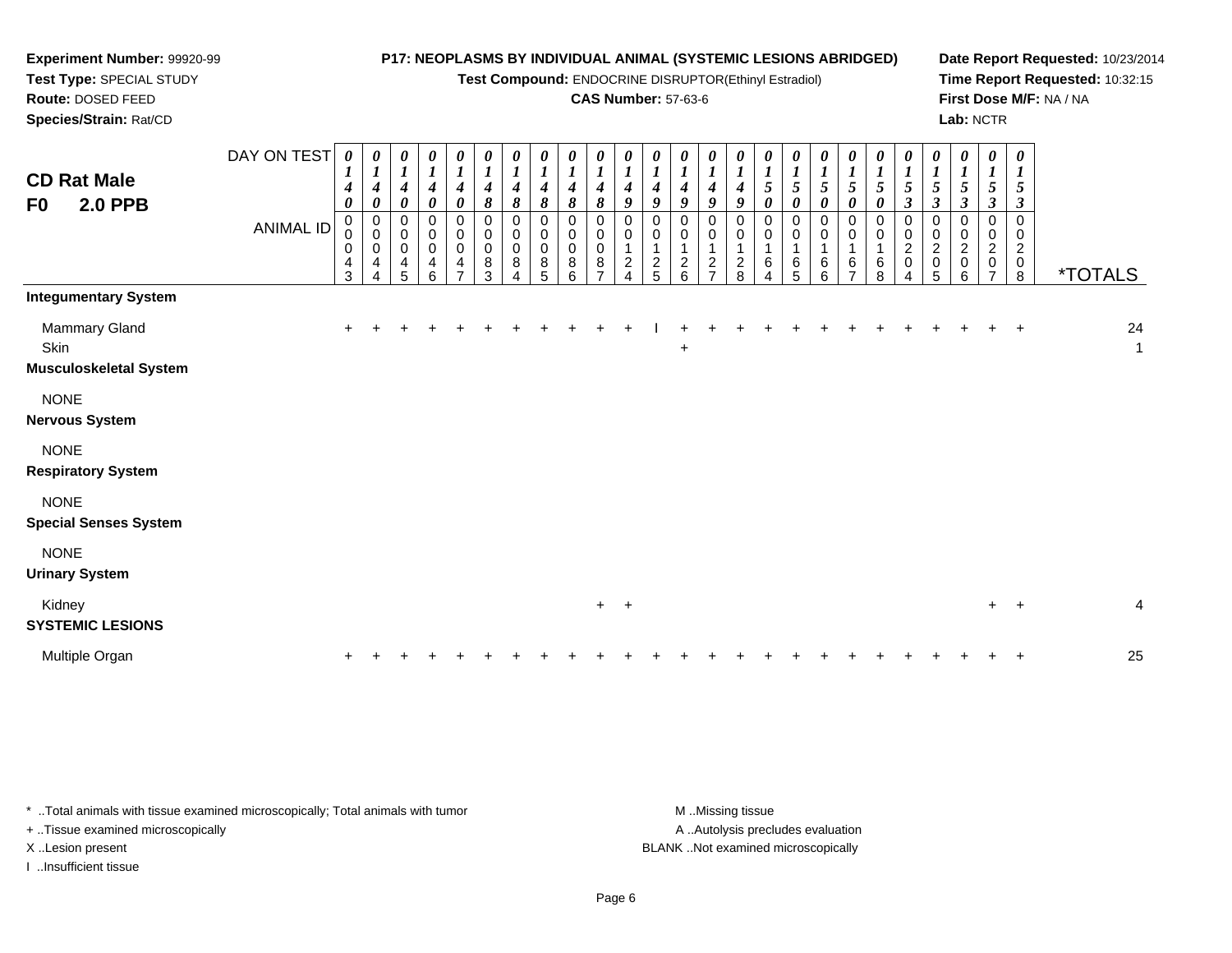**Test Compound:** ENDOCRINE DISRUPTOR(Ethinyl Estradiol)

#### **CAS Number:** 57-63-6

**Date Report Requested:** 10/23/2014**Time Report Requested:** 10:32:15**First Dose M/F:** NA / NA**Lab:** NCTR

| <b>CD Rat Male</b><br><b>10 PPB</b><br>F <sub>0</sub> | DAY ON TEST<br><b>ANIMAL ID</b> | 0<br>1<br>$\boldsymbol{4}$<br>0<br>0<br>$\pmb{0}$<br>0<br>4<br>8 | 0<br>$\boldsymbol{l}$<br>4<br>$\boldsymbol{\theta}$<br>$\pmb{0}$<br>$\pmb{0}$<br>0<br>4<br>9 | 0<br>$\boldsymbol{l}$<br>$\boldsymbol{4}$<br>$\boldsymbol{\theta}$<br>$\mathbf 0$<br>$\mathbf 0$<br>$\mathbf 0$<br>$\sqrt{5}$<br>$\cap$ | 0<br>$\boldsymbol{l}$<br>$\boldsymbol{4}$<br>$\boldsymbol{\theta}$<br>$\pmb{0}$<br>$\pmb{0}$<br>$\pmb{0}$<br>$\,$ 5 $\,$ | 0<br>$\boldsymbol{l}$<br>$\boldsymbol{4}$<br>$\pmb{\theta}$<br>0<br>$\mathbf 0$<br>0<br>5<br>$\mathcal{P}$ | $\pmb{\theta}$<br>$\boldsymbol{l}$<br>$\boldsymbol{4}$<br>8<br>0<br>$\pmb{0}$<br>$\pmb{0}$<br>8<br>8 | $\pmb{\theta}$<br>$\boldsymbol{l}$<br>$\boldsymbol{4}$<br>8<br>$\mathbf 0$<br>$\mathbf 0$<br>$\mathbf 0$<br>8<br>9 | $\pmb{\theta}$<br>$\boldsymbol{l}$<br>$\boldsymbol{4}$<br>8<br>$\pmb{0}$<br>$\pmb{0}$<br>$\mathbf 0$<br>9<br>$\Omega$ | $\boldsymbol{\theta}$<br>$\boldsymbol{l}$<br>$\boldsymbol{4}$<br>8<br>0<br>$\mathbf 0$<br>$\mathbf 0$<br>9 | 0<br>$\boldsymbol{l}$<br>$\boldsymbol{4}$<br>8<br>0<br>0<br>0<br>9<br>2 | $\boldsymbol{\theta}$<br>$\boldsymbol{l}$<br>4<br>9<br>$\mathbf 0$<br>$\mathbf 0$<br>$\mathbf{1}$<br>$\boldsymbol{2}$<br>9 | 0<br>$\boldsymbol{l}$<br>$\boldsymbol{4}$<br>9<br>0<br>0<br>$\mathbf{1}$<br>$\mathbf{3}$<br>$\Omega$ | $\boldsymbol{\theta}$<br>$\boldsymbol{l}$<br>4<br>$\boldsymbol{g}$<br>0<br>0<br>$\mathbf{1}$<br>$\mathbf{3}$ | 0<br>$\boldsymbol{l}$<br>4<br>9<br>0<br>0<br>1<br>3<br>$\mathfrak{p}$ | 0<br>$\boldsymbol{l}$<br>4<br>9<br>$\Omega$<br>0<br>1<br>3<br>3 | 0<br>$\boldsymbol{l}$<br>$\sqrt{5}$<br>0<br>$\Omega$<br>0<br>1<br>6<br>9 | 0<br>$\boldsymbol{l}$<br>$\mathfrak{s}$<br>$\boldsymbol{\theta}$<br>$\Omega$<br>0<br>$\mathbf{1}$<br>$\overline{7}$<br>0 | 0<br>$\boldsymbol{l}$<br>5<br>0<br>0<br>0<br>$\overline{7}$ | $\boldsymbol{\theta}$<br>$\boldsymbol{l}$<br>$\sqrt{5}$<br>$\boldsymbol{\theta}$<br>$\mathbf 0$<br>0<br>7<br>$\mathfrak{p}$ | 0<br>$\boldsymbol{l}$<br>5<br>0<br>0<br>$\pmb{0}$<br>1<br>$\overline{7}$<br>3 | 0<br>$\boldsymbol{l}$<br>$\sqrt{5}$<br>$\boldsymbol{\beta}$<br>0<br>$\pmb{0}$<br>$\mathbf 2$<br>$\pmb{0}$<br>9 | 0<br>$\boldsymbol{l}$<br>$\mathfrak{s}$<br>$\boldsymbol{\beta}$<br>0<br>$\mathbf 0$<br>$\boldsymbol{2}$<br>$\mathbf{1}$<br>$\Omega$ | $\boldsymbol{\theta}$<br>$\boldsymbol{l}$<br>$\mathfrak{s}$<br>$\boldsymbol{\beta}$<br>$\mathbf 0$<br>$\mathbf 0$<br>$\boldsymbol{2}$ | 0<br>$\boldsymbol{I}$<br>$\mathfrak{I}$<br>$\mathbf{3}$<br>$\mathbf 0$<br>$\mathbf 0$<br>$\overline{\mathbf{c}}$<br>1<br>$\overline{2}$ | 0<br>$\boldsymbol{l}$<br>5<br>$\boldsymbol{\beta}$<br>$\Omega$<br>$\mathbf 0$<br>$\overline{c}$<br>$\mathbf{1}$<br>3 | <i><b>*TOTALS</b></i> |
|-------------------------------------------------------|---------------------------------|------------------------------------------------------------------|----------------------------------------------------------------------------------------------|-----------------------------------------------------------------------------------------------------------------------------------------|--------------------------------------------------------------------------------------------------------------------------|------------------------------------------------------------------------------------------------------------|------------------------------------------------------------------------------------------------------|--------------------------------------------------------------------------------------------------------------------|-----------------------------------------------------------------------------------------------------------------------|------------------------------------------------------------------------------------------------------------|-------------------------------------------------------------------------|----------------------------------------------------------------------------------------------------------------------------|------------------------------------------------------------------------------------------------------|--------------------------------------------------------------------------------------------------------------|-----------------------------------------------------------------------|-----------------------------------------------------------------|--------------------------------------------------------------------------|--------------------------------------------------------------------------------------------------------------------------|-------------------------------------------------------------|-----------------------------------------------------------------------------------------------------------------------------|-------------------------------------------------------------------------------|----------------------------------------------------------------------------------------------------------------|-------------------------------------------------------------------------------------------------------------------------------------|---------------------------------------------------------------------------------------------------------------------------------------|-----------------------------------------------------------------------------------------------------------------------------------------|----------------------------------------------------------------------------------------------------------------------|-----------------------|
| <b>Alimentary System</b>                              |                                 |                                                                  |                                                                                              |                                                                                                                                         |                                                                                                                          |                                                                                                            |                                                                                                      |                                                                                                                    |                                                                                                                       |                                                                                                            |                                                                         |                                                                                                                            |                                                                                                      |                                                                                                              |                                                                       |                                                                 |                                                                          |                                                                                                                          |                                                             |                                                                                                                             |                                                                               |                                                                                                                |                                                                                                                                     |                                                                                                                                       |                                                                                                                                         |                                                                                                                      |                       |
| Liver<br><b>Cardiovascular System</b>                 |                                 |                                                                  |                                                                                              |                                                                                                                                         |                                                                                                                          |                                                                                                            | $+$                                                                                                  |                                                                                                                    |                                                                                                                       |                                                                                                            |                                                                         |                                                                                                                            |                                                                                                      |                                                                                                              |                                                                       |                                                                 |                                                                          |                                                                                                                          |                                                             |                                                                                                                             |                                                                               |                                                                                                                |                                                                                                                                     | $\ddot{}$                                                                                                                             |                                                                                                                                         |                                                                                                                      | $\boldsymbol{2}$      |
| <b>NONE</b><br><b>Endocrine System</b>                |                                 |                                                                  |                                                                                              |                                                                                                                                         |                                                                                                                          |                                                                                                            |                                                                                                      |                                                                                                                    |                                                                                                                       |                                                                                                            |                                                                         |                                                                                                                            |                                                                                                      |                                                                                                              |                                                                       |                                                                 |                                                                          |                                                                                                                          |                                                             |                                                                                                                             |                                                                               |                                                                                                                |                                                                                                                                     |                                                                                                                                       |                                                                                                                                         |                                                                                                                      |                       |
| <b>NONE</b><br><b>General Body System</b>             |                                 |                                                                  |                                                                                              |                                                                                                                                         |                                                                                                                          |                                                                                                            |                                                                                                      |                                                                                                                    |                                                                                                                       |                                                                                                            |                                                                         |                                                                                                                            |                                                                                                      |                                                                                                              |                                                                       |                                                                 |                                                                          |                                                                                                                          |                                                             |                                                                                                                             |                                                                               |                                                                                                                |                                                                                                                                     |                                                                                                                                       |                                                                                                                                         |                                                                                                                      |                       |
| <b>NONE</b><br><b>Genital System</b>                  |                                 |                                                                  |                                                                                              |                                                                                                                                         |                                                                                                                          |                                                                                                            |                                                                                                      |                                                                                                                    |                                                                                                                       |                                                                                                            |                                                                         |                                                                                                                            |                                                                                                      |                                                                                                              |                                                                       |                                                                 |                                                                          |                                                                                                                          |                                                             |                                                                                                                             |                                                                               |                                                                                                                |                                                                                                                                     |                                                                                                                                       |                                                                                                                                         |                                                                                                                      |                       |
| <b>Coagulating Gland</b>                              |                                 |                                                                  |                                                                                              |                                                                                                                                         |                                                                                                                          |                                                                                                            |                                                                                                      |                                                                                                                    |                                                                                                                       |                                                                                                            |                                                                         |                                                                                                                            |                                                                                                      |                                                                                                              |                                                                       |                                                                 |                                                                          |                                                                                                                          |                                                             |                                                                                                                             |                                                                               |                                                                                                                |                                                                                                                                     |                                                                                                                                       |                                                                                                                                         |                                                                                                                      | 25                    |
| Epididymis                                            |                                 |                                                                  |                                                                                              |                                                                                                                                         |                                                                                                                          |                                                                                                            |                                                                                                      |                                                                                                                    |                                                                                                                       |                                                                                                            |                                                                         |                                                                                                                            |                                                                                                      |                                                                                                              |                                                                       |                                                                 |                                                                          |                                                                                                                          |                                                             |                                                                                                                             |                                                                               |                                                                                                                |                                                                                                                                     |                                                                                                                                       |                                                                                                                                         |                                                                                                                      | 25                    |
| <b>Preputial Gland</b>                                |                                 |                                                                  |                                                                                              |                                                                                                                                         |                                                                                                                          |                                                                                                            |                                                                                                      |                                                                                                                    |                                                                                                                       |                                                                                                            |                                                                         |                                                                                                                            | $\ddot{}$                                                                                            |                                                                                                              |                                                                       |                                                                 |                                                                          |                                                                                                                          |                                                             |                                                                                                                             |                                                                               |                                                                                                                | $\ddot{}$                                                                                                                           |                                                                                                                                       |                                                                                                                                         |                                                                                                                      | 3                     |
| Prostate, Dorsal/Lateral Lobe                         |                                 |                                                                  |                                                                                              |                                                                                                                                         |                                                                                                                          |                                                                                                            |                                                                                                      |                                                                                                                    |                                                                                                                       |                                                                                                            |                                                                         |                                                                                                                            |                                                                                                      |                                                                                                              |                                                                       |                                                                 |                                                                          |                                                                                                                          |                                                             |                                                                                                                             |                                                                               |                                                                                                                |                                                                                                                                     |                                                                                                                                       |                                                                                                                                         |                                                                                                                      | 25                    |
| Prostate, Ventral Lobe                                |                                 |                                                                  |                                                                                              |                                                                                                                                         |                                                                                                                          |                                                                                                            |                                                                                                      |                                                                                                                    |                                                                                                                       |                                                                                                            |                                                                         |                                                                                                                            |                                                                                                      |                                                                                                              |                                                                       |                                                                 |                                                                          |                                                                                                                          |                                                             |                                                                                                                             |                                                                               |                                                                                                                |                                                                                                                                     |                                                                                                                                       |                                                                                                                                         |                                                                                                                      | 25                    |
| <b>Rete Testes</b>                                    |                                 |                                                                  |                                                                                              |                                                                                                                                         |                                                                                                                          |                                                                                                            |                                                                                                      |                                                                                                                    |                                                                                                                       |                                                                                                            |                                                                         |                                                                                                                            |                                                                                                      |                                                                                                              |                                                                       |                                                                 |                                                                          |                                                                                                                          |                                                             |                                                                                                                             |                                                                               |                                                                                                                |                                                                                                                                     |                                                                                                                                       |                                                                                                                                         |                                                                                                                      | 24                    |
| Seminal Vesicle                                       |                                 |                                                                  |                                                                                              |                                                                                                                                         |                                                                                                                          |                                                                                                            |                                                                                                      |                                                                                                                    |                                                                                                                       |                                                                                                            |                                                                         |                                                                                                                            |                                                                                                      |                                                                                                              |                                                                       |                                                                 |                                                                          |                                                                                                                          |                                                             |                                                                                                                             |                                                                               |                                                                                                                |                                                                                                                                     |                                                                                                                                       |                                                                                                                                         |                                                                                                                      | 25                    |
| <b>Testes</b>                                         |                                 |                                                                  |                                                                                              |                                                                                                                                         |                                                                                                                          |                                                                                                            |                                                                                                      |                                                                                                                    |                                                                                                                       |                                                                                                            |                                                                         |                                                                                                                            |                                                                                                      |                                                                                                              |                                                                       |                                                                 |                                                                          |                                                                                                                          |                                                             |                                                                                                                             |                                                                               |                                                                                                                |                                                                                                                                     |                                                                                                                                       |                                                                                                                                         |                                                                                                                      | 25                    |
| <b>Hematopoietic System</b>                           |                                 |                                                                  |                                                                                              |                                                                                                                                         |                                                                                                                          |                                                                                                            |                                                                                                      |                                                                                                                    |                                                                                                                       |                                                                                                            |                                                                         |                                                                                                                            |                                                                                                      |                                                                                                              |                                                                       |                                                                 |                                                                          |                                                                                                                          |                                                             |                                                                                                                             |                                                                               |                                                                                                                |                                                                                                                                     |                                                                                                                                       |                                                                                                                                         |                                                                                                                      |                       |

NONE

\* ..Total animals with tissue examined microscopically; Total animals with tumor **M** . Missing tissue M ..Missing tissue

+ ..Tissue examined microscopically

**Experiment Number:** 99920-99**Test Type:** SPECIAL STUDY**Route:** DOSED FEED**Species/Strain:** Rat/CD

I ..Insufficient tissue

A ..Autolysis precludes evaluation

X ..Lesion present BLANK ..Not examined microscopically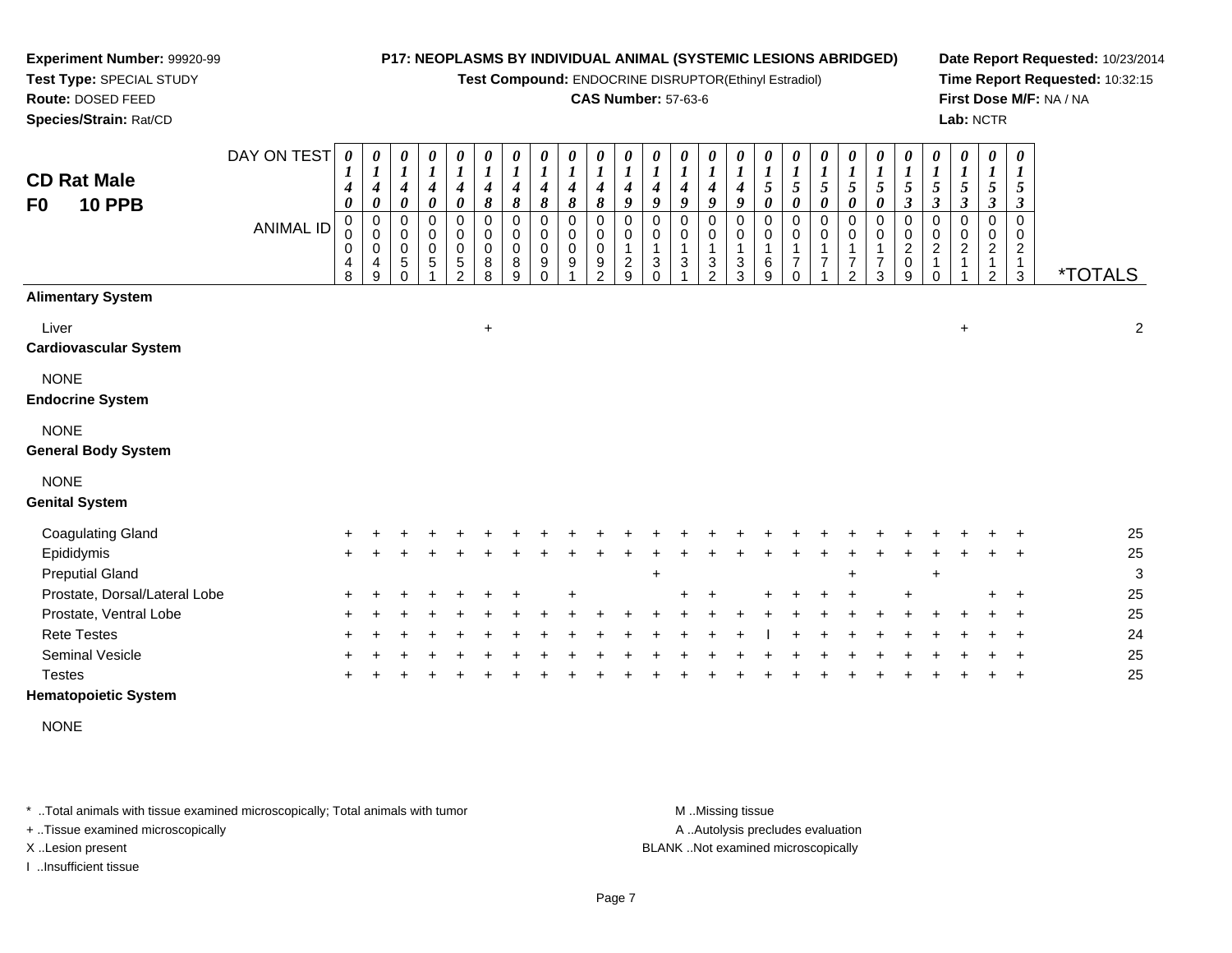**Test Compound:** ENDOCRINE DISRUPTOR(Ethinyl Estradiol)

#### **CAS Number:** 57-63-6

**Date Report Requested:** 10/23/2014**Time Report Requested:** 10:32:15**First Dose M/F:** NA / NA**Lab:** NCTR

| <b>CD Rat Male</b><br>F0<br><b>10 PPB</b>      | DAY ON TEST<br><b>ANIMAL ID</b> | $\boldsymbol{\theta}$<br>4<br>$\boldsymbol{\theta}$<br>$\pmb{0}$<br>0<br>0<br>4<br>8 | $\pmb{\theta}$<br>$\boldsymbol{l}$<br>$\boldsymbol{4}$<br>$\pmb{\theta}$<br>$\begin{smallmatrix}0\\0\end{smallmatrix}$<br>0<br>$\overline{\mathbf{4}}$<br>9 | $\frac{\theta}{I}$<br>$\boldsymbol{4}$<br>$\boldsymbol{\theta}$<br>0<br>$\pmb{0}$<br>0<br>$\sqrt{5}$<br>0 | $\pmb{\theta}$<br>$\boldsymbol{l}$<br>$\boldsymbol{4}$<br>$\pmb{\theta}$<br>0<br>$\pmb{0}$<br>$\pmb{0}$<br>$\sqrt{5}$ | $\boldsymbol{\theta}$<br>$\boldsymbol{l}$<br>4<br>$\boldsymbol{\theta}$<br>0<br>$\pmb{0}$<br>$\pmb{0}$<br>$\sqrt{5}$<br>$\mathfrak{p}$ | $\frac{\theta}{I}$<br>$\boldsymbol{4}$<br>8<br>0<br>$\,0\,$<br>$\mathbf 0$<br>$\bf8$<br>8 | $\frac{\theta}{I}$<br>4<br>$\pmb{8}$<br>0<br>$\pmb{0}$<br>$\pmb{0}$<br>8<br>9 | $\pmb{\theta}$<br>$\boldsymbol{l}$<br>8<br>0<br>0<br>0<br>9 | $\boldsymbol{\theta}$<br>8<br>$\mathbf 0$<br>0<br>0<br>9 | 0<br>8<br>0<br>0<br>0<br>9<br>$\mathfrak{p}$ | $\boldsymbol{\theta}$<br>$\boldsymbol{l}$<br>4<br>9<br>0<br>0<br>1<br>$\overline{c}$<br>9 | $\pmb{\theta}$<br>4<br>9<br>0<br>0<br>3 | $\pmb{\theta}$<br>4<br>9<br>0<br>0<br>3 | $\pmb{\theta}$<br>4<br>9<br>0<br>0<br>3<br>$\mathcal{P}$ | $\pmb{\theta}$<br>$\boldsymbol{l}$<br>4<br>9<br>0<br>0<br>3<br>3 | 0<br>5<br>$\pmb{\theta}$<br>0<br>0<br>6<br>9 | $\pmb{\theta}$<br>$\sqrt{5}$<br>$\pmb{\theta}$<br>0<br>0<br>7<br>0 | 0<br>$\boldsymbol{l}$<br>5<br>0<br>0<br>0<br>$\overline{7}$ | 0<br>$\boldsymbol{l}$<br>$\sqrt{5}$<br>0<br>0<br>0<br>7<br>$\overline{2}$ | $\pmb{\theta}$<br>$\boldsymbol{l}$<br>5<br>0<br>0<br>$\mathbf 0$<br>1<br>7<br>3 | $\boldsymbol{\theta}$<br>$\boldsymbol{l}$<br>5<br>$\boldsymbol{\beta}$<br>0<br>$\pmb{0}$<br>$\boldsymbol{2}$<br>$\mathbf 0$<br>9 | 0<br>5<br>$\boldsymbol{\beta}$<br>0<br>0<br>2 | $\pmb{\theta}$<br>$\boldsymbol{l}$<br>5<br>$\boldsymbol{\beta}$<br>0<br>0<br>2 | $\boldsymbol{\theta}$<br>$\boldsymbol{l}$<br>5<br>$\boldsymbol{\beta}$<br>$\Omega$<br>$\mathfrak{p}$ | $\boldsymbol{\theta}$<br>5<br>3<br>$\mathbf 0$<br>0<br>$\overline{c}$<br>1<br>$\mathbf{3}$ | <i><b>*TOTALS</b></i> |    |
|------------------------------------------------|---------------------------------|--------------------------------------------------------------------------------------|-------------------------------------------------------------------------------------------------------------------------------------------------------------|-----------------------------------------------------------------------------------------------------------|-----------------------------------------------------------------------------------------------------------------------|----------------------------------------------------------------------------------------------------------------------------------------|-------------------------------------------------------------------------------------------|-------------------------------------------------------------------------------|-------------------------------------------------------------|----------------------------------------------------------|----------------------------------------------|-------------------------------------------------------------------------------------------|-----------------------------------------|-----------------------------------------|----------------------------------------------------------|------------------------------------------------------------------|----------------------------------------------|--------------------------------------------------------------------|-------------------------------------------------------------|---------------------------------------------------------------------------|---------------------------------------------------------------------------------|----------------------------------------------------------------------------------------------------------------------------------|-----------------------------------------------|--------------------------------------------------------------------------------|------------------------------------------------------------------------------------------------------|--------------------------------------------------------------------------------------------|-----------------------|----|
| <b>Integumentary System</b>                    |                                 |                                                                                      |                                                                                                                                                             |                                                                                                           |                                                                                                                       |                                                                                                                                        |                                                                                           |                                                                               |                                                             |                                                          |                                              |                                                                                           |                                         |                                         |                                                          |                                                                  |                                              |                                                                    |                                                             |                                                                           |                                                                                 |                                                                                                                                  |                                               |                                                                                |                                                                                                      |                                                                                            |                       |    |
| <b>Mammary Gland</b><br>Musculoskeletal System |                                 |                                                                                      |                                                                                                                                                             |                                                                                                           |                                                                                                                       |                                                                                                                                        |                                                                                           |                                                                               |                                                             |                                                          |                                              |                                                                                           |                                         |                                         |                                                          |                                                                  |                                              |                                                                    |                                                             |                                                                           |                                                                                 |                                                                                                                                  |                                               |                                                                                |                                                                                                      | $^{+}$                                                                                     |                       | 25 |
| <b>NONE</b><br><b>Nervous System</b>           |                                 |                                                                                      |                                                                                                                                                             |                                                                                                           |                                                                                                                       |                                                                                                                                        |                                                                                           |                                                                               |                                                             |                                                          |                                              |                                                                                           |                                         |                                         |                                                          |                                                                  |                                              |                                                                    |                                                             |                                                                           |                                                                                 |                                                                                                                                  |                                               |                                                                                |                                                                                                      |                                                                                            |                       |    |
| <b>NONE</b><br><b>Respiratory System</b>       |                                 |                                                                                      |                                                                                                                                                             |                                                                                                           |                                                                                                                       |                                                                                                                                        |                                                                                           |                                                                               |                                                             |                                                          |                                              |                                                                                           |                                         |                                         |                                                          |                                                                  |                                              |                                                                    |                                                             |                                                                           |                                                                                 |                                                                                                                                  |                                               |                                                                                |                                                                                                      |                                                                                            |                       |    |
| <b>NONE</b><br><b>Special Senses System</b>    |                                 |                                                                                      |                                                                                                                                                             |                                                                                                           |                                                                                                                       |                                                                                                                                        |                                                                                           |                                                                               |                                                             |                                                          |                                              |                                                                                           |                                         |                                         |                                                          |                                                                  |                                              |                                                                    |                                                             |                                                                           |                                                                                 |                                                                                                                                  |                                               |                                                                                |                                                                                                      |                                                                                            |                       |    |
| <b>NONE</b><br><b>Urinary System</b>           |                                 |                                                                                      |                                                                                                                                                             |                                                                                                           |                                                                                                                       |                                                                                                                                        |                                                                                           |                                                                               |                                                             |                                                          |                                              |                                                                                           |                                         |                                         |                                                          |                                                                  |                                              |                                                                    |                                                             |                                                                           |                                                                                 |                                                                                                                                  |                                               |                                                                                |                                                                                                      |                                                                                            |                       |    |
| <b>NONE</b><br><b>SYSTEMIC LESIONS</b>         |                                 |                                                                                      |                                                                                                                                                             |                                                                                                           |                                                                                                                       |                                                                                                                                        |                                                                                           |                                                                               |                                                             |                                                          |                                              |                                                                                           |                                         |                                         |                                                          |                                                                  |                                              |                                                                    |                                                             |                                                                           |                                                                                 |                                                                                                                                  |                                               |                                                                                |                                                                                                      |                                                                                            |                       |    |
| Multiple Organ                                 |                                 |                                                                                      |                                                                                                                                                             |                                                                                                           |                                                                                                                       |                                                                                                                                        |                                                                                           |                                                                               |                                                             |                                                          |                                              |                                                                                           |                                         |                                         |                                                          |                                                                  |                                              |                                                                    |                                                             |                                                                           |                                                                                 |                                                                                                                                  |                                               |                                                                                |                                                                                                      |                                                                                            |                       | 25 |

\* ..Total animals with tissue examined microscopically; Total animals with tumor **M** . Missing tissue M ..Missing tissue

+ ..Tissue examined microscopically

**Experiment Number:** 99920-99**Test Type:** SPECIAL STUDY**Route:** DOSED FEED**Species/Strain:** Rat/CD

I ..Insufficient tissue

A ..Autolysis precludes evaluation X ..Lesion present BLANK ..Not examined microscopically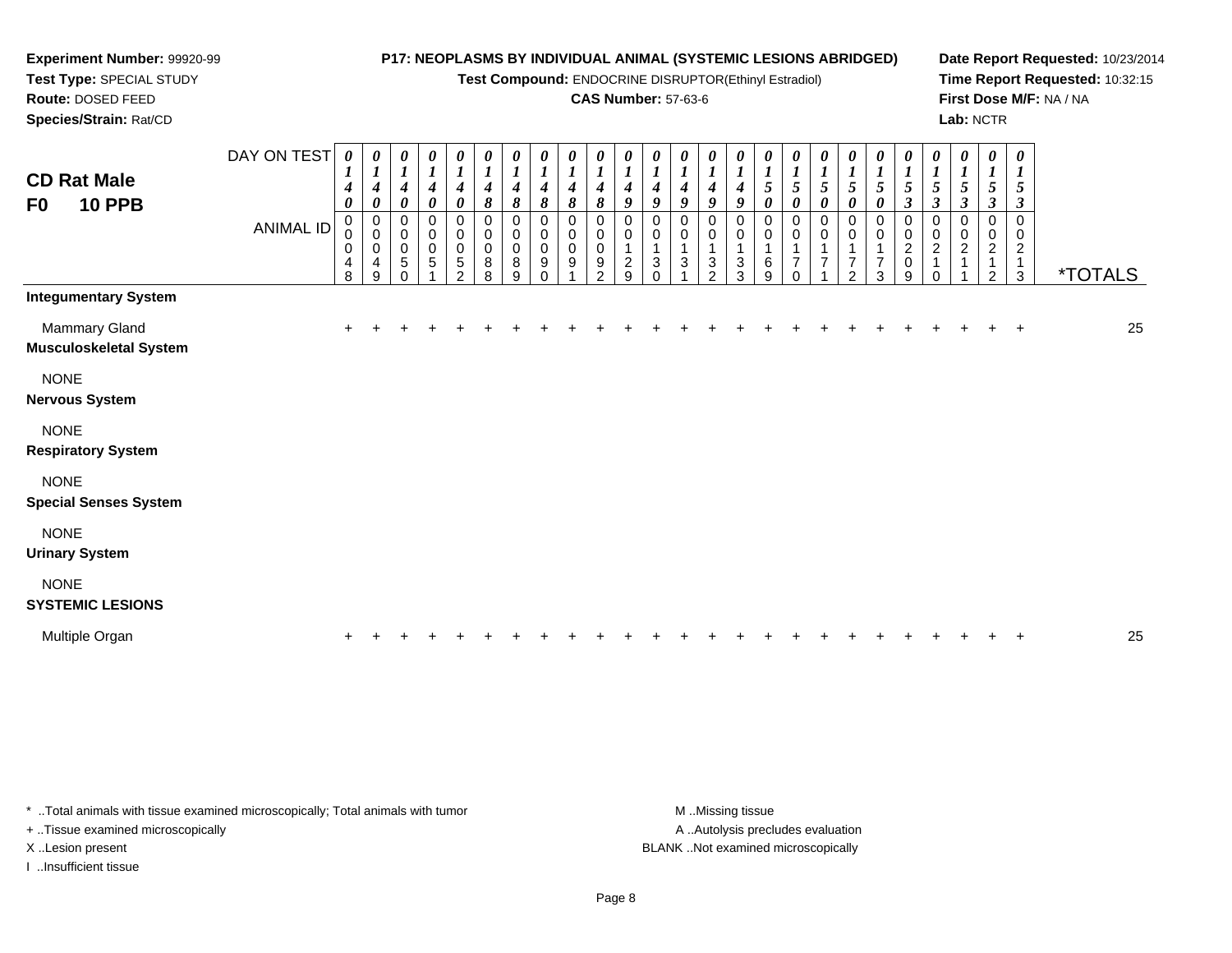**Test Compound:** ENDOCRINE DISRUPTOR(Ethinyl Estradiol)

#### **CAS Number:** 57-63-6

**Date Report Requested:** 10/23/2014**Time Report Requested:** 10:32:15**First Dose M/F:** NA / NA**Lab:** NCTR

| <b>CD Rat Male</b><br><b>50 PPB</b><br>F <sub>0</sub>          | DAY ON TEST<br><b>ANIMAL ID</b> | $\boldsymbol{\theta}$<br>1<br>$\boldsymbol{4}$<br>$\boldsymbol{\theta}$<br>0<br>$\mathbf 0$<br>0<br>$\frac{5}{3}$ | 0<br>$\boldsymbol{\mathit{1}}$<br>$\boldsymbol{4}$<br>$\pmb{\theta}$<br>$\pmb{0}$<br>$\mathbf 0$<br>$\mathbf 0$<br>$\,$ 5 $\,$<br>$\Delta$ | 0<br>$\boldsymbol{l}$<br>$\boldsymbol{4}$<br>$\pmb{\theta}$<br>$\pmb{0}$<br>$\pmb{0}$<br>$\pmb{0}$<br>$\overline{5}$ | $\boldsymbol{\theta}$<br>$\boldsymbol{l}$<br>$\boldsymbol{4}$<br>$\boldsymbol{\theta}$<br>$\mathbf 0$<br>0<br>$\mathbf 0$<br>$\begin{array}{c} 5 \\ 6 \end{array}$ | $\boldsymbol{\theta}$<br>$\boldsymbol{l}$<br>$\boldsymbol{4}$<br>$\boldsymbol{\theta}$<br>$\mathbf 0$<br>$\mathbf 0$<br>$\overline{0}$<br>$\sqrt{5}$<br>$\overline{7}$ | 0<br>$\boldsymbol{l}$<br>$\boldsymbol{4}$<br>8<br>$\mathbf 0$<br>0<br>0<br>$\frac{9}{3}$ | 0<br>$\boldsymbol{l}$<br>$\boldsymbol{4}$<br>8<br>$\mathbf 0$<br>0<br>0<br>9<br>4 | 0<br>$\boldsymbol{l}$<br>$\boldsymbol{4}$<br>8<br>$\mathbf 0$<br>$\mathbf 0$<br>$\mathbf 0$<br>9<br>5 | 0<br>$\boldsymbol{l}$<br>$\boldsymbol{4}$<br>8<br>$\mathbf 0$<br>$\mathbf 0$<br>$\mathbf 0$<br>$\begin{array}{c} 9 \\ 6 \end{array}$ | 0<br>$\boldsymbol{l}$<br>$\boldsymbol{4}$<br>$\pmb{8}$<br>$\mathbf 0$<br>0<br>$\mathbf 0$<br>$\frac{9}{7}$ | 0<br>$\boldsymbol{l}$<br>$\boldsymbol{4}$<br>9<br>$\mathbf 0$<br>$\mathbf 0$<br>$\overline{1}$<br>$\mathbf{3}$<br>$\Delta$ | 0<br>$\boldsymbol{l}$<br>$\boldsymbol{4}$<br>9<br>$\mathbf 0$<br>0<br>$\frac{3}{5}$ | 0<br>$\boldsymbol{l}$<br>$\boldsymbol{4}$<br>$\boldsymbol{g}$<br>$\mathbf 0$<br>$\mathbf 0$<br>$\overline{1}$<br>$\frac{3}{6}$ | $\boldsymbol{\theta}$<br>$\boldsymbol{l}$<br>$\boldsymbol{4}$<br>$\boldsymbol{g}$<br>$\pmb{0}$<br>$\pmb{0}$<br>$\mathbf{1}$<br>$\frac{3}{7}$ | 0<br>$\boldsymbol{l}$<br>$\boldsymbol{4}$<br>9<br>$\Omega$<br>$\mathbf 0$<br>$\mathbf{1}$<br>3<br>8 | 0<br>$\boldsymbol{l}$<br>$\sqrt{5}$<br>$\boldsymbol{\theta}$<br>$\mathbf 0$<br>$\mathbf 0$<br>$\overline{7}$<br>$\Delta$ | 0<br>$\boldsymbol{l}$<br>5<br>0<br>$\mathbf 0$<br>$\mathbf 0$<br>$\mathbf{1}$<br>$\overline{7}$<br>$\overline{5}$ | 0<br>$\boldsymbol{l}$<br>5<br>0<br>0<br>0<br>$\overline{7}$<br>6 | 0<br>$\boldsymbol{l}$<br>5<br>0<br>$\mathbf 0$<br>0<br>$\overline{7}$<br>$\overline{7}$ | 0<br>$\boldsymbol{l}$<br>$\overline{5}$<br>$\boldsymbol{\theta}$<br>$\mathbf 0$<br>$\mathbf 0$<br>$\overline{1}$<br>$\overline{7}$<br>8 | 0<br>$\boldsymbol{l}$<br>5<br>$\mathfrak{z}$<br>$\mathbf 0$<br>$\pmb{0}$<br>$\boldsymbol{2}$<br>$\mathbf{1}$<br>4 | 0<br>$\boldsymbol{l}$<br>$\sqrt{5}$<br>$\boldsymbol{\beta}$<br>0<br>0<br>$\overline{c}$<br>$\mathbf 1$<br>5 | 0<br>$\boldsymbol{l}$<br>5<br>$\boldsymbol{\beta}$<br>$\mathbf 0$<br>$\mathbf 0$<br>$\sqrt{2}$<br>$\mathbf{1}$<br>6 | 0<br>$\boldsymbol{l}$<br>5<br>$\mathfrak{z}$<br>$\mathbf 0$<br>0<br>$\overline{a}$<br>1<br>$\overline{7}$ | 0<br>$\boldsymbol{l}$<br>5<br>$\mathfrak{z}$<br>0<br>$\mathbf 0$<br>$\overline{a}$<br>$\mathbf 1$<br>8 | 0<br>0<br>6<br>$\boldsymbol{\beta}$<br>$\mathbf 0$<br>$\mathbf 0$<br>$\mathbf 0$<br>0 | <i><b>*TOTALS</b></i>             |
|----------------------------------------------------------------|---------------------------------|-------------------------------------------------------------------------------------------------------------------|--------------------------------------------------------------------------------------------------------------------------------------------|----------------------------------------------------------------------------------------------------------------------|--------------------------------------------------------------------------------------------------------------------------------------------------------------------|------------------------------------------------------------------------------------------------------------------------------------------------------------------------|------------------------------------------------------------------------------------------|-----------------------------------------------------------------------------------|-------------------------------------------------------------------------------------------------------|--------------------------------------------------------------------------------------------------------------------------------------|------------------------------------------------------------------------------------------------------------|----------------------------------------------------------------------------------------------------------------------------|-------------------------------------------------------------------------------------|--------------------------------------------------------------------------------------------------------------------------------|----------------------------------------------------------------------------------------------------------------------------------------------|-----------------------------------------------------------------------------------------------------|--------------------------------------------------------------------------------------------------------------------------|-------------------------------------------------------------------------------------------------------------------|------------------------------------------------------------------|-----------------------------------------------------------------------------------------|-----------------------------------------------------------------------------------------------------------------------------------------|-------------------------------------------------------------------------------------------------------------------|-------------------------------------------------------------------------------------------------------------|---------------------------------------------------------------------------------------------------------------------|-----------------------------------------------------------------------------------------------------------|--------------------------------------------------------------------------------------------------------|---------------------------------------------------------------------------------------|-----------------------------------|
| <b>Alimentary System</b>                                       |                                 |                                                                                                                   |                                                                                                                                            |                                                                                                                      |                                                                                                                                                                    |                                                                                                                                                                        |                                                                                          |                                                                                   |                                                                                                       |                                                                                                                                      |                                                                                                            |                                                                                                                            |                                                                                     |                                                                                                                                |                                                                                                                                              |                                                                                                     |                                                                                                                          |                                                                                                                   |                                                                  |                                                                                         |                                                                                                                                         |                                                                                                                   |                                                                                                             |                                                                                                                     |                                                                                                           |                                                                                                        |                                                                                       |                                   |
| Esophagus<br>Liver<br>Pancreas<br><b>Cardiovascular System</b> |                                 |                                                                                                                   |                                                                                                                                            |                                                                                                                      |                                                                                                                                                                    |                                                                                                                                                                        |                                                                                          |                                                                                   |                                                                                                       |                                                                                                                                      |                                                                                                            |                                                                                                                            |                                                                                     |                                                                                                                                |                                                                                                                                              |                                                                                                     |                                                                                                                          |                                                                                                                   |                                                                  |                                                                                         |                                                                                                                                         |                                                                                                                   |                                                                                                             |                                                                                                                     |                                                                                                           |                                                                                                        | $\ddot{}$<br>Α<br>A                                                                   | $\mathbf{1}$<br>25<br>$\mathbf 0$ |
| <b>Blood Vessel</b>                                            |                                 |                                                                                                                   |                                                                                                                                            |                                                                                                                      |                                                                                                                                                                    |                                                                                                                                                                        |                                                                                          |                                                                                   |                                                                                                       |                                                                                                                                      |                                                                                                            |                                                                                                                            |                                                                                     |                                                                                                                                |                                                                                                                                              |                                                                                                     |                                                                                                                          |                                                                                                                   |                                                                  |                                                                                         |                                                                                                                                         |                                                                                                                   |                                                                                                             |                                                                                                                     |                                                                                                           |                                                                                                        | $\ddot{}$                                                                             | 1                                 |
| Heart                                                          |                                 |                                                                                                                   |                                                                                                                                            |                                                                                                                      |                                                                                                                                                                    |                                                                                                                                                                        |                                                                                          |                                                                                   |                                                                                                       |                                                                                                                                      |                                                                                                            |                                                                                                                            |                                                                                     |                                                                                                                                |                                                                                                                                              |                                                                                                     |                                                                                                                          |                                                                                                                   |                                                                  |                                                                                         |                                                                                                                                         |                                                                                                                   |                                                                                                             |                                                                                                                     |                                                                                                           |                                                                                                        | $\ddot{}$                                                                             | $\overline{1}$                    |
| <b>Endocrine System</b>                                        |                                 |                                                                                                                   |                                                                                                                                            |                                                                                                                      |                                                                                                                                                                    |                                                                                                                                                                        |                                                                                          |                                                                                   |                                                                                                       |                                                                                                                                      |                                                                                                            |                                                                                                                            |                                                                                     |                                                                                                                                |                                                                                                                                              |                                                                                                     |                                                                                                                          |                                                                                                                   |                                                                  |                                                                                         |                                                                                                                                         |                                                                                                                   |                                                                                                             |                                                                                                                     |                                                                                                           |                                                                                                        |                                                                                       |                                   |
| <b>Adrenal Cortex</b>                                          |                                 |                                                                                                                   |                                                                                                                                            |                                                                                                                      |                                                                                                                                                                    |                                                                                                                                                                        |                                                                                          |                                                                                   |                                                                                                       |                                                                                                                                      |                                                                                                            |                                                                                                                            |                                                                                     |                                                                                                                                |                                                                                                                                              |                                                                                                     |                                                                                                                          |                                                                                                                   |                                                                  |                                                                                         |                                                                                                                                         |                                                                                                                   |                                                                                                             |                                                                                                                     |                                                                                                           |                                                                                                        |                                                                                       | 26                                |
| Adrenal Medulla                                                |                                 |                                                                                                                   |                                                                                                                                            |                                                                                                                      |                                                                                                                                                                    |                                                                                                                                                                        |                                                                                          |                                                                                   |                                                                                                       |                                                                                                                                      |                                                                                                            |                                                                                                                            |                                                                                     |                                                                                                                                |                                                                                                                                              |                                                                                                     |                                                                                                                          |                                                                                                                   |                                                                  |                                                                                         |                                                                                                                                         |                                                                                                                   |                                                                                                             |                                                                                                                     |                                                                                                           |                                                                                                        |                                                                                       | 26                                |
| <b>Pituitary Gland</b>                                         |                                 |                                                                                                                   |                                                                                                                                            |                                                                                                                      |                                                                                                                                                                    |                                                                                                                                                                        |                                                                                          |                                                                                   |                                                                                                       |                                                                                                                                      |                                                                                                            |                                                                                                                            |                                                                                     |                                                                                                                                |                                                                                                                                              |                                                                                                     |                                                                                                                          |                                                                                                                   |                                                                  |                                                                                         |                                                                                                                                         |                                                                                                                   |                                                                                                             |                                                                                                                     |                                                                                                           |                                                                                                        |                                                                                       | 25                                |
| <b>Thyroid Gland</b><br><b>General Body System</b>             |                                 |                                                                                                                   |                                                                                                                                            |                                                                                                                      |                                                                                                                                                                    |                                                                                                                                                                        |                                                                                          |                                                                                   |                                                                                                       |                                                                                                                                      |                                                                                                            |                                                                                                                            |                                                                                     |                                                                                                                                |                                                                                                                                              |                                                                                                     |                                                                                                                          |                                                                                                                   |                                                                  |                                                                                         |                                                                                                                                         |                                                                                                                   |                                                                                                             |                                                                                                                     |                                                                                                           |                                                                                                        | A                                                                                     | 25                                |
| <b>NONE</b><br><b>Genital System</b>                           |                                 |                                                                                                                   |                                                                                                                                            |                                                                                                                      |                                                                                                                                                                    |                                                                                                                                                                        |                                                                                          |                                                                                   |                                                                                                       |                                                                                                                                      |                                                                                                            |                                                                                                                            |                                                                                     |                                                                                                                                |                                                                                                                                              |                                                                                                     |                                                                                                                          |                                                                                                                   |                                                                  |                                                                                         |                                                                                                                                         |                                                                                                                   |                                                                                                             |                                                                                                                     |                                                                                                           |                                                                                                        |                                                                                       |                                   |
| <b>Coagulating Gland</b>                                       |                                 |                                                                                                                   |                                                                                                                                            |                                                                                                                      |                                                                                                                                                                    |                                                                                                                                                                        |                                                                                          |                                                                                   |                                                                                                       |                                                                                                                                      |                                                                                                            |                                                                                                                            |                                                                                     |                                                                                                                                |                                                                                                                                              |                                                                                                     |                                                                                                                          |                                                                                                                   |                                                                  |                                                                                         |                                                                                                                                         |                                                                                                                   |                                                                                                             |                                                                                                                     |                                                                                                           |                                                                                                        |                                                                                       | 24                                |
| Epididymis                                                     |                                 |                                                                                                                   |                                                                                                                                            |                                                                                                                      |                                                                                                                                                                    |                                                                                                                                                                        |                                                                                          |                                                                                   |                                                                                                       |                                                                                                                                      |                                                                                                            |                                                                                                                            |                                                                                     |                                                                                                                                |                                                                                                                                              |                                                                                                     |                                                                                                                          |                                                                                                                   |                                                                  |                                                                                         |                                                                                                                                         |                                                                                                                   |                                                                                                             |                                                                                                                     |                                                                                                           |                                                                                                        |                                                                                       | 26                                |
| <b>Preputial Gland</b>                                         |                                 |                                                                                                                   |                                                                                                                                            |                                                                                                                      |                                                                                                                                                                    |                                                                                                                                                                        |                                                                                          |                                                                                   |                                                                                                       |                                                                                                                                      |                                                                                                            |                                                                                                                            |                                                                                     |                                                                                                                                |                                                                                                                                              |                                                                                                     |                                                                                                                          |                                                                                                                   |                                                                  |                                                                                         | $\ddot{}$                                                                                                                               |                                                                                                                   |                                                                                                             | $\ddot{}$                                                                                                           |                                                                                                           |                                                                                                        |                                                                                       | $\overline{c}$                    |
| Prostate, Dorsal/Lateral Lobe                                  |                                 |                                                                                                                   |                                                                                                                                            |                                                                                                                      |                                                                                                                                                                    |                                                                                                                                                                        |                                                                                          |                                                                                   |                                                                                                       |                                                                                                                                      |                                                                                                            |                                                                                                                            |                                                                                     |                                                                                                                                |                                                                                                                                              |                                                                                                     |                                                                                                                          |                                                                                                                   |                                                                  |                                                                                         |                                                                                                                                         |                                                                                                                   |                                                                                                             |                                                                                                                     |                                                                                                           |                                                                                                        |                                                                                       | 26                                |
| Prostate, Ventral Lobe                                         |                                 |                                                                                                                   |                                                                                                                                            |                                                                                                                      |                                                                                                                                                                    |                                                                                                                                                                        |                                                                                          |                                                                                   |                                                                                                       |                                                                                                                                      |                                                                                                            |                                                                                                                            |                                                                                     |                                                                                                                                |                                                                                                                                              |                                                                                                     |                                                                                                                          |                                                                                                                   |                                                                  |                                                                                         |                                                                                                                                         |                                                                                                                   |                                                                                                             |                                                                                                                     |                                                                                                           |                                                                                                        |                                                                                       | 26                                |

\* ..Total animals with tissue examined microscopically; Total animals with tumor **M** . Missing tissue M ..Missing tissue A ..Autolysis precludes evaluation + ..Tissue examined microscopically X ..Lesion present BLANK ..Not examined microscopicallyI ..Insufficient tissue

**Experiment Number:** 99920-99**Test Type:** SPECIAL STUDY**Route:** DOSED FEED**Species/Strain:** Rat/CD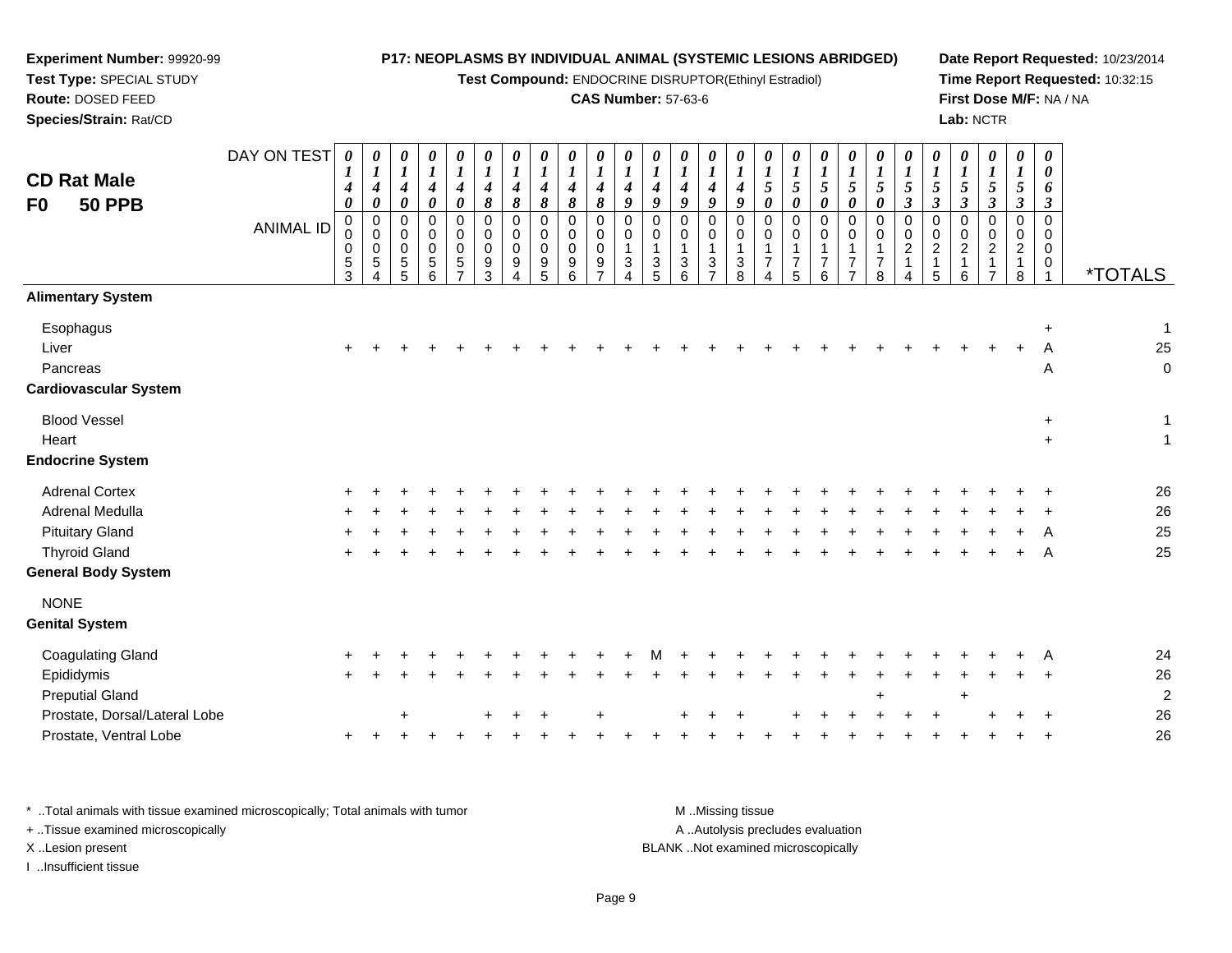**Test Compound:** ENDOCRINE DISRUPTOR(Ethinyl Estradiol)

#### **CAS Number:** 57-63-6

**Date Report Requested:** 10/23/2014**Time Report Requested:** 10:32:15**First Dose M/F:** NA / NA**Lab:** NCTR

 $+$  1

 $+$  1

| <b>CD Rat Male</b><br><b>50 PPB</b><br>F0                | DAY ON TEST<br><b>ANIMAL ID</b> | 0<br>1<br>4<br>0<br>0<br>0<br>0<br>5<br>3 | $\boldsymbol{l}$<br>$\boldsymbol{4}$<br>0<br>0<br>$\,0\,$<br>$\,0\,$<br>$\sqrt{5}$ | $\boldsymbol{\theta}$<br>$\boldsymbol{l}$<br>$\boldsymbol{4}$<br>$\boldsymbol{\theta}$<br>0<br>$\pmb{0}$<br>$\pmb{0}$<br>5<br>5 | 0<br>$\boldsymbol{l}$<br>$\boldsymbol{4}$<br>0<br>0<br>0<br>0<br>5<br>6 | 0<br>$\boldsymbol{l}$<br>$\boldsymbol{4}$<br>0<br>0<br>0<br>$\mathbf 0$<br>5 | 0<br>4<br>8<br>0<br>0<br>0<br>9<br>3 | 0<br>$\boldsymbol{l}$<br>$\boldsymbol{4}$<br>$\pmb{8}$<br>0<br>0<br>0<br>9 | 0<br>$\boldsymbol{l}$<br>4<br>8<br>0<br>0<br>$\mathbf 0$<br>9<br>5 | 0<br>$\boldsymbol{l}$<br>$\boldsymbol{4}$<br>8<br>0<br>$\pmb{0}$<br>$\pmb{0}$<br>9<br>6 | 0<br>$\boldsymbol{l}$<br>4<br>8<br>0<br>0<br>0<br>9 | $\boldsymbol{l}$<br>4<br>9<br>0<br>$\mathbf 0$<br>$\mathbf 1$<br>3 | 0<br>$\boldsymbol{l}$<br>$\boldsymbol{4}$<br>9<br>0<br>0<br>3 | 0<br>$\boldsymbol{l}$<br>$\boldsymbol{4}$<br>9<br>0<br>0<br>3<br>6 | 0<br>$\boldsymbol{l}$<br>$\boldsymbol{4}$<br>9<br>$\pmb{0}$<br>$\pmb{0}$<br>$\overline{1}$<br>$\mathbf{3}$<br>$\overline{ }$ | 0<br>$\boldsymbol{l}$<br>4<br>9<br>0<br>0<br>1<br>3<br>8 | $\boldsymbol{\theta}$<br>$\boldsymbol{l}$<br>$\sqrt{5}$<br>0<br>0<br>0<br>$\mathbf{1}$<br>$\overline{7}$ | 5<br>0<br>0<br>0<br>5 | 0<br>$\boldsymbol{l}$<br>$\sqrt{5}$<br>0<br>0<br>0<br>7<br>6 | 0<br>$\boldsymbol{l}$<br>$\sqrt{5}$<br>0<br>0<br>0<br>$\mathbf 1$<br>$\overline{7}$<br>$\overline{ }$ | 0<br>5<br>0<br>0<br>0<br>$\overline{7}$<br>8 | 0<br>$\boldsymbol{l}$<br>$\mathfrak{s}$<br>$\boldsymbol{\beta}$<br>0<br>0<br>$\overline{c}$ | 0<br>$\boldsymbol{l}$<br>$\sqrt{5}$<br>$\boldsymbol{\beta}$<br>$\mathbf 0$<br>0<br>$\boldsymbol{2}$ | 0<br>$\boldsymbol{l}$<br>5<br>$\boldsymbol{\beta}$<br>0<br>0<br>$\overline{a}$<br>6 | 0<br>$\boldsymbol{l}$<br>5<br>$\boldsymbol{\beta}$<br>0<br>0<br>$\overline{c}$ | 0<br>$\boldsymbol{l}$<br>$\mathfrak{s}$<br>$\boldsymbol{\beta}$<br>$\mathbf 0$<br>0<br>$\overline{c}$<br>1<br>8 | 0<br>0<br>6<br>$\boldsymbol{\beta}$<br>0<br>0<br>0<br>0 | <i><b>*TOTALS</b></i>     |
|----------------------------------------------------------|---------------------------------|-------------------------------------------|------------------------------------------------------------------------------------|---------------------------------------------------------------------------------------------------------------------------------|-------------------------------------------------------------------------|------------------------------------------------------------------------------|--------------------------------------|----------------------------------------------------------------------------|--------------------------------------------------------------------|-----------------------------------------------------------------------------------------|-----------------------------------------------------|--------------------------------------------------------------------|---------------------------------------------------------------|--------------------------------------------------------------------|------------------------------------------------------------------------------------------------------------------------------|----------------------------------------------------------|----------------------------------------------------------------------------------------------------------|-----------------------|--------------------------------------------------------------|-------------------------------------------------------------------------------------------------------|----------------------------------------------|---------------------------------------------------------------------------------------------|-----------------------------------------------------------------------------------------------------|-------------------------------------------------------------------------------------|--------------------------------------------------------------------------------|-----------------------------------------------------------------------------------------------------------------|---------------------------------------------------------|---------------------------|
| <b>Rete Testes</b>                                       |                                 | $\ddot{}$                                 |                                                                                    |                                                                                                                                 |                                                                         |                                                                              |                                      |                                                                            |                                                                    |                                                                                         |                                                     |                                                                    |                                                               |                                                                    |                                                                                                                              |                                                          |                                                                                                          |                       |                                                              |                                                                                                       |                                              |                                                                                             |                                                                                                     |                                                                                     |                                                                                |                                                                                                                 | $\ddot{}$                                               | 25                        |
| Seminal Vesicle                                          |                                 |                                           |                                                                                    |                                                                                                                                 |                                                                         |                                                                              |                                      |                                                                            |                                                                    |                                                                                         |                                                     |                                                                    |                                                               |                                                                    |                                                                                                                              |                                                          |                                                                                                          |                       |                                                              |                                                                                                       |                                              |                                                                                             |                                                                                                     |                                                                                     |                                                                                |                                                                                                                 | A                                                       | 25                        |
| <b>Testes</b>                                            |                                 |                                           |                                                                                    |                                                                                                                                 |                                                                         |                                                                              |                                      |                                                                            |                                                                    |                                                                                         |                                                     |                                                                    |                                                               |                                                                    |                                                                                                                              |                                                          |                                                                                                          |                       |                                                              |                                                                                                       |                                              |                                                                                             |                                                                                                     |                                                                                     |                                                                                |                                                                                                                 | $\div$                                                  | 26                        |
| <b>Hematopoietic System</b>                              |                                 |                                           |                                                                                    |                                                                                                                                 |                                                                         |                                                                              |                                      |                                                                            |                                                                    |                                                                                         |                                                     |                                                                    |                                                               |                                                                    |                                                                                                                              |                                                          |                                                                                                          |                       |                                                              |                                                                                                       |                                              |                                                                                             |                                                                                                     |                                                                                     |                                                                                |                                                                                                                 |                                                         |                           |
| <b>Bone Marrow</b>                                       |                                 | ÷                                         |                                                                                    |                                                                                                                                 |                                                                         |                                                                              |                                      |                                                                            |                                                                    |                                                                                         |                                                     |                                                                    |                                                               |                                                                    |                                                                                                                              |                                                          |                                                                                                          |                       |                                                              |                                                                                                       |                                              |                                                                                             |                                                                                                     |                                                                                     |                                                                                |                                                                                                                 | A                                                       | 25                        |
| Spleen                                                   |                                 |                                           |                                                                                    |                                                                                                                                 |                                                                         |                                                                              |                                      |                                                                            |                                                                    |                                                                                         |                                                     |                                                                    |                                                               |                                                                    |                                                                                                                              |                                                          |                                                                                                          |                       |                                                              |                                                                                                       |                                              |                                                                                             |                                                                                                     |                                                                                     |                                                                                |                                                                                                                 | A                                                       | 25                        |
| Thymus                                                   |                                 | $+$                                       |                                                                                    |                                                                                                                                 |                                                                         |                                                                              |                                      |                                                                            |                                                                    |                                                                                         |                                                     |                                                                    |                                                               |                                                                    |                                                                                                                              |                                                          |                                                                                                          |                       |                                                              |                                                                                                       |                                              |                                                                                             |                                                                                                     |                                                                                     |                                                                                | $\ddot{}$                                                                                                       | A                                                       | 25                        |
| <b>Integumentary System</b>                              |                                 |                                           |                                                                                    |                                                                                                                                 |                                                                         |                                                                              |                                      |                                                                            |                                                                    |                                                                                         |                                                     |                                                                    |                                                               |                                                                    |                                                                                                                              |                                                          |                                                                                                          |                       |                                                              |                                                                                                       |                                              |                                                                                             |                                                                                                     |                                                                                     |                                                                                |                                                                                                                 |                                                         |                           |
| Mammary Gland<br>Skin<br><b>Musculoskeletal System</b>   |                                 |                                           |                                                                                    |                                                                                                                                 |                                                                         |                                                                              |                                      |                                                                            |                                                                    |                                                                                         |                                                     |                                                                    |                                                               |                                                                    |                                                                                                                              |                                                          |                                                                                                          |                       |                                                              |                                                                                                       |                                              |                                                                                             |                                                                                                     |                                                                                     |                                                                                |                                                                                                                 | $\ddot{}$                                               | 25<br>$\mathbf{1}$        |
| Bone<br><b>Nervous System</b>                            |                                 | +                                         |                                                                                    |                                                                                                                                 |                                                                         |                                                                              |                                      |                                                                            |                                                                    |                                                                                         |                                                     |                                                                    |                                                               |                                                                    |                                                                                                                              |                                                          |                                                                                                          |                       |                                                              |                                                                                                       |                                              |                                                                                             |                                                                                                     |                                                                                     |                                                                                |                                                                                                                 |                                                         | 26                        |
| <b>Brain</b><br>Spinal Cord<br><b>Respiratory System</b> |                                 |                                           |                                                                                    |                                                                                                                                 |                                                                         |                                                                              |                                      |                                                                            |                                                                    |                                                                                         |                                                     |                                                                    |                                                               |                                                                    |                                                                                                                              |                                                          |                                                                                                          |                       |                                                              |                                                                                                       |                                              |                                                                                             |                                                                                                     |                                                                                     |                                                                                |                                                                                                                 | $\ddot{}$<br>A                                          | $\mathbf{1}$<br>$\pmb{0}$ |

Lung <sup>+</sup>Tracheaа в най-верности на селото на селото на селото на селото на селото на селото на селото на селото на селото на<br>Селото на селото на селото на селото на селото на селото на селото на селото на селото на селото на селото на **Special Senses System**

**Experiment Number:** 99920-99**Test Type:** SPECIAL STUDY**Route:** DOSED FEED**Species/Strain:** Rat/CD

\* ..Total animals with tissue examined microscopically; Total animals with tumor **M** ...Missing tissue M ...Missing tissue A ..Autolysis precludes evaluation + ..Tissue examined microscopically X ..Lesion present BLANK ..Not examined microscopicallyI ..Insufficient tissue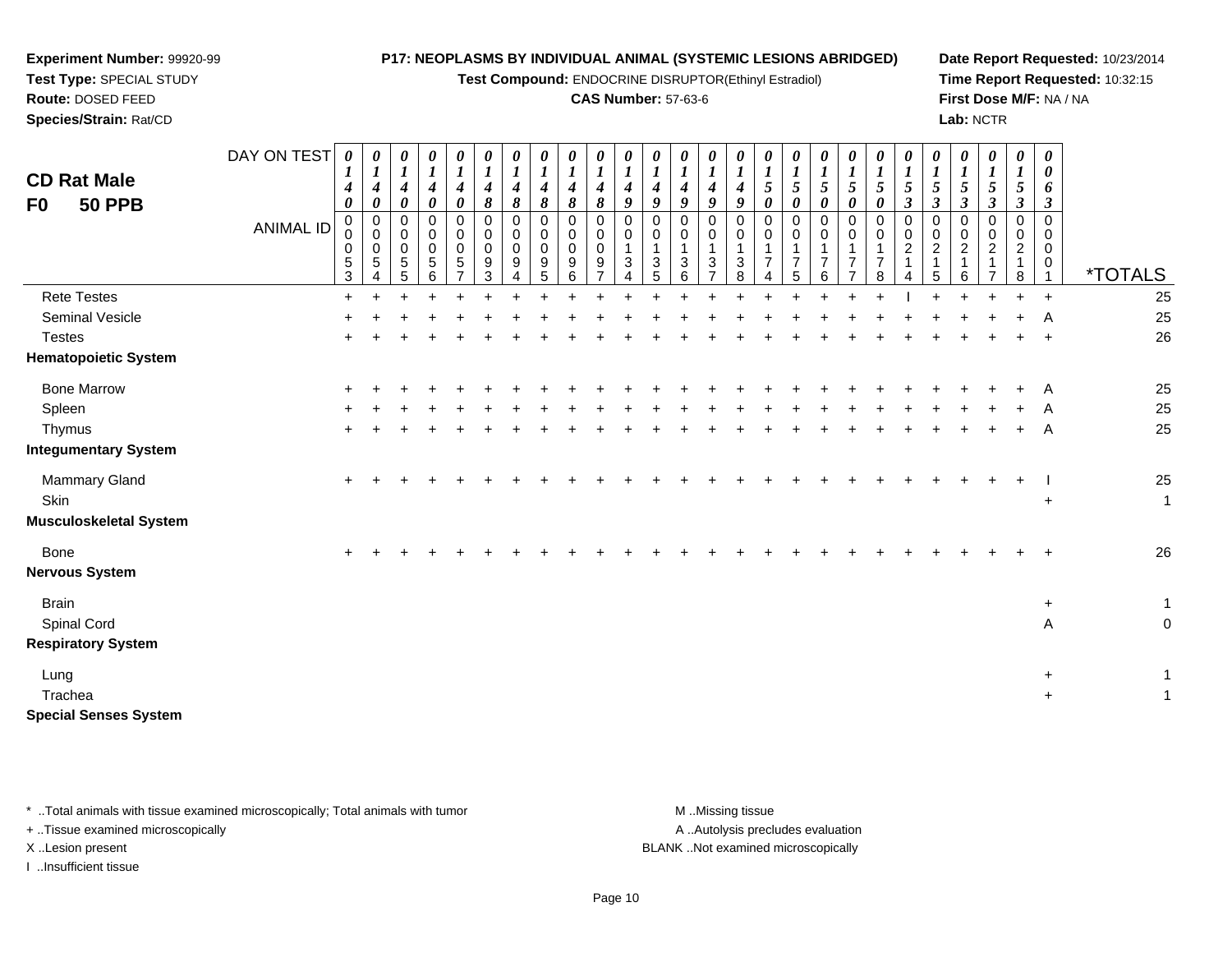| <b>Experiment Number: 99920-99</b><br>Test Type: SPECIAL STUDY<br>Route: DOSED FEED<br>Species/Strain: Rat/CD |                          |                                 |                                                |             |                                      |                                     |                           |               | <b>P17: NEOPLASMS BY INDIVIDUAL ANIMAL (SYSTEMIC LESIONS ABRIDGED)</b><br>Test Compound: ENDOCRINE DISRUPTOR(Ethinyl Estradiol) |        |        | <b>CAS Number: 57-63-6</b> |   |                              |                       |                       |  |               |   |   |   | Lab: NCTR          |                    |                                         | First Dose M/F: NA / NA | Date Report Requested: 10/23/2014<br>Time Report Requested: 10:32:15 |
|---------------------------------------------------------------------------------------------------------------|--------------------------|---------------------------------|------------------------------------------------|-------------|--------------------------------------|-------------------------------------|---------------------------|---------------|---------------------------------------------------------------------------------------------------------------------------------|--------|--------|----------------------------|---|------------------------------|-----------------------|-----------------------|--|---------------|---|---|---|--------------------|--------------------|-----------------------------------------|-------------------------|----------------------------------------------------------------------|
| <b>CD Rat Male</b><br><b>50 PPB</b><br>F0                                                                     | DAY ON TEST<br>ANIMAL ID | $\boldsymbol{\theta}$<br>5<br>3 | $\boldsymbol{\theta}$<br>$\mathbf 0$<br>0<br>5 | 0<br>0<br>5 | $\boldsymbol{\theta}$<br>0<br>0<br>5 | 0<br>$\theta$<br>$\Omega$<br>0<br>5 | $\boldsymbol{\mathit{U}}$ | $\theta$<br>9 | 0<br>9                                                                                                                          | 8<br>9 | U<br>8 |                            | U | $\theta$<br>9<br>0<br>3<br>6 | $\boldsymbol{\theta}$ | 0<br>9<br>0<br>3<br>R |  | $\theta$<br>ี | 0 | 8 | 2 | $\theta$<br>2<br>6 | $\theta$<br>0<br>2 | 0<br>3<br>0<br>$\overline{c}$<br>1<br>8 | $\theta$<br>0<br>6<br>0 | <i><b>*TOTALS</b></i>                                                |
| <b>NONE</b><br><b>Urinary System</b><br>Kidney<br>Urinary Bladder<br><b>SYSTEMIC LESIONS</b>                  |                          |                                 |                                                |             |                                      |                                     |                           |               |                                                                                                                                 |        |        |                            |   |                              |                       |                       |  |               |   |   |   |                    |                    |                                         | A<br>$\ddot{}$          | 25<br>$\mathbf 1$                                                    |
| Multiple Organ                                                                                                |                          |                                 |                                                |             |                                      |                                     |                           |               | ***FIIR AF                                                                                                                      |        |        |                            |   |                              |                       |                       |  |               |   |   |   |                    |                    |                                         |                         | 26                                                                   |

\*\*\*END OF MALE DATA\*\*\*

\* ..Total animals with tissue examined microscopically; Total animals with tumor M..Missing tissue M ..Missing tissue

+ ..Tissue examined microscopically

I ..Insufficient tissue

A ..Autolysis precludes evaluation X ..Lesion present BLANK ..Not examined microscopically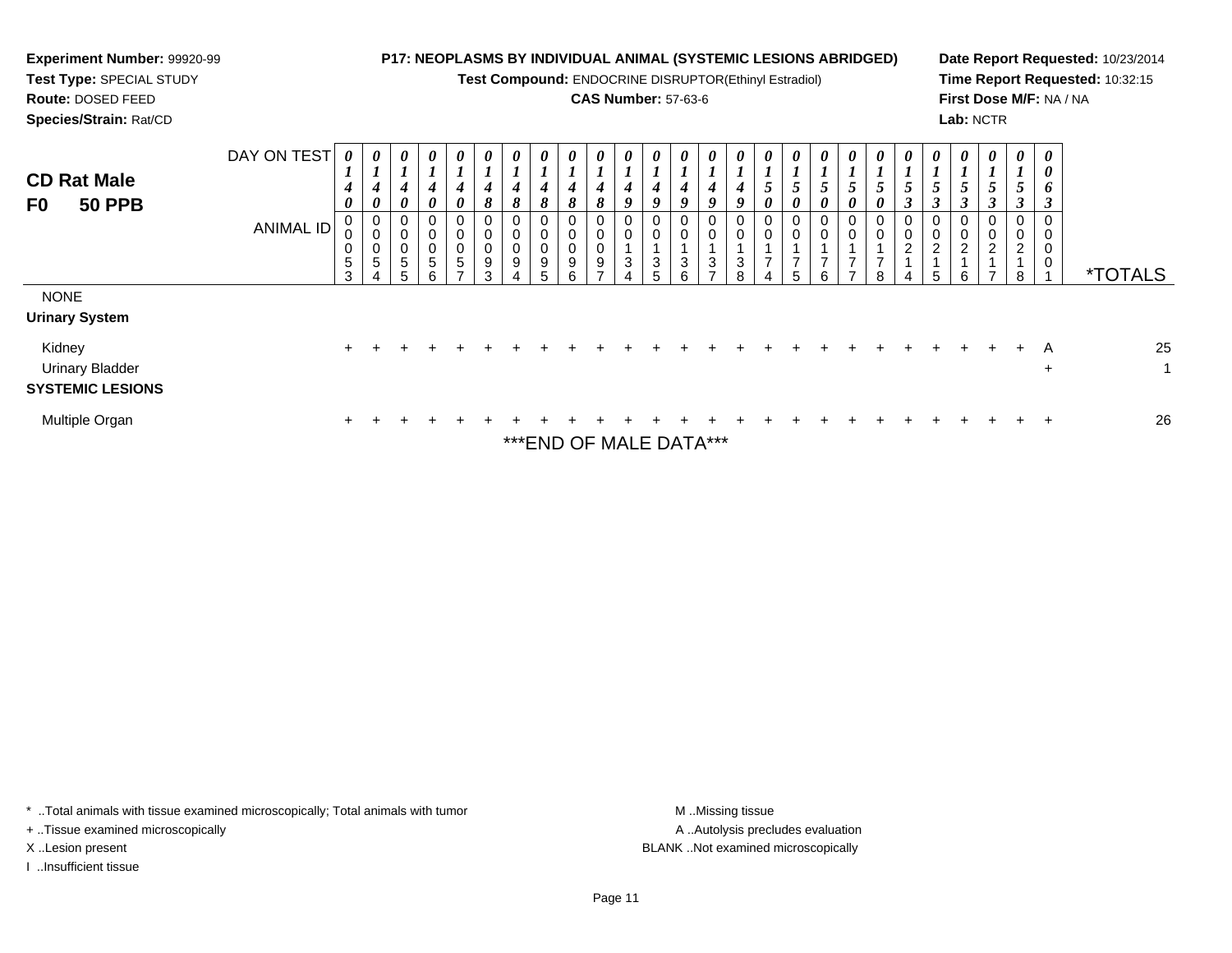**Test Compound:** ENDOCRINE DISRUPTOR(Ethinyl Estradiol)

#### **CAS Number:** 57-63-6

**Date Report Requested:** 10/23/2014**Time Report Requested:** 10:32:15**First Dose M/F:** NA / NA**Lab:** NCTR

| <b>CD Rat Female</b><br><b>CONTROL</b><br>F <sub>0</sub> | DAY ON TEST<br><b>ANIMAL ID</b> | $\boldsymbol{\theta}$<br>$\boldsymbol{l}$<br>$\boldsymbol{4}$<br>$\boldsymbol{\theta}$<br>$\pmb{0}$<br>0<br>$\mathbf 0$<br>8 | 0<br>$\boldsymbol{l}$<br>4<br>$\pmb{\theta}$<br>$\pmb{0}$<br>$\pmb{0}$<br>0<br>$\mathbf 1$<br>9 | $\pmb{\theta}$<br>$\boldsymbol{l}$<br>$\boldsymbol{4}$<br>$\pmb{\theta}$<br>$\pmb{0}$<br>$\mathbf 0$<br>$\mathbf 0$<br>$\boldsymbol{2}$ | 0<br>$\boldsymbol{l}$<br>4<br>0<br>0<br>$\boldsymbol{0}$<br>$\pmb{0}$<br>$\overline{c}$<br>2 | 0<br>$\boldsymbol{l}$<br>$\boldsymbol{4}$<br>0<br>0<br>$\pmb{0}$<br>$\pmb{0}$<br>$\sqrt{2}$<br>3 | $\pmb{\theta}$<br>$\boldsymbol{l}$<br>$\boldsymbol{4}$<br>$\pmb{8}$<br>$\mathbf 0$<br>$\,0\,$<br>$\pmb{0}$<br>$\sqrt{5}$<br>8 | $\pmb{\theta}$<br>$\boldsymbol{l}$<br>$\boldsymbol{4}$<br>$\pmb{8}$<br>$\pmb{0}$<br>$\,0\,$<br>$\mathbf 0$<br>$\sqrt{5}$<br>9 | 0<br>$\boldsymbol{l}$<br>$\boldsymbol{4}$<br>8<br>$\mathbf 0$<br>0<br>0<br>6<br>$\Omega$ | 0<br>$\boldsymbol{l}$<br>4<br>$\pmb{8}$<br>$\mathbf 0$<br>0<br>$\mathbf 0$<br>6 | $\boldsymbol{\theta}$<br>1<br>4<br>8<br>$\mathbf 0$<br>$\Omega$<br>$\mathbf 0$<br>6<br>$\mathfrak{p}$ | $\boldsymbol{\theta}$<br>$\boldsymbol{l}$<br>4<br>9<br>$\mathbf 0$<br>$\mathbf 0$<br>$\pmb{0}$<br>$\boldsymbol{9}$<br>9 | 0<br>$\boldsymbol{l}$<br>$\boldsymbol{4}$<br>9<br>0<br>$\mathbf 0$<br>$\mathbf{1}$<br>$\mathbf 0$<br>$\Omega$ | $\pmb{\theta}$<br>$\boldsymbol{l}$<br>$\boldsymbol{4}$<br>9<br>0<br>0<br>$\overline{1}$<br>$\mathbf 0$ | $\pmb{\theta}$<br>$\boldsymbol{l}$<br>$\boldsymbol{4}$<br>9<br>$\boldsymbol{0}$<br>$\pmb{0}$<br>$\mathbf{1}$<br>$\mathbf 0$<br>$\overline{2}$ | $\pmb{\theta}$<br>$\boldsymbol{l}$<br>$\boldsymbol{4}$<br>9<br>$\pmb{0}$<br>$\pmb{0}$<br>$\mathbf{1}$<br>$\pmb{0}$<br>3 | 0<br>$\boldsymbol{l}$<br>$\sqrt{5}$<br>$\pmb{\theta}$<br>$\mathbf 0$<br>0<br>$\mathbf{1}$<br>$\mathbf{3}$<br>9 | $\pmb{\theta}$<br>$\boldsymbol{l}$<br>$\sqrt{5}$<br>$\pmb{\theta}$<br>$\mathbf 0$<br>0<br>$\mathbf{1}$<br>4<br>$\Omega$ | $\pmb{\theta}$<br>$\boldsymbol{l}$<br>$\overline{5}$<br>$\pmb{\theta}$<br>$\mathbf 0$<br>0<br>1<br>4 | $\begin{matrix} 0 \\ 1 \end{matrix}$<br>$\sqrt{5}$<br>$\pmb{\theta}$<br>$\mathsf 0$<br>$\mathbf 0$<br>1<br>$\overline{4}$<br>2 | $\frac{\theta}{I}$<br>$\sqrt{5}$<br>0<br>0<br>$\boldsymbol{0}$<br>$\mathbf{1}$<br>$\overline{4}$<br>3 | 0<br>$\boldsymbol{l}$<br>$\sqrt{5}$<br>$\mathfrak{z}$<br>$\pmb{0}$<br>$\pmb{0}$<br>$\mathbf{1}$<br>$\overline{7}$<br>9 | $\boldsymbol{\theta}$<br>$\boldsymbol{l}$<br>$\sqrt{5}$<br>$\boldsymbol{\beta}$<br>$\pmb{0}$<br>$\pmb{0}$<br>$\mathbf{1}$<br>$\bf 8$<br>$\Omega$ | 0<br>$\boldsymbol{l}$<br>$\sqrt{5}$<br>$\boldsymbol{\mathfrak{z}}$<br>$\pmb{0}$<br>$\,0\,$<br>$\mathbf{1}$<br>8 | $\boldsymbol{\theta}$<br>$\boldsymbol{l}$<br>$\sqrt{5}$<br>$\boldsymbol{\beta}$<br>$\pmb{0}$<br>0<br>$\mathbf{1}$<br>8<br>2 | $\pmb{\theta}$<br>$\boldsymbol{l}$<br>5<br>$\boldsymbol{\beta}$<br>$\mathbf 0$<br>0<br>$\mathbf{1}$<br>8<br>3 | <i><b>*TOTALS</b></i> |
|----------------------------------------------------------|---------------------------------|------------------------------------------------------------------------------------------------------------------------------|-------------------------------------------------------------------------------------------------|-----------------------------------------------------------------------------------------------------------------------------------------|----------------------------------------------------------------------------------------------|--------------------------------------------------------------------------------------------------|-------------------------------------------------------------------------------------------------------------------------------|-------------------------------------------------------------------------------------------------------------------------------|------------------------------------------------------------------------------------------|---------------------------------------------------------------------------------|-------------------------------------------------------------------------------------------------------|-------------------------------------------------------------------------------------------------------------------------|---------------------------------------------------------------------------------------------------------------|--------------------------------------------------------------------------------------------------------|-----------------------------------------------------------------------------------------------------------------------------------------------|-------------------------------------------------------------------------------------------------------------------------|----------------------------------------------------------------------------------------------------------------|-------------------------------------------------------------------------------------------------------------------------|------------------------------------------------------------------------------------------------------|--------------------------------------------------------------------------------------------------------------------------------|-------------------------------------------------------------------------------------------------------|------------------------------------------------------------------------------------------------------------------------|--------------------------------------------------------------------------------------------------------------------------------------------------|-----------------------------------------------------------------------------------------------------------------|-----------------------------------------------------------------------------------------------------------------------------|---------------------------------------------------------------------------------------------------------------|-----------------------|
| <b>Alimentary System</b>                                 |                                 |                                                                                                                              |                                                                                                 |                                                                                                                                         |                                                                                              |                                                                                                  |                                                                                                                               |                                                                                                                               |                                                                                          |                                                                                 |                                                                                                       |                                                                                                                         |                                                                                                               |                                                                                                        |                                                                                                                                               |                                                                                                                         |                                                                                                                |                                                                                                                         |                                                                                                      |                                                                                                                                |                                                                                                       |                                                                                                                        |                                                                                                                                                  |                                                                                                                 |                                                                                                                             |                                                                                                               |                       |
| Liver<br><b>Cardiovascular System</b>                    |                                 | $\ddot{}$                                                                                                                    |                                                                                                 |                                                                                                                                         |                                                                                              |                                                                                                  |                                                                                                                               |                                                                                                                               |                                                                                          |                                                                                 |                                                                                                       |                                                                                                                         |                                                                                                               |                                                                                                        |                                                                                                                                               |                                                                                                                         |                                                                                                                |                                                                                                                         |                                                                                                      |                                                                                                                                |                                                                                                       |                                                                                                                        |                                                                                                                                                  |                                                                                                                 |                                                                                                                             |                                                                                                               | 25                    |
| <b>NONE</b><br><b>Endocrine System</b>                   |                                 |                                                                                                                              |                                                                                                 |                                                                                                                                         |                                                                                              |                                                                                                  |                                                                                                                               |                                                                                                                               |                                                                                          |                                                                                 |                                                                                                       |                                                                                                                         |                                                                                                               |                                                                                                        |                                                                                                                                               |                                                                                                                         |                                                                                                                |                                                                                                                         |                                                                                                      |                                                                                                                                |                                                                                                       |                                                                                                                        |                                                                                                                                                  |                                                                                                                 |                                                                                                                             |                                                                                                               |                       |
| <b>Adrenal Cortex</b>                                    |                                 |                                                                                                                              |                                                                                                 |                                                                                                                                         |                                                                                              |                                                                                                  |                                                                                                                               |                                                                                                                               |                                                                                          |                                                                                 |                                                                                                       |                                                                                                                         |                                                                                                               |                                                                                                        |                                                                                                                                               |                                                                                                                         |                                                                                                                |                                                                                                                         |                                                                                                      |                                                                                                                                |                                                                                                       |                                                                                                                        |                                                                                                                                                  |                                                                                                                 |                                                                                                                             |                                                                                                               | 25                    |
| Adrenal Medulla                                          |                                 |                                                                                                                              |                                                                                                 |                                                                                                                                         |                                                                                              |                                                                                                  |                                                                                                                               |                                                                                                                               |                                                                                          |                                                                                 |                                                                                                       |                                                                                                                         |                                                                                                               |                                                                                                        |                                                                                                                                               |                                                                                                                         |                                                                                                                |                                                                                                                         |                                                                                                      |                                                                                                                                |                                                                                                       |                                                                                                                        |                                                                                                                                                  |                                                                                                                 |                                                                                                                             |                                                                                                               | 25                    |
| <b>Pituitary Gland</b>                                   |                                 |                                                                                                                              |                                                                                                 |                                                                                                                                         |                                                                                              |                                                                                                  |                                                                                                                               |                                                                                                                               |                                                                                          |                                                                                 |                                                                                                       |                                                                                                                         |                                                                                                               |                                                                                                        |                                                                                                                                               |                                                                                                                         |                                                                                                                |                                                                                                                         |                                                                                                      |                                                                                                                                |                                                                                                       |                                                                                                                        |                                                                                                                                                  |                                                                                                                 |                                                                                                                             |                                                                                                               | 25                    |
| <b>Thyroid Gland</b>                                     |                                 |                                                                                                                              |                                                                                                 |                                                                                                                                         |                                                                                              |                                                                                                  |                                                                                                                               |                                                                                                                               |                                                                                          |                                                                                 |                                                                                                       |                                                                                                                         |                                                                                                               |                                                                                                        |                                                                                                                                               |                                                                                                                         |                                                                                                                |                                                                                                                         |                                                                                                      |                                                                                                                                |                                                                                                       |                                                                                                                        |                                                                                                                                                  |                                                                                                                 |                                                                                                                             | $\overline{1}$                                                                                                | 25                    |
| <b>General Body System</b>                               |                                 |                                                                                                                              |                                                                                                 |                                                                                                                                         |                                                                                              |                                                                                                  |                                                                                                                               |                                                                                                                               |                                                                                          |                                                                                 |                                                                                                       |                                                                                                                         |                                                                                                               |                                                                                                        |                                                                                                                                               |                                                                                                                         |                                                                                                                |                                                                                                                         |                                                                                                      |                                                                                                                                |                                                                                                       |                                                                                                                        |                                                                                                                                                  |                                                                                                                 |                                                                                                                             |                                                                                                               |                       |
| <b>NONE</b>                                              |                                 |                                                                                                                              |                                                                                                 |                                                                                                                                         |                                                                                              |                                                                                                  |                                                                                                                               |                                                                                                                               |                                                                                          |                                                                                 |                                                                                                       |                                                                                                                         |                                                                                                               |                                                                                                        |                                                                                                                                               |                                                                                                                         |                                                                                                                |                                                                                                                         |                                                                                                      |                                                                                                                                |                                                                                                       |                                                                                                                        |                                                                                                                                                  |                                                                                                                 |                                                                                                                             |                                                                                                               |                       |
| <b>Genital System</b>                                    |                                 |                                                                                                                              |                                                                                                 |                                                                                                                                         |                                                                                              |                                                                                                  |                                                                                                                               |                                                                                                                               |                                                                                          |                                                                                 |                                                                                                       |                                                                                                                         |                                                                                                               |                                                                                                        |                                                                                                                                               |                                                                                                                         |                                                                                                                |                                                                                                                         |                                                                                                      |                                                                                                                                |                                                                                                       |                                                                                                                        |                                                                                                                                                  |                                                                                                                 |                                                                                                                             |                                                                                                               |                       |
| <b>Clitoral Gland</b>                                    |                                 |                                                                                                                              |                                                                                                 |                                                                                                                                         |                                                                                              |                                                                                                  |                                                                                                                               |                                                                                                                               |                                                                                          |                                                                                 |                                                                                                       |                                                                                                                         | $\ddot{}$                                                                                                     |                                                                                                        | $\ddot{}$                                                                                                                                     |                                                                                                                         |                                                                                                                |                                                                                                                         |                                                                                                      |                                                                                                                                |                                                                                                       |                                                                                                                        |                                                                                                                                                  |                                                                                                                 |                                                                                                                             |                                                                                                               | $\overline{2}$        |
| Ovary                                                    |                                 |                                                                                                                              |                                                                                                 |                                                                                                                                         |                                                                                              |                                                                                                  |                                                                                                                               |                                                                                                                               |                                                                                          |                                                                                 |                                                                                                       |                                                                                                                         |                                                                                                               |                                                                                                        |                                                                                                                                               |                                                                                                                         |                                                                                                                |                                                                                                                         |                                                                                                      |                                                                                                                                |                                                                                                       |                                                                                                                        |                                                                                                                                                  |                                                                                                                 |                                                                                                                             |                                                                                                               | 25                    |
| Oviduct                                                  |                                 |                                                                                                                              |                                                                                                 |                                                                                                                                         |                                                                                              |                                                                                                  |                                                                                                                               |                                                                                                                               |                                                                                          |                                                                                 |                                                                                                       |                                                                                                                         |                                                                                                               |                                                                                                        |                                                                                                                                               |                                                                                                                         |                                                                                                                |                                                                                                                         |                                                                                                      |                                                                                                                                |                                                                                                       |                                                                                                                        |                                                                                                                                                  |                                                                                                                 |                                                                                                                             |                                                                                                               | 24                    |
| <b>Uterus</b>                                            |                                 |                                                                                                                              |                                                                                                 |                                                                                                                                         |                                                                                              |                                                                                                  |                                                                                                                               |                                                                                                                               |                                                                                          |                                                                                 |                                                                                                       |                                                                                                                         |                                                                                                               |                                                                                                        |                                                                                                                                               |                                                                                                                         |                                                                                                                |                                                                                                                         |                                                                                                      |                                                                                                                                |                                                                                                       |                                                                                                                        |                                                                                                                                                  |                                                                                                                 |                                                                                                                             |                                                                                                               | 25                    |
| Vagina                                                   |                                 | $\ddot{}$                                                                                                                    |                                                                                                 |                                                                                                                                         |                                                                                              |                                                                                                  |                                                                                                                               |                                                                                                                               |                                                                                          |                                                                                 |                                                                                                       |                                                                                                                         |                                                                                                               |                                                                                                        |                                                                                                                                               |                                                                                                                         |                                                                                                                |                                                                                                                         |                                                                                                      |                                                                                                                                |                                                                                                       |                                                                                                                        |                                                                                                                                                  |                                                                                                                 |                                                                                                                             | $\ddot{}$                                                                                                     | 25                    |
| <b>Hematopoietic System</b>                              |                                 |                                                                                                                              |                                                                                                 |                                                                                                                                         |                                                                                              |                                                                                                  |                                                                                                                               |                                                                                                                               |                                                                                          |                                                                                 |                                                                                                       |                                                                                                                         |                                                                                                               |                                                                                                        |                                                                                                                                               |                                                                                                                         |                                                                                                                |                                                                                                                         |                                                                                                      |                                                                                                                                |                                                                                                       |                                                                                                                        |                                                                                                                                                  |                                                                                                                 |                                                                                                                             |                                                                                                               |                       |
| <b>Bone Marrow</b>                                       |                                 | +                                                                                                                            |                                                                                                 |                                                                                                                                         |                                                                                              |                                                                                                  |                                                                                                                               |                                                                                                                               |                                                                                          |                                                                                 |                                                                                                       |                                                                                                                         |                                                                                                               |                                                                                                        |                                                                                                                                               |                                                                                                                         |                                                                                                                |                                                                                                                         |                                                                                                      |                                                                                                                                |                                                                                                       |                                                                                                                        |                                                                                                                                                  |                                                                                                                 |                                                                                                                             |                                                                                                               | 25                    |

\* ..Total animals with tissue examined microscopically; Total animals with tumor **M** . Missing tissue M ..Missing tissue A ..Autolysis precludes evaluation + ..Tissue examined microscopically X ..Lesion present BLANK ..Not examined microscopicallyI ..Insufficient tissue

**Experiment Number:** 99920-99**Test Type:** SPECIAL STUDY**Route:** DOSED FEED**Species/Strain:** Rat/CD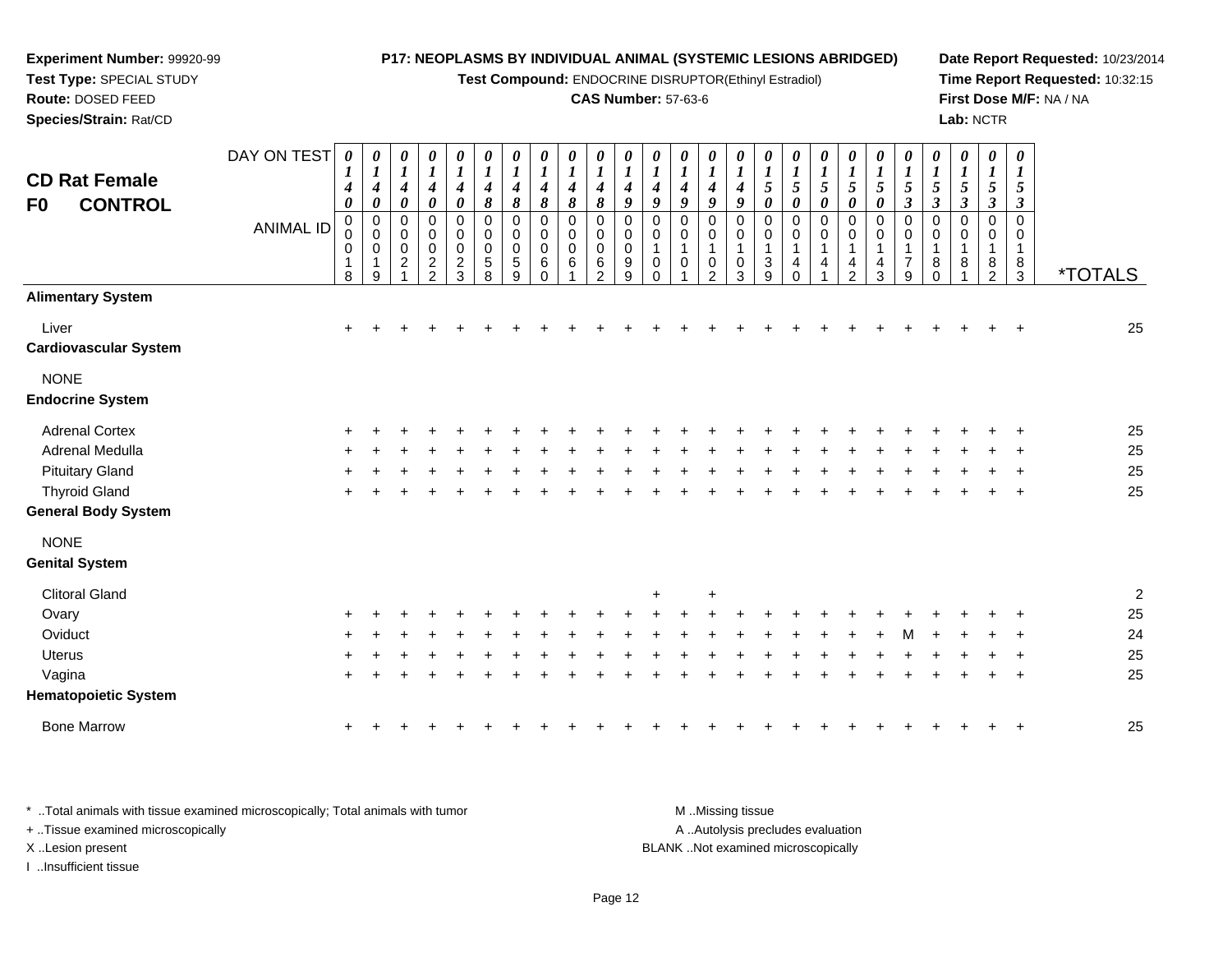*0 1*

*0 1*

*0 1*

**Test Compound:** ENDOCRINE DISRUPTOR(Ethinyl Estradiol)

#### **CAS Number:** 57-63-6

*0 1*

*0 1*

*0 1*

*0 1*

*0 1*

*0 1*

*0 1*

*0 1*

*0 1*

*0 1*

*0 1*

*0 1*

*0 1*

*0 1*

*0 1*

**Date Report Requested:** 10/23/2014**Time Report Requested:** 10:32:15**First Dose M/F:** NA / NA**Lab:** NCTR

**Test Type:** SPECIAL STUDY**Route:** DOSED FEED **Species/Strain:** Rat/CDDAY ON TEST *0 1***CD Rat Female***0 10 10 10 10 10 1*

**Experiment Number:** 99920-99

| <b>CD Rat Female</b><br><b>CONTROL</b><br>F0           | <b>ANIMAL ID</b> | 4<br>$\boldsymbol{\theta}$<br>0<br>0<br>$\,0\,$<br>1<br>8 | 4<br>0<br>0<br>0<br>$\pmb{0}$<br>$\mathbf{1}$<br>9 | 4<br>$\boldsymbol{\theta}$<br>0<br>0<br>0<br>$\overline{c}$ | 4<br>$\boldsymbol{\theta}$<br>0<br>0<br>$\pmb{0}$<br>$\boldsymbol{2}$<br>$\mathfrak{p}$ | $\boldsymbol{4}$<br>$\boldsymbol{\theta}$<br>0<br>0<br>$\pmb{0}$<br>$\overline{c}$<br>3 | 4<br>$\pmb{8}$<br>$\mathbf 0$<br>$\mathbf 0$<br>$\pmb{0}$<br>5<br>8 | $\boldsymbol{4}$<br>$\pmb{8}$<br>0<br>$\pmb{0}$<br>$\pmb{0}$<br>$\sqrt{5}$<br>9 | 4<br>$\pmb{8}$<br>0<br>0<br>$\pmb{0}$<br>6<br>$\Omega$ | 4<br>$\pmb{8}$<br>0<br>0<br>0<br>6 | 4<br>$\pmb{8}$<br>0<br>0<br>0<br>6<br>າ | 4<br>$\boldsymbol{g}$<br>0<br>0<br>0<br>9<br>9 | 4<br>9<br>$\Omega$<br>0<br>1<br>$\mathbf 0$<br>0 | 4<br>$\boldsymbol{g}$<br>$\Omega$<br>0<br>$\mathbf{1}$<br>$\mathbf 0$ | 4<br>$\boldsymbol{g}$<br>0<br>0<br>1<br>$\pmb{0}$<br>$\overline{2}$ | 4<br>$\boldsymbol{g}$<br>0<br>0<br>1<br>$\mathbf 0$<br>3 | 5<br>$\pmb{\theta}$<br>0<br>0<br>3<br>9 | 5<br>$\pmb{\theta}$<br>0<br>0<br>1<br>4 | 5<br>$\pmb{\theta}$<br>0<br>0<br>1<br>4 | 5<br>$\boldsymbol{\theta}$<br>0<br>$\pmb{0}$<br>$\mathbf{1}$<br>4<br>$\mathcal{P}$ | 5<br>$\boldsymbol{\theta}$<br>0<br>$\mathbf 0$<br>$\mathbf{1}$<br>4<br>3 | $\mathfrak{z}$<br>$\mathfrak{z}$<br>0<br>0<br>1<br>$\overline{7}$<br>9 | 5<br>$\boldsymbol{\beta}$<br>0<br>0<br>8<br><sup>0</sup> | $\mathfrak{H}$<br>$\boldsymbol{\beta}$<br>0<br>8 | $\sqrt{5}$<br>$\mathfrak{z}$<br>$\Omega$<br>0<br>8<br>ົ | 5<br>$\boldsymbol{\beta}$<br>$\mathbf 0$<br>0<br>8<br>3 | <i><b>*TOTALS</b></i>  |
|--------------------------------------------------------|------------------|-----------------------------------------------------------|----------------------------------------------------|-------------------------------------------------------------|-----------------------------------------------------------------------------------------|-----------------------------------------------------------------------------------------|---------------------------------------------------------------------|---------------------------------------------------------------------------------|--------------------------------------------------------|------------------------------------|-----------------------------------------|------------------------------------------------|--------------------------------------------------|-----------------------------------------------------------------------|---------------------------------------------------------------------|----------------------------------------------------------|-----------------------------------------|-----------------------------------------|-----------------------------------------|------------------------------------------------------------------------------------|--------------------------------------------------------------------------|------------------------------------------------------------------------|----------------------------------------------------------|--------------------------------------------------|---------------------------------------------------------|---------------------------------------------------------|------------------------|
| Spleen                                                 |                  | $\ddot{}$                                                 |                                                    |                                                             |                                                                                         |                                                                                         |                                                                     |                                                                                 |                                                        |                                    |                                         |                                                |                                                  |                                                                       |                                                                     |                                                          |                                         |                                         |                                         |                                                                                    |                                                                          |                                                                        |                                                          |                                                  |                                                         | $\ddot{}$                                               | 25                     |
| Thymus                                                 |                  | $\ddot{}$                                                 |                                                    |                                                             |                                                                                         |                                                                                         |                                                                     |                                                                                 |                                                        |                                    |                                         |                                                |                                                  |                                                                       |                                                                     |                                                          |                                         |                                         |                                         |                                                                                    |                                                                          |                                                                        |                                                          |                                                  |                                                         | $\overline{+}$                                          | 25                     |
| <b>Integumentary System</b>                            |                  |                                                           |                                                    |                                                             |                                                                                         |                                                                                         |                                                                     |                                                                                 |                                                        |                                    |                                         |                                                |                                                  |                                                                       |                                                                     |                                                          |                                         |                                         |                                         |                                                                                    |                                                                          |                                                                        |                                                          |                                                  |                                                         |                                                         |                        |
| Mammary Gland<br>Skin<br><b>Musculoskeletal System</b> |                  | $\ddot{}$                                                 |                                                    |                                                             |                                                                                         |                                                                                         |                                                                     |                                                                                 |                                                        |                                    |                                         |                                                |                                                  |                                                                       |                                                                     |                                                          | $\ddot{}$                               |                                         |                                         |                                                                                    |                                                                          |                                                                        | $\ddot{}$                                                |                                                  |                                                         | $\ddot{}$                                               | 25<br>$\boldsymbol{2}$ |
| Bone<br><b>Nervous System</b>                          |                  | $\ddot{}$                                                 |                                                    |                                                             |                                                                                         |                                                                                         |                                                                     |                                                                                 |                                                        |                                    |                                         |                                                |                                                  |                                                                       |                                                                     |                                                          |                                         |                                         |                                         |                                                                                    |                                                                          |                                                                        |                                                          |                                                  |                                                         | $\ddot{}$                                               | 25                     |
| <b>NONE</b><br><b>Respiratory System</b>               |                  |                                                           |                                                    |                                                             |                                                                                         |                                                                                         |                                                                     |                                                                                 |                                                        |                                    |                                         |                                                |                                                  |                                                                       |                                                                     |                                                          |                                         |                                         |                                         |                                                                                    |                                                                          |                                                                        |                                                          |                                                  |                                                         |                                                         |                        |
| <b>NONE</b><br><b>Special Senses System</b>            |                  |                                                           |                                                    |                                                             |                                                                                         |                                                                                         |                                                                     |                                                                                 |                                                        |                                    |                                         |                                                |                                                  |                                                                       |                                                                     |                                                          |                                         |                                         |                                         |                                                                                    |                                                                          |                                                                        |                                                          |                                                  |                                                         |                                                         |                        |
| <b>NONE</b><br><b>Urinary System</b>                   |                  |                                                           |                                                    |                                                             |                                                                                         |                                                                                         |                                                                     |                                                                                 |                                                        |                                    |                                         |                                                |                                                  |                                                                       |                                                                     |                                                          |                                         |                                         |                                         |                                                                                    |                                                                          |                                                                        |                                                          |                                                  |                                                         |                                                         |                        |
| Kidney<br><b>SYSTEMIC LESIONS</b>                      |                  | $\ddot{}$                                                 |                                                    |                                                             |                                                                                         |                                                                                         |                                                                     |                                                                                 |                                                        |                                    |                                         |                                                |                                                  |                                                                       |                                                                     |                                                          |                                         |                                         |                                         |                                                                                    |                                                                          |                                                                        |                                                          |                                                  |                                                         |                                                         | 25                     |
| Multiple Organ                                         |                  | $\ddot{}$                                                 |                                                    |                                                             |                                                                                         |                                                                                         |                                                                     |                                                                                 |                                                        |                                    |                                         |                                                |                                                  |                                                                       |                                                                     |                                                          |                                         |                                         |                                         |                                                                                    |                                                                          |                                                                        |                                                          |                                                  |                                                         | $\ddot{}$                                               | 25                     |

\* ..Total animals with tissue examined microscopically; Total animals with tumor **M** ...Missing tissue M ...Missing tissue A .. Autolysis precludes evaluation + ..Tissue examined microscopically X ..Lesion present BLANK ..Not examined microscopicallyI ..Insufficient tissue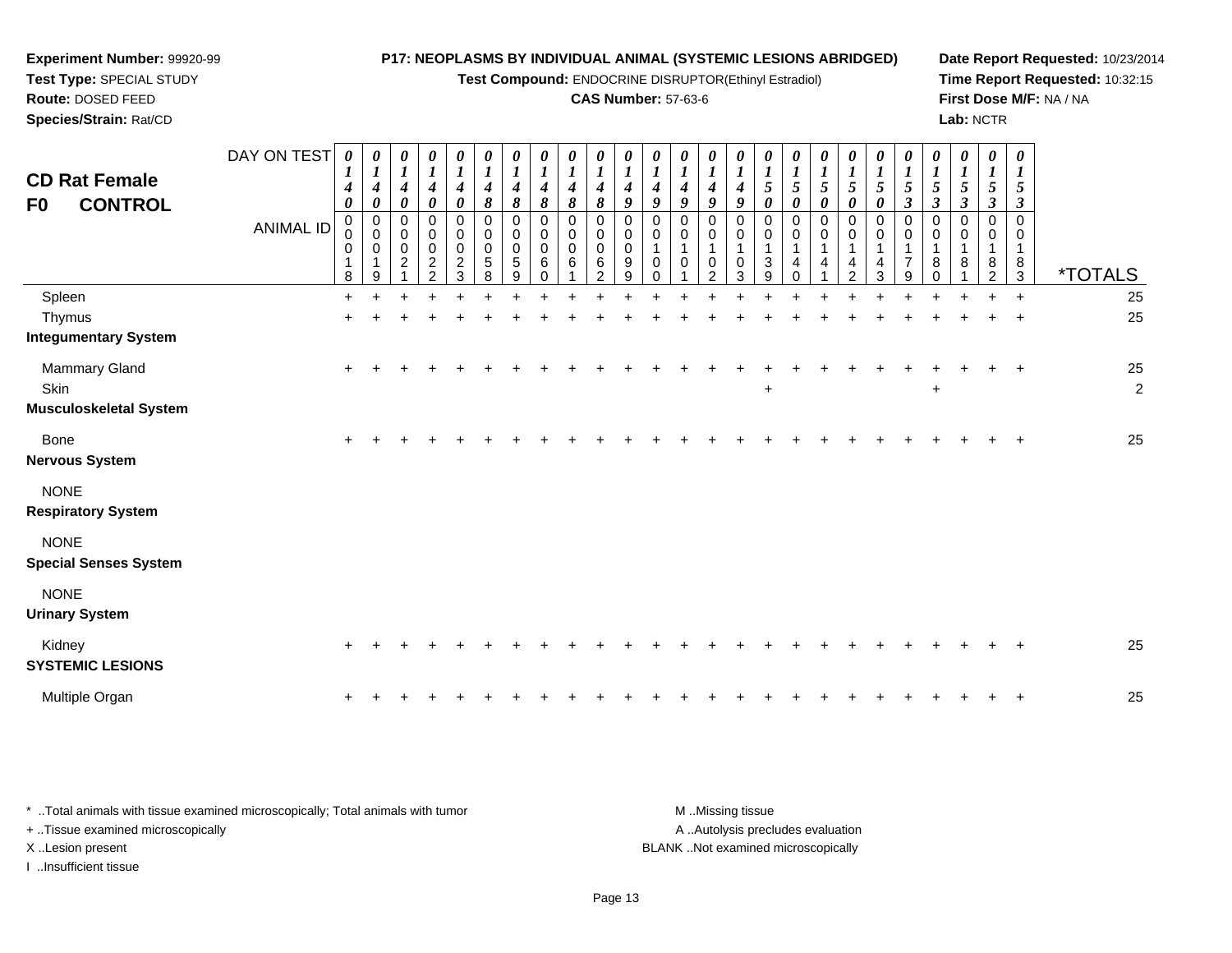**Test Compound:** ENDOCRINE DISRUPTOR(Ethinyl Estradiol)

#### **CAS Number:** 57-63-6

**Date Report Requested:** 10/23/2014**Time Report Requested:** 10:32:15**First Dose M/F:** NA / NA**Lab:** NCTR

| Species/Strain: Rat/CD                                                                       |                                 |                                                                |                                                                                                          |                                                                                                              |                                                                                                                             |                                                                                                                                   |                                                                                   |                                                                                      |                                                                            |                                                             |                                                                              |                                                                                   |                                                                                                       |                                                                                                                |                                                                                                                             |                                                                  |                                                                                                      |                                                                                           |                                                                                                                                              |                                                                                                                                 |                                                                                     |                                                                                                                             |                                                                                                        | Lab: NCTR                                                                                         |                                                                                                                |                                                                                                                    |                                          |
|----------------------------------------------------------------------------------------------|---------------------------------|----------------------------------------------------------------|----------------------------------------------------------------------------------------------------------|--------------------------------------------------------------------------------------------------------------|-----------------------------------------------------------------------------------------------------------------------------|-----------------------------------------------------------------------------------------------------------------------------------|-----------------------------------------------------------------------------------|--------------------------------------------------------------------------------------|----------------------------------------------------------------------------|-------------------------------------------------------------|------------------------------------------------------------------------------|-----------------------------------------------------------------------------------|-------------------------------------------------------------------------------------------------------|----------------------------------------------------------------------------------------------------------------|-----------------------------------------------------------------------------------------------------------------------------|------------------------------------------------------------------|------------------------------------------------------------------------------------------------------|-------------------------------------------------------------------------------------------|----------------------------------------------------------------------------------------------------------------------------------------------|---------------------------------------------------------------------------------------------------------------------------------|-------------------------------------------------------------------------------------|-----------------------------------------------------------------------------------------------------------------------------|--------------------------------------------------------------------------------------------------------|---------------------------------------------------------------------------------------------------|----------------------------------------------------------------------------------------------------------------|--------------------------------------------------------------------------------------------------------------------|------------------------------------------|
| <b>CD Rat Female</b><br><b>2.0 PPB</b><br>F0                                                 | DAY ON TEST<br><b>ANIMAL ID</b> | 0<br>1<br>4<br>0<br>$\boldsymbol{0}$<br>0<br>0<br>$^2_{\rm 0}$ | 0<br>$\boldsymbol{l}$<br>$\boldsymbol{4}$<br>0<br>$\mathbf 0$<br>$\pmb{0}$<br>0<br>$\boldsymbol{2}$<br>4 | 0<br>$\boldsymbol{l}$<br>$\boldsymbol{4}$<br>0<br>$\mathsf 0$<br>$\mathbf 0$<br>$\mathbf 0$<br>$\frac{2}{5}$ | $\pmb{\theta}$<br>$\boldsymbol{l}$<br>$\boldsymbol{4}$<br>$\pmb{\theta}$<br>$\pmb{0}$<br>$\pmb{0}$<br>0<br>$^2\phantom{1}6$ | $\pmb{\theta}$<br>$\boldsymbol{l}$<br>$\boldsymbol{4}$<br>$\boldsymbol{\theta}$<br>$\pmb{0}$<br>$\mathbf 0$<br>0<br>$\frac{2}{7}$ | 0<br>$\boldsymbol{l}$<br>$\boldsymbol{4}$<br>8<br>$\mathsf 0$<br>0<br>0<br>6<br>3 | 0<br>$\boldsymbol{l}$<br>4<br>$\pmb{8}$<br>$\mathbf 0$<br>$\mathbf 0$<br>0<br>6<br>4 | 0<br>$\boldsymbol{l}$<br>4<br>$\pmb{8}$<br>$\mathbf 0$<br>0<br>0<br>6<br>5 | 0<br>1<br>4<br>$\pmb{8}$<br>$\mathbf 0$<br>0<br>0<br>6<br>6 | 0<br>$\boldsymbol{l}$<br>$\boldsymbol{4}$<br>8<br>$\mathsf 0$<br>0<br>0<br>6 | 0<br>$\boldsymbol{l}$<br>$\boldsymbol{4}$<br>9<br>0<br>0<br>$\mathbf 1$<br>0<br>4 | 0<br>$\boldsymbol{l}$<br>$\boldsymbol{4}$<br>9<br>$\mathsf 0$<br>0<br>$\mathbf 1$<br>$\mathbf 0$<br>5 | 0<br>$\boldsymbol{l}$<br>$\boldsymbol{4}$<br>9<br>$\pmb{0}$<br>$\mathbf 0$<br>$\mathbf{1}$<br>$\mathbf 0$<br>6 | 0<br>$\boldsymbol{l}$<br>$\boldsymbol{4}$<br>9<br>$\mathbf 0$<br>$\pmb{0}$<br>$\mathbf{1}$<br>$\mathbf 0$<br>$\overline{7}$ | 0<br>$\boldsymbol{l}$<br>4<br>9<br>$\pmb{0}$<br>0<br>1<br>0<br>8 | 0<br>$\boldsymbol{l}$<br>$\mathfrak{s}$<br>0<br>$\pmb{0}$<br>0<br>$\mathbf 1$<br>4<br>$\overline{4}$ | 0<br>$\boldsymbol{l}$<br>$\mathfrak{s}$<br>0<br>$\mathbf 0$<br>0<br>$\mathbf 1$<br>4<br>5 | 0<br>$\boldsymbol{l}$<br>$\mathfrak{s}$<br>$\pmb{\theta}$<br>$\pmb{0}$<br>$\pmb{0}$<br>$\mathbf{1}$<br>$\begin{array}{c} 4 \\ 6 \end{array}$ | $\boldsymbol{\theta}$<br>$\frac{1}{5}$<br>$\boldsymbol{\theta}$<br>$\mathsf 0$<br>$\mathsf{O}$<br>$\mathbf{1}$<br>$\frac{4}{7}$ | 0<br>$\frac{1}{5}$<br>0<br>$\pmb{0}$<br>$\pmb{0}$<br>$\mathbf{1}$<br>$^{\,4}_{\,8}$ | 0<br>$\boldsymbol{l}$<br>$\sqrt{5}$<br>$\boldsymbol{\beta}$<br>$\mathbf 0$<br>$\mathsf{O}\xspace$<br>$\mathbf{1}$<br>8<br>4 | 0<br>$\boldsymbol{l}$<br>5<br>$\boldsymbol{\beta}$<br>$\pmb{0}$<br>$\pmb{0}$<br>$\mathbf{1}$<br>$^8$ 5 | 0<br>$\boldsymbol{l}$<br>$5\overline{)}$<br>$\boldsymbol{\beta}$<br>$\pmb{0}$<br>0<br>1<br>8<br>6 | 0<br>$\boldsymbol{l}$<br>$\mathfrak{H}$<br>$\boldsymbol{\beta}$<br>$\pmb{0}$<br>0<br>-1<br>8<br>$\overline{7}$ | $\boldsymbol{\theta}$<br>$\boldsymbol{I}$<br>5<br>$\boldsymbol{\beta}$<br>$\pmb{0}$<br>0<br>$\mathbf{1}$<br>8<br>8 | <i><b>*TOTALS</b></i>                    |
| <b>Alimentary System</b>                                                                     |                                 |                                                                |                                                                                                          |                                                                                                              |                                                                                                                             |                                                                                                                                   |                                                                                   |                                                                                      |                                                                            |                                                             |                                                                              |                                                                                   |                                                                                                       |                                                                                                                |                                                                                                                             |                                                                  |                                                                                                      |                                                                                           |                                                                                                                                              |                                                                                                                                 |                                                                                     |                                                                                                                             |                                                                                                        |                                                                                                   |                                                                                                                |                                                                                                                    |                                          |
| Liver<br><b>Cardiovascular System</b>                                                        |                                 |                                                                |                                                                                                          |                                                                                                              |                                                                                                                             |                                                                                                                                   |                                                                                   |                                                                                      |                                                                            |                                                             |                                                                              |                                                                                   |                                                                                                       |                                                                                                                |                                                                                                                             | $\ddot{}$                                                        |                                                                                                      |                                                                                           |                                                                                                                                              | $\ddot{}$                                                                                                                       |                                                                                     |                                                                                                                             |                                                                                                        |                                                                                                   |                                                                                                                |                                                                                                                    | $\sqrt{2}$                               |
| <b>NONE</b><br><b>Endocrine System</b>                                                       |                                 |                                                                |                                                                                                          |                                                                                                              |                                                                                                                             |                                                                                                                                   |                                                                                   |                                                                                      |                                                                            |                                                             |                                                                              |                                                                                   |                                                                                                       |                                                                                                                |                                                                                                                             |                                                                  |                                                                                                      |                                                                                           |                                                                                                                                              |                                                                                                                                 |                                                                                     |                                                                                                                             |                                                                                                        |                                                                                                   |                                                                                                                |                                                                                                                    |                                          |
| <b>NONE</b><br><b>General Body System</b>                                                    |                                 |                                                                |                                                                                                          |                                                                                                              |                                                                                                                             |                                                                                                                                   |                                                                                   |                                                                                      |                                                                            |                                                             |                                                                              |                                                                                   |                                                                                                       |                                                                                                                |                                                                                                                             |                                                                  |                                                                                                      |                                                                                           |                                                                                                                                              |                                                                                                                                 |                                                                                     |                                                                                                                             |                                                                                                        |                                                                                                   |                                                                                                                |                                                                                                                    |                                          |
| <b>NONE</b><br><b>Genital System</b>                                                         |                                 |                                                                |                                                                                                          |                                                                                                              |                                                                                                                             |                                                                                                                                   |                                                                                   |                                                                                      |                                                                            |                                                             |                                                                              |                                                                                   |                                                                                                       |                                                                                                                |                                                                                                                             |                                                                  |                                                                                                      |                                                                                           |                                                                                                                                              |                                                                                                                                 |                                                                                     |                                                                                                                             |                                                                                                        |                                                                                                   |                                                                                                                |                                                                                                                    |                                          |
| <b>Clitoral Gland</b><br>Ovary<br>Oviduct<br>Uterus<br>Vagina<br><b>Hematopoietic System</b> |                                 |                                                                |                                                                                                          |                                                                                                              |                                                                                                                             |                                                                                                                                   |                                                                                   |                                                                                      |                                                                            |                                                             |                                                                              |                                                                                   |                                                                                                       |                                                                                                                |                                                                                                                             |                                                                  |                                                                                                      |                                                                                           |                                                                                                                                              |                                                                                                                                 | $\ddot{}$                                                                           |                                                                                                                             |                                                                                                        |                                                                                                   |                                                                                                                | $\ddot{}$                                                                                                          | $\mathbf{1}$<br>$25\,$<br>25<br>25<br>25 |
| <b>NONE</b><br><b>Integumentary System</b>                                                   |                                 |                                                                |                                                                                                          |                                                                                                              |                                                                                                                             |                                                                                                                                   |                                                                                   |                                                                                      |                                                                            |                                                             |                                                                              |                                                                                   |                                                                                                       |                                                                                                                |                                                                                                                             |                                                                  |                                                                                                      |                                                                                           |                                                                                                                                              |                                                                                                                                 |                                                                                     |                                                                                                                             |                                                                                                        |                                                                                                   |                                                                                                                |                                                                                                                    |                                          |
| Mammary Gland<br>Skin                                                                        |                                 | $\ddot{}$                                                      |                                                                                                          |                                                                                                              | $\ddot{}$                                                                                                                   |                                                                                                                                   |                                                                                   |                                                                                      |                                                                            |                                                             |                                                                              |                                                                                   |                                                                                                       |                                                                                                                |                                                                                                                             |                                                                  | $\ddot{}$                                                                                            |                                                                                           |                                                                                                                                              |                                                                                                                                 | $\ddot{}$                                                                           |                                                                                                                             |                                                                                                        |                                                                                                   |                                                                                                                |                                                                                                                    | 25<br>$\sqrt{3}$                         |
|                                                                                              |                                 |                                                                |                                                                                                          |                                                                                                              |                                                                                                                             |                                                                                                                                   |                                                                                   |                                                                                      |                                                                            |                                                             |                                                                              |                                                                                   |                                                                                                       |                                                                                                                |                                                                                                                             |                                                                  |                                                                                                      |                                                                                           |                                                                                                                                              |                                                                                                                                 |                                                                                     |                                                                                                                             |                                                                                                        |                                                                                                   |                                                                                                                |                                                                                                                    |                                          |

\* ..Total animals with tissue examined microscopically; Total animals with tumor **M** . Missing tissue M ..Missing tissue A ..Autolysis precludes evaluation + ..Tissue examined microscopically X ..Lesion present BLANK ..Not examined microscopicallyI ..Insufficient tissue

**Experiment Number:** 99920-99**Test Type:** SPECIAL STUDY**Route:** DOSED FEED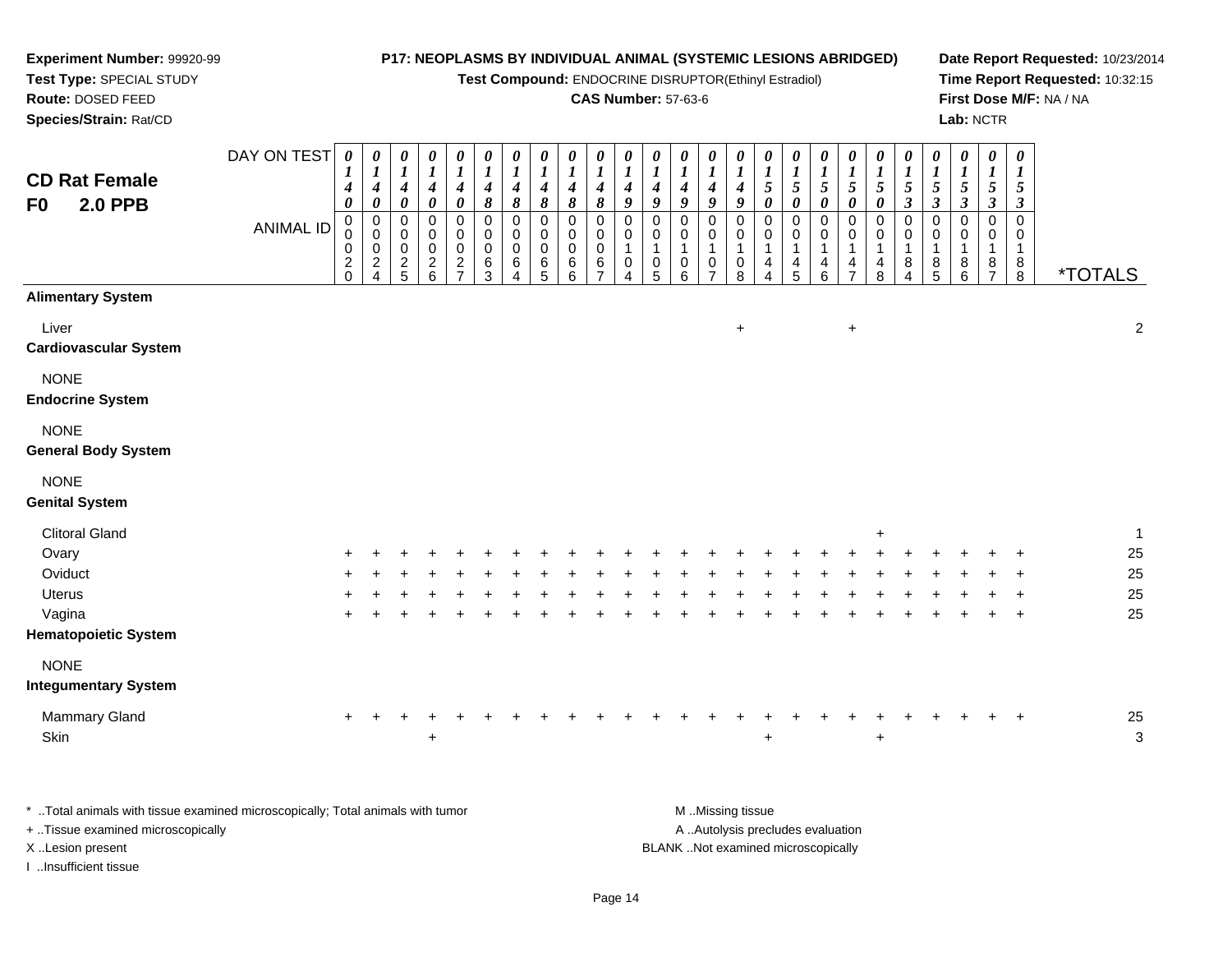**Test Compound:** ENDOCRINE DISRUPTOR(Ethinyl Estradiol)

#### **CAS Number:** 57-63-6

**Date Report Requested:** 10/23/2014**Time Report Requested:** 10:32:16**First Dose M/F:** NA / NA**Lab:** NCTR

**Route:** DOSED FEED **Species/Strain:** Rat/CDDAY ON TEST *0 1***CD Rat FemaleF0 2.0 PPB**ANIMAL ID*0 10 10 10 10 10 10 10 10 10 10 1*

| <b>CD Rat Female</b><br>F0<br><b>2.0 PPB</b>                              | DAY ON TEST<br><b>ANIMAL ID</b> | 0<br>$\mathbf{I}$<br>4<br>0<br>0<br>0<br>0<br>$\overline{\mathbf{c}}$<br>$\Omega$ | 0<br>$\mathbf{I}$<br>4<br>0<br>0<br>0<br>0<br>$\overline{c}$<br>4 | 0<br>$\boldsymbol{l}$<br>4<br>0<br>0<br>0<br>0<br>$\overline{c}$<br>5 | 0<br>$\boldsymbol{l}$<br>$\boldsymbol{4}$<br>$\pmb{\theta}$<br>0<br>$\pmb{0}$<br>$\,0\,$<br>$\overline{\mathbf{c}}$<br>6 | $\frac{\boldsymbol{\theta}}{\boldsymbol{I}}$<br>$\boldsymbol{4}$<br>$\pmb{\theta}$<br>0<br>$\pmb{0}$<br>$\mathbf 0$<br>$\boldsymbol{2}$<br>$\overline{ }$ | 0<br>$\boldsymbol{l}$<br>4<br>8<br>0<br>$\pmb{0}$<br>$\pmb{0}$<br>6<br>3 | 0<br>$\boldsymbol{l}$<br>8<br>0<br>6 | 0<br>$\boldsymbol{l}$<br>8<br>0<br>$\mathbf 0$<br>6<br>5 | 0<br>$\boldsymbol{l}$<br>4<br>8<br>0<br>0<br>0<br>6<br>6 | 0<br>$\boldsymbol{l}$<br>4<br>8<br>0<br>0<br>0<br>6<br>$\overline{ }$ | 0<br>$\boldsymbol{l}$<br>4<br>9<br>0<br>0 | 0<br>4<br>9<br>0<br>0<br>0<br>5 | 0<br>4<br>9<br>0<br>0<br>6 | 0<br>$\boldsymbol{l}$<br>4<br>9<br>0<br>0<br>$\overline{ }$ | $\boldsymbol{\theta}$<br>$\boldsymbol{l}$<br>4<br>9<br>0<br>0<br>0<br>8 | $\frac{\theta}{1}$<br>$\pmb{\theta}$<br>0<br>$\,0\,$<br>1<br>4<br>Δ | 0<br>$\frac{1}{5}$<br>0<br>0<br>0<br>$\mathbf{1}$<br>4<br>5 | 0<br>$\frac{1}{5}$<br>0<br>0<br>4<br>6 | 0<br>$\boldsymbol{l}$<br>5<br>0<br>0<br>0<br>4<br>$\overline{ }$ | 0<br>$\boldsymbol{l}$<br>5<br>0<br>0<br>0<br>8 | 0<br>$\boldsymbol{l}$<br>5<br>3<br>0<br>0<br>8<br>4 | 0<br>3<br>ö<br>5 | 0<br>5<br>3<br>0<br>8<br>6 | 0<br>5<br>$\boldsymbol{\beta}$<br>0<br>0<br>8<br>$\overline{ }$ | 0<br>$\boldsymbol{l}$<br>3<br>$_{8}^8$ | <i><b>*TOTALS</b></i> |    |
|---------------------------------------------------------------------------|---------------------------------|-----------------------------------------------------------------------------------|-------------------------------------------------------------------|-----------------------------------------------------------------------|--------------------------------------------------------------------------------------------------------------------------|-----------------------------------------------------------------------------------------------------------------------------------------------------------|--------------------------------------------------------------------------|--------------------------------------|----------------------------------------------------------|----------------------------------------------------------|-----------------------------------------------------------------------|-------------------------------------------|---------------------------------|----------------------------|-------------------------------------------------------------|-------------------------------------------------------------------------|---------------------------------------------------------------------|-------------------------------------------------------------|----------------------------------------|------------------------------------------------------------------|------------------------------------------------|-----------------------------------------------------|------------------|----------------------------|-----------------------------------------------------------------|----------------------------------------|-----------------------|----|
| Musculoskeletal System                                                    |                                 |                                                                                   |                                                                   |                                                                       |                                                                                                                          |                                                                                                                                                           |                                                                          |                                      |                                                          |                                                          |                                                                       |                                           |                                 |                            |                                                             |                                                                         |                                                                     |                                                             |                                        |                                                                  |                                                |                                                     |                  |                            |                                                                 |                                        |                       |    |
| <b>NONE</b><br>Nervous System<br><b>NONE</b><br><b>Respiratory System</b> |                                 |                                                                                   |                                                                   |                                                                       |                                                                                                                          |                                                                                                                                                           |                                                                          |                                      |                                                          |                                                          |                                                                       |                                           |                                 |                            |                                                             |                                                                         |                                                                     |                                                             |                                        |                                                                  |                                                |                                                     |                  |                            |                                                                 |                                        |                       |    |
| <b>NONE</b><br><b>Special Senses System</b>                               |                                 |                                                                                   |                                                                   |                                                                       |                                                                                                                          |                                                                                                                                                           |                                                                          |                                      |                                                          |                                                          |                                                                       |                                           |                                 |                            |                                                             |                                                                         |                                                                     |                                                             |                                        |                                                                  |                                                |                                                     |                  |                            |                                                                 |                                        |                       |    |
| <b>NONE</b><br><b>Urinary System</b>                                      |                                 |                                                                                   |                                                                   |                                                                       |                                                                                                                          |                                                                                                                                                           |                                                                          |                                      |                                                          |                                                          |                                                                       |                                           |                                 |                            |                                                             |                                                                         |                                                                     |                                                             |                                        |                                                                  |                                                |                                                     |                  |                            |                                                                 |                                        |                       |    |
| Kidney<br><b>SYSTEMIC LESIONS</b>                                         |                                 | $+$                                                                               | $\ddot{}$                                                         | +                                                                     |                                                                                                                          |                                                                                                                                                           |                                                                          |                                      |                                                          |                                                          |                                                                       |                                           |                                 |                            |                                                             |                                                                         |                                                                     |                                                             |                                        |                                                                  |                                                |                                                     |                  |                            |                                                                 | $\ddot{}$                              |                       | 25 |
| Multiple Organ                                                            |                                 | $\ddot{}$                                                                         |                                                                   |                                                                       |                                                                                                                          |                                                                                                                                                           |                                                                          |                                      |                                                          |                                                          |                                                                       |                                           |                                 |                            |                                                             |                                                                         |                                                                     |                                                             |                                        |                                                                  |                                                |                                                     |                  |                            |                                                                 | $+$                                    |                       | 25 |
|                                                                           |                                 |                                                                                   |                                                                   |                                                                       |                                                                                                                          |                                                                                                                                                           |                                                                          |                                      |                                                          |                                                          |                                                                       |                                           |                                 |                            |                                                             |                                                                         |                                                                     |                                                             |                                        |                                                                  |                                                |                                                     |                  |                            |                                                                 |                                        |                       |    |

\* ..Total animals with tissue examined microscopically; Total animals with tumor **M** . Missing tissue M ..Missing tissue + ..Tissue examined microscopically X ..Lesion present BLANK ..Not examined microscopically

I ..Insufficient tissue

**Experiment Number:** 99920-99**Test Type:** SPECIAL STUDY

A .. Autolysis precludes evaluation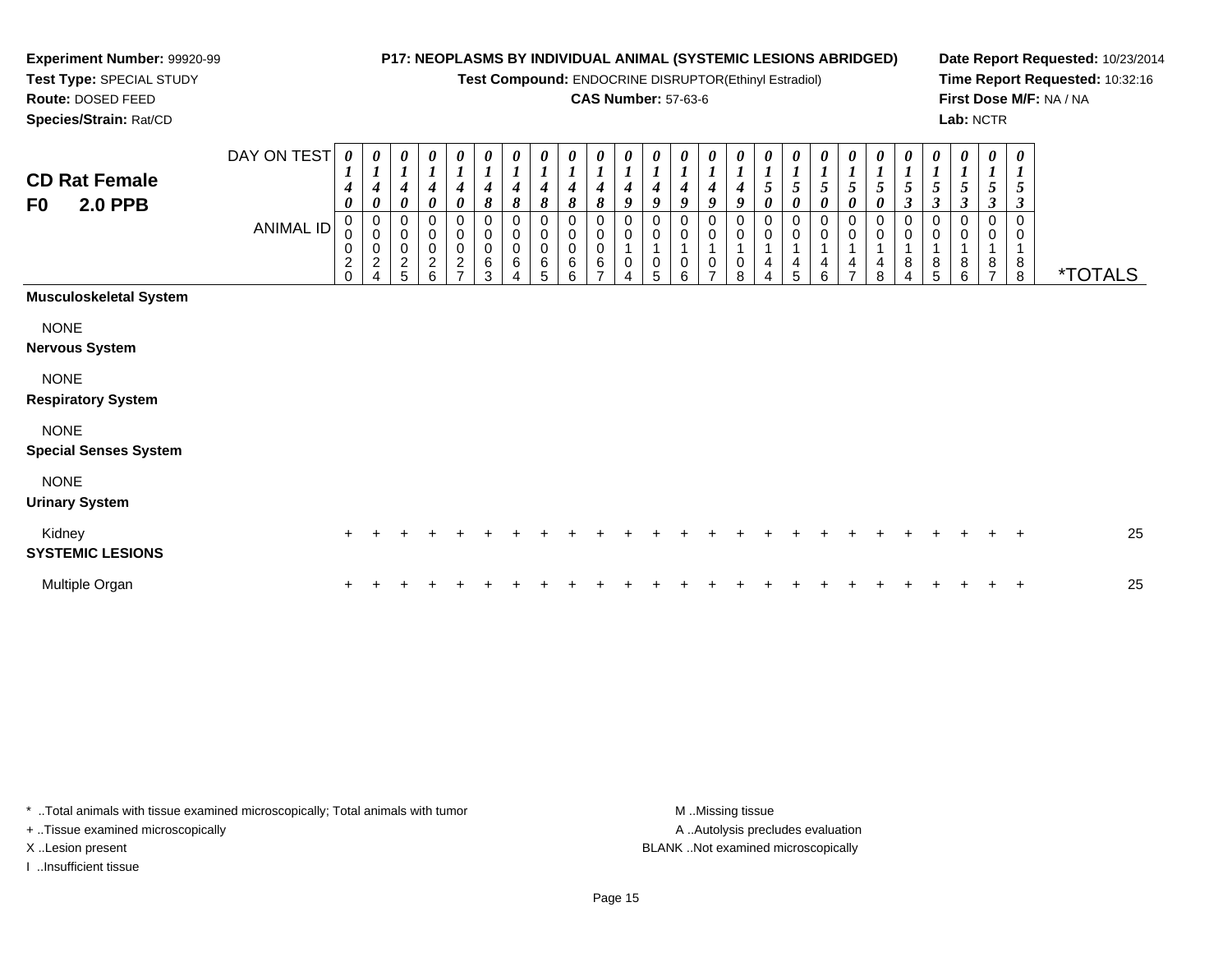#### **Experiment Number:** 99920-99**Test Type:** SPECIAL STUDY**Route:** DOSED FEED **Species/Strain:** Rat/CD**P17: NEOPLASMS BY INDIVIDUAL ANIMAL (SYSTEMIC LESIONS ABRIDGED)Test Compound:** ENDOCRINE DISRUPTOR(Ethinyl Estradiol)**CAS Number:** 57-63-6**Date Report Requested:** 10/23/2014**Time Report Requested:** 10:32:16**First Dose M/F:** NA / NA**Lab:** NCTRDAY ON TEST**CD Rat FemaleF0 10 PPB**ANIMAL ID*0 1 4 0* 0 0 0 2 8*0 1 4 0* 0 0 0 2 9*0 1 4 0* 00<br>0<br>0<br>0 *0 1 4 0* 00<br>0<br>3<br>1 *0 1 4 0* 00<br>0<br>2<br>2 *0 1 4 8* 0 0 0 6 8*0 1 4 8* 0 0 0 6 9*0 1 4 8*0<br>0<br>7<br>7 0*0 1 4 8*0<br>0<br>7<br>7 1*0 1 4 8* 0 0 0 7 2*0 1 4 9* 0 0 1 0 9*0 1 4 9* 0 0 1 1 0*0 1 4 9* 0 0 1 1 1*0 1 4 9* 0 0 1 1 2*0 1 4 9* 0 0 1 1 3*0 1 5 0* 0 0 1 4 9*0 1 5 0* 0 0 1 5 0*0 1 5 0* 0 0 1 5 1*0 1 5 0* 0 0 1 5 2*0 1 5 0* 0 0 1 5 3*0 1 5 3* 0 0 1 8 9*0 1 5 3* 0 0 1 9 0*0 1 5 3* 0 0 1 9 1*0 1 5 3* 0 0 1 9 2*0 1 5 3* 0 0 19<br>م 3 \*TOTALS**Alimentary System**Liver $\mathsf{r}$  +  $+$  2 **Cardiovascular System**NONE **Endocrine System**NONE **General Body System**NONE **Genital System**Clitoral Gland $\alpha$ <sup>+</sup> <sup>2</sup>

|  |         |                 |     |                                   |                |                    |                    |     |     |         |                        |                                    |                     |                    |     |             |     |           |                              |     |                        |                                          | 25 |
|--|---------|-----------------|-----|-----------------------------------|----------------|--------------------|--------------------|-----|-----|---------|------------------------|------------------------------------|---------------------|--------------------|-----|-------------|-----|-----------|------------------------------|-----|------------------------|------------------------------------------|----|
|  |         |                 | $+$ |                                   |                |                    |                    |     |     |         | $+$                    |                                    |                     |                    |     |             | $+$ |           |                              |     |                        |                                          | 25 |
|  |         |                 |     |                                   |                |                    |                    |     |     | $+$     |                        |                                    |                     |                    |     |             |     |           |                              |     |                        |                                          | 25 |
|  |         |                 |     |                                   |                |                    | $+$                |     | $+$ | $+$ $-$ |                        |                                    | $+$                 | $+$                | $+$ |             |     |           |                              |     |                        |                                          | 25 |
|  |         |                 |     |                                   |                |                    |                    |     |     |         |                        |                                    |                     |                    |     |             |     |           |                              |     |                        |                                          |    |
|  |         |                 |     |                                   |                |                    |                    |     |     |         |                        |                                    |                     |                    |     |             |     |           |                              |     |                        |                                          |    |
|  |         |                 |     |                                   |                |                    |                    |     |     |         |                        |                                    |                     |                    |     |             |     |           |                              |     |                        |                                          |    |
|  | $+$ $+$ | $\sim$ + $\sim$ |     | + + + + +<br>+ + + + +<br>$+$ $+$ | $+$<br>$+$ $-$ | $+$ $-$<br>$+$ $-$ | $+$ $-$<br>$+$ $+$ | $+$ |     | $+$     | + + + +<br>+ + + + + + | + + + + + + + + + + + +<br>$+$ $-$ | $+$<br>$\leftarrow$ | $+$ $-$<br>$+$ $-$ |     | $+$ $+$ $+$ |     | + + + + + | + + + + + + +<br>$+$ $+$ $+$ | $+$ | + + + + + +<br>$+$ $+$ | $+$ $+$<br>$+$ $+$<br>+ + + +<br>$+$ $+$ |    |

| Mammary Gland |  |  |  |  |  |  |  |  |  |  |  |  |  | 25 |
|---------------|--|--|--|--|--|--|--|--|--|--|--|--|--|----|
| Skin          |  |  |  |  |  |  |  |  |  |  |  |  |  |    |

\* ..Total animals with tissue examined microscopically; Total animals with tumor **M** ..Missing tissue M ..Missing tissue A ..Autolysis precludes evaluation + ..Tissue examined microscopically X ..Lesion present BLANK ..Not examined microscopicallyI ..Insufficient tissue

Page 16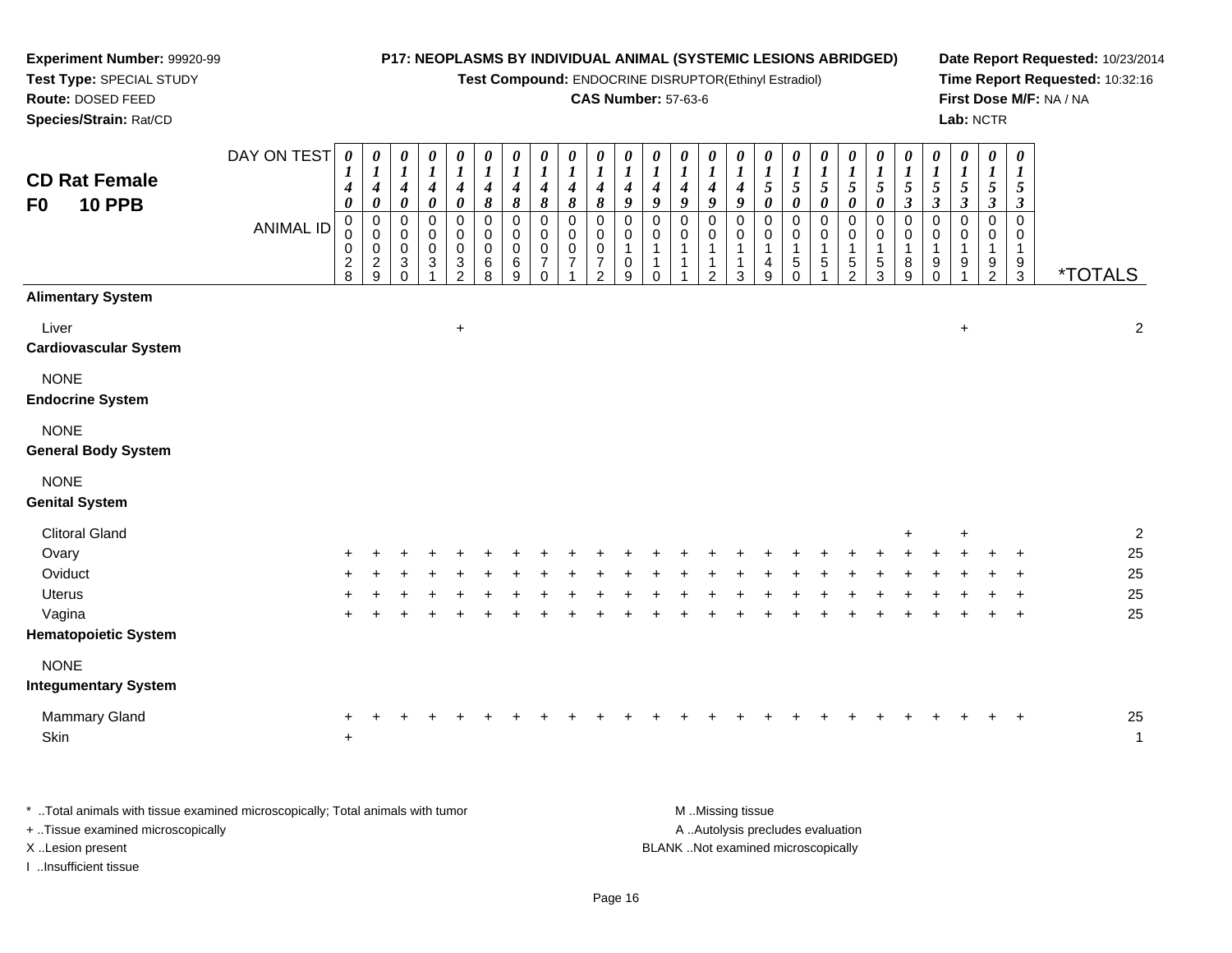**Test Compound:** ENDOCRINE DISRUPTOR(Ethinyl Estradiol)

#### **CAS Number:** 57-63-6

**Date Report Requested:** 10/23/2014**Time Report Requested:** 10:32:16**First Dose M/F:** NA / NA**Lab:** NCTR

**Route:** DOSED FEED **Species/Strain:** Rat/CDDAY ON TEST *0 10 10 10 10 10 1*

# **CD Rat FemaleF0**

**Experiment Number:** 99920-99**Test Type:** SPECIAL STUDY

| <b>CD Rat Female</b><br><b>10 PPB</b><br>F <sub>0</sub> | DAY ON TEST<br><b>ANIMAL ID</b> | 0<br>$\boldsymbol{l}$<br>$\boldsymbol{4}$<br>$\boldsymbol{\theta}$<br>0<br>0<br>$\pmb{0}$<br>$\frac{2}{8}$ | 0<br>$\mathbf{I}$<br>4<br>0<br>0<br>$\pmb{0}$<br>$\mathbf 0$<br>$\boldsymbol{2}$<br>9 | 0<br>$\boldsymbol{l}$<br>4<br>0<br>0<br>$\pmb{0}$<br>$\pmb{0}$<br>3<br>$\Omega$ | $\frac{\theta}{I}$<br>$\boldsymbol{4}$<br>$\boldsymbol{\theta}$<br>0<br>$\mathbf 0$<br>0<br>3 | 0<br>$\boldsymbol{l}$<br>4<br>0<br>0<br>$\pmb{0}$<br>0<br>$\sqrt{3}$<br>$\mathcal{P}$ | 0<br>$\boldsymbol{l}$<br>4<br>8<br>0<br>0<br>$\,0\,$<br>6<br>8 | 0<br>$\boldsymbol{l}$<br>$\boldsymbol{4}$<br>8<br>0<br>$\pmb{0}$<br>$\pmb{0}$<br>6<br>9 | 0<br>$\boldsymbol{l}$<br>4<br>8<br>0<br>$\pmb{0}$<br>0<br>$\overline{7}$<br>$\Omega$ | 0<br>$\boldsymbol{l}$<br>8<br>0<br>0 | 0<br>4<br>8<br>0<br>$\mathbf 0$<br>◠ | 0<br>$\boldsymbol{l}$<br>$\boldsymbol{4}$<br>9<br>0<br>0<br>0<br>9 | 0<br>$\boldsymbol{l}$<br>4<br>9<br>0<br>0<br>0 | 0<br>$\boldsymbol{l}$<br>4<br>9<br>0<br>$\mathbf 0$<br>$\mathbf{1}$ | 0<br>$\boldsymbol{l}$<br>4<br>9<br>0<br>$\pmb{0}$<br>ົ | 0<br>4<br>9<br>0<br>0<br>3 | 0<br>$\boldsymbol{l}$<br>$\sqrt{5}$<br>0<br>0<br>0<br>4<br>9 | $\boldsymbol{\theta}$<br>$\boldsymbol{I}$<br>$\mathfrak{s}$<br>0<br>0<br>0<br>1<br>5 | 0<br>$\boldsymbol{l}$<br>5<br>0<br>0<br>5 | 0<br>$\boldsymbol{l}$<br>$\mathfrak{s}$<br>0<br>0<br>0<br>$\overline{A}$<br>$\sqrt{5}$<br>$\mathcal{P}$ | 0<br>$\boldsymbol{l}$<br>5<br>0<br>0<br>0<br>5<br>3 | 0<br>$\boldsymbol{l}$<br>$\sqrt{5}$<br>$\boldsymbol{\beta}$<br>0<br>0<br>8<br>9 | 0<br>$\boldsymbol{l}$<br>5<br>$\boldsymbol{\beta}$<br>0<br>0<br>9<br>$\Omega$ | 0<br>$\boldsymbol{l}$<br>5<br>$\boldsymbol{\beta}$<br>0<br>9 | 0<br>$\boldsymbol{l}$<br>5<br>$\boldsymbol{\beta}$<br>0<br>9<br>$\overline{2}$ | 0<br>$\boldsymbol{l}$<br>5<br>$\boldsymbol{\beta}$<br>$\pmb{0}$<br>0<br>$\frac{9}{3}$ | <i><b>*TOTALS</b></i> |
|---------------------------------------------------------|---------------------------------|------------------------------------------------------------------------------------------------------------|---------------------------------------------------------------------------------------|---------------------------------------------------------------------------------|-----------------------------------------------------------------------------------------------|---------------------------------------------------------------------------------------|----------------------------------------------------------------|-----------------------------------------------------------------------------------------|--------------------------------------------------------------------------------------|--------------------------------------|--------------------------------------|--------------------------------------------------------------------|------------------------------------------------|---------------------------------------------------------------------|--------------------------------------------------------|----------------------------|--------------------------------------------------------------|--------------------------------------------------------------------------------------|-------------------------------------------|---------------------------------------------------------------------------------------------------------|-----------------------------------------------------|---------------------------------------------------------------------------------|-------------------------------------------------------------------------------|--------------------------------------------------------------|--------------------------------------------------------------------------------|---------------------------------------------------------------------------------------|-----------------------|
| <b>Musculoskeletal System</b>                           |                                 |                                                                                                            |                                                                                       |                                                                                 |                                                                                               |                                                                                       |                                                                |                                                                                         |                                                                                      |                                      |                                      |                                                                    |                                                |                                                                     |                                                        |                            |                                                              |                                                                                      |                                           |                                                                                                         |                                                     |                                                                                 |                                                                               |                                                              |                                                                                |                                                                                       |                       |
| <b>NONE</b>                                             |                                 |                                                                                                            |                                                                                       |                                                                                 |                                                                                               |                                                                                       |                                                                |                                                                                         |                                                                                      |                                      |                                      |                                                                    |                                                |                                                                     |                                                        |                            |                                                              |                                                                                      |                                           |                                                                                                         |                                                     |                                                                                 |                                                                               |                                                              |                                                                                |                                                                                       |                       |
| <b>Nervous System</b>                                   |                                 |                                                                                                            |                                                                                       |                                                                                 |                                                                                               |                                                                                       |                                                                |                                                                                         |                                                                                      |                                      |                                      |                                                                    |                                                |                                                                     |                                                        |                            |                                                              |                                                                                      |                                           |                                                                                                         |                                                     |                                                                                 |                                                                               |                                                              |                                                                                |                                                                                       |                       |
| <b>NONE</b><br><b>Respiratory System</b>                |                                 |                                                                                                            |                                                                                       |                                                                                 |                                                                                               |                                                                                       |                                                                |                                                                                         |                                                                                      |                                      |                                      |                                                                    |                                                |                                                                     |                                                        |                            |                                                              |                                                                                      |                                           |                                                                                                         |                                                     |                                                                                 |                                                                               |                                                              |                                                                                |                                                                                       |                       |
| <b>NONE</b><br><b>Special Senses System</b>             |                                 |                                                                                                            |                                                                                       |                                                                                 |                                                                                               |                                                                                       |                                                                |                                                                                         |                                                                                      |                                      |                                      |                                                                    |                                                |                                                                     |                                                        |                            |                                                              |                                                                                      |                                           |                                                                                                         |                                                     |                                                                                 |                                                                               |                                                              |                                                                                |                                                                                       |                       |
| <b>NONE</b><br><b>Urinary System</b>                    |                                 |                                                                                                            |                                                                                       |                                                                                 |                                                                                               |                                                                                       |                                                                |                                                                                         |                                                                                      |                                      |                                      |                                                                    |                                                |                                                                     |                                                        |                            |                                                              |                                                                                      |                                           |                                                                                                         |                                                     |                                                                                 |                                                                               |                                                              |                                                                                |                                                                                       |                       |
| Kidney<br><b>SYSTEMIC LESIONS</b>                       |                                 | $\ddot{}$                                                                                                  |                                                                                       |                                                                                 |                                                                                               |                                                                                       |                                                                |                                                                                         |                                                                                      |                                      |                                      |                                                                    |                                                |                                                                     |                                                        |                            |                                                              |                                                                                      |                                           |                                                                                                         |                                                     |                                                                                 |                                                                               |                                                              |                                                                                | $\overline{+}$                                                                        | 25                    |
| Multiple Organ                                          |                                 | $\ddot{}$                                                                                                  |                                                                                       |                                                                                 |                                                                                               |                                                                                       |                                                                |                                                                                         |                                                                                      |                                      |                                      |                                                                    |                                                |                                                                     |                                                        |                            |                                                              |                                                                                      |                                           |                                                                                                         |                                                     |                                                                                 |                                                                               |                                                              |                                                                                | $\overline{ }$                                                                        | 25                    |

\* ..Total animals with tissue examined microscopically; Total animals with tumor **M** ...Missing tissue M ...Missing tissue + ..Tissue examined microscopically X ..Lesion present BLANK ..Not examined microscopically

I ..Insufficient tissue

A .. Autolysis precludes evaluation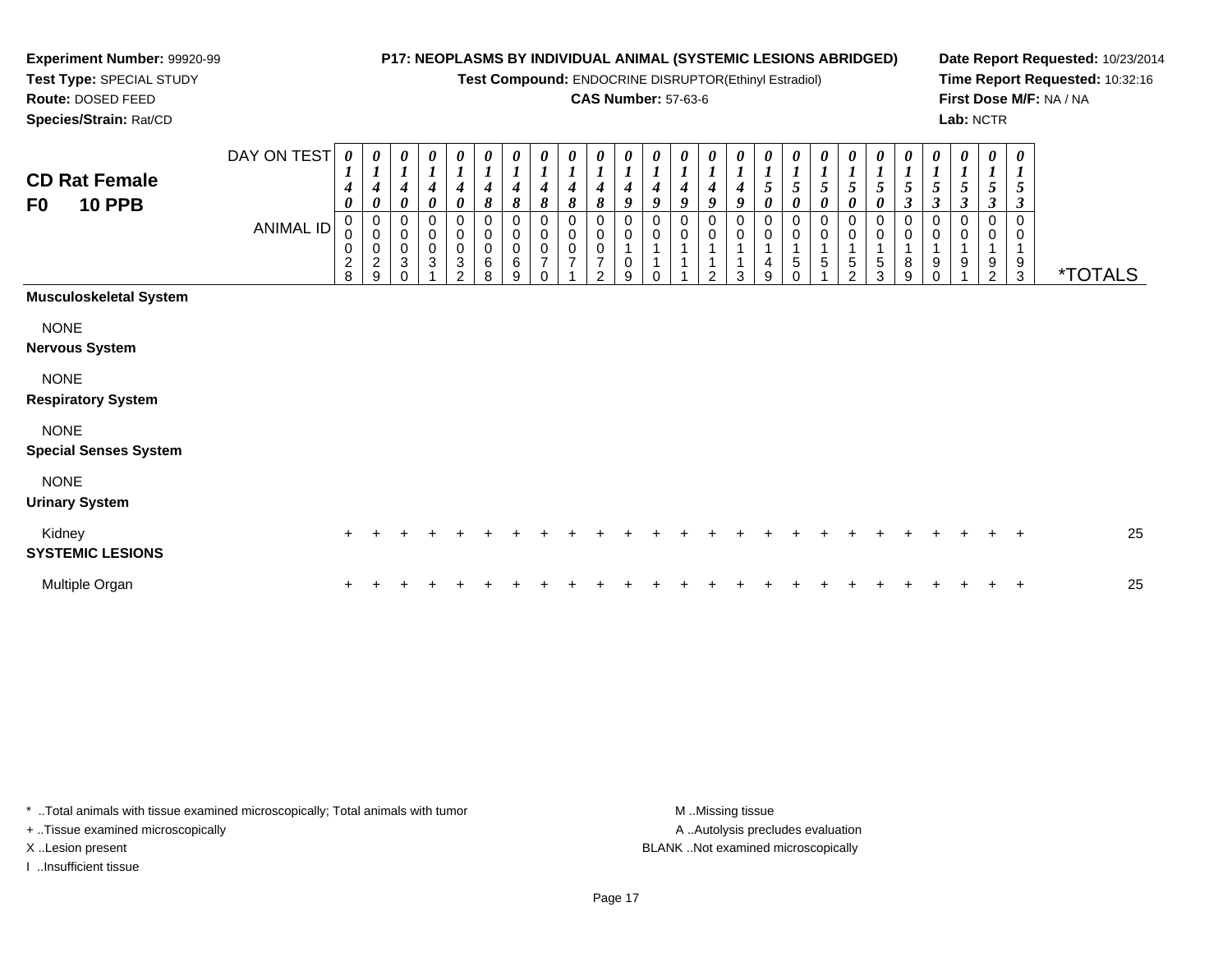**Test Compound:** ENDOCRINE DISRUPTOR(Ethinyl Estradiol)

#### **CAS Number:** 57-63-6

**Date Report Requested:** 10/23/2014**Time Report Requested:** 10:32:16**First Dose M/F:** NA / NA**Lab:** NCTR

| <b>CD Rat Female</b><br>F0<br><b>50 PPB</b> | DAY ON TEST<br><b>ANIMAL ID</b> | 0<br>4<br>0<br>0<br>0<br>0<br>$_3^3$ | $\boldsymbol{\theta}$<br>$\boldsymbol{l}$<br>$\boldsymbol{4}$<br>$\boldsymbol{\theta}$<br>$\pmb{0}$<br>0<br>0<br>3 | 0<br>$\boldsymbol{l}$<br>$\boldsymbol{4}$<br>$\pmb{\theta}$<br>$\pmb{0}$<br>0<br>0<br>3<br>5 | 0<br>$\boldsymbol{l}$<br>$\boldsymbol{4}$<br>0<br>0<br>0<br>0<br>3<br>6 | 0<br>$\boldsymbol{l}$<br>$\boldsymbol{4}$<br>$\pmb{\theta}$<br>0<br>$\pmb{0}$<br>0<br>$\sqrt{3}$<br>$\overline{7}$ | 0<br>$\boldsymbol{l}$<br>4<br>$\pmb{8}$<br>$\mathbf 0$<br>$\mathbf 0$<br>0<br>$\overline{7}$<br>3 | 0<br>$\boldsymbol{l}$<br>4<br>8<br>0<br>0<br>0<br>$\overline{7}$<br>4 | 0<br>$\boldsymbol{l}$<br>4<br>8<br>0<br>0<br>0<br>7<br>5 | 0<br>$\boldsymbol{l}$<br>4<br>8<br>0<br>0<br>0<br>7<br>6 | 0<br>$\boldsymbol{l}$<br>4<br>8<br>$\Omega$<br>0<br>0<br>7 | $\boldsymbol{\theta}$<br>1<br>4<br>9<br>0<br>0 | 0<br>1<br>4<br>9<br>$\Omega$<br>0<br>5 | 0<br>$\bm{l}$<br>4<br>9<br>$\Omega$<br>$\mathbf 0$<br>1<br>6 | 0<br>$\boldsymbol{l}$<br>4<br>9<br>$\Omega$<br>0<br>1<br>-1<br>$\overline{7}$ | 0<br>$\boldsymbol{l}$<br>4<br>9<br>$\Omega$<br>$\mathbf 0$<br>1<br>1<br>8 | 0<br>$\boldsymbol{l}$<br>5<br>$\pmb{\theta}$<br>0<br>0<br>$\mathbf{1}$<br>$\mathbf 5$<br>$\overline{4}$ | $\boldsymbol{\theta}$<br>$\boldsymbol{l}$<br>$\sqrt{5}$<br>$\boldsymbol{\theta}$<br>$\mathbf 0$<br>0<br>$\mathbf{1}$<br>$\sqrt{5}$<br>5 | 0<br>$\boldsymbol{l}$<br>$\mathfrak{s}$<br>$\pmb{\theta}$<br>0<br>0<br>$\mathbf{1}$<br>5<br>6 | $\boldsymbol{\theta}$<br>$\boldsymbol{l}$<br>5<br>$\pmb{\theta}$<br>0<br>0<br>1<br>$\mathbf 5$ | 0<br>$\boldsymbol{l}$<br>5<br>$\pmb{\theta}$<br>$\mathbf 0$<br>0<br>5<br>8 | 0<br>5<br>$\boldsymbol{\beta}$<br>0<br>0<br>9<br>4 | $\boldsymbol{\theta}$<br>$\boldsymbol{l}$<br>$\mathfrak{s}$<br>$\boldsymbol{\beta}$<br>$\Omega$<br>0<br>9<br>5 | $\boldsymbol{\theta}$<br>$\boldsymbol{l}$<br>5<br>$\boldsymbol{\beta}$<br>$\Omega$<br>$\mathbf 0$<br>1<br>9<br>6 | 0<br>$\boldsymbol{l}$<br>5<br>$\boldsymbol{\beta}$<br>$\mathbf 0$<br>0<br>$\mathbf{1}$<br>9<br>$\overline{ }$ | 0<br>$\boldsymbol{\mathit{1}}$<br>5<br>$\boldsymbol{\beta}$<br>$\Omega$<br>0<br>$\mathbf{1}$<br>$\frac{9}{8}$ | <i><b>*TOTALS</b></i> |
|---------------------------------------------|---------------------------------|--------------------------------------|--------------------------------------------------------------------------------------------------------------------|----------------------------------------------------------------------------------------------|-------------------------------------------------------------------------|--------------------------------------------------------------------------------------------------------------------|---------------------------------------------------------------------------------------------------|-----------------------------------------------------------------------|----------------------------------------------------------|----------------------------------------------------------|------------------------------------------------------------|------------------------------------------------|----------------------------------------|--------------------------------------------------------------|-------------------------------------------------------------------------------|---------------------------------------------------------------------------|---------------------------------------------------------------------------------------------------------|-----------------------------------------------------------------------------------------------------------------------------------------|-----------------------------------------------------------------------------------------------|------------------------------------------------------------------------------------------------|----------------------------------------------------------------------------|----------------------------------------------------|----------------------------------------------------------------------------------------------------------------|------------------------------------------------------------------------------------------------------------------|---------------------------------------------------------------------------------------------------------------|---------------------------------------------------------------------------------------------------------------|-----------------------|
| <b>Alimentary System</b>                    |                                 |                                      |                                                                                                                    |                                                                                              |                                                                         |                                                                                                                    |                                                                                                   |                                                                       |                                                          |                                                          |                                                            |                                                |                                        |                                                              |                                                                               |                                                                           |                                                                                                         |                                                                                                                                         |                                                                                               |                                                                                                |                                                                            |                                                    |                                                                                                                |                                                                                                                  |                                                                                                               |                                                                                                               |                       |
| Liver<br><b>Cardiovascular System</b>       |                                 | $\ddot{}$                            |                                                                                                                    |                                                                                              |                                                                         |                                                                                                                    |                                                                                                   |                                                                       |                                                          |                                                          |                                                            |                                                |                                        |                                                              |                                                                               |                                                                           |                                                                                                         |                                                                                                                                         |                                                                                               |                                                                                                |                                                                            |                                                    |                                                                                                                |                                                                                                                  |                                                                                                               |                                                                                                               | 25                    |
| <b>NONE</b><br><b>Endocrine System</b>      |                                 |                                      |                                                                                                                    |                                                                                              |                                                                         |                                                                                                                    |                                                                                                   |                                                                       |                                                          |                                                          |                                                            |                                                |                                        |                                                              |                                                                               |                                                                           |                                                                                                         |                                                                                                                                         |                                                                                               |                                                                                                |                                                                            |                                                    |                                                                                                                |                                                                                                                  |                                                                                                               |                                                                                                               |                       |
| <b>Adrenal Cortex</b>                       |                                 |                                      |                                                                                                                    |                                                                                              |                                                                         |                                                                                                                    |                                                                                                   |                                                                       |                                                          |                                                          |                                                            |                                                |                                        |                                                              |                                                                               |                                                                           |                                                                                                         |                                                                                                                                         |                                                                                               |                                                                                                |                                                                            |                                                    |                                                                                                                |                                                                                                                  |                                                                                                               |                                                                                                               | 25                    |
| <b>Adrenal Medulla</b>                      |                                 |                                      |                                                                                                                    |                                                                                              |                                                                         |                                                                                                                    |                                                                                                   |                                                                       |                                                          |                                                          |                                                            |                                                |                                        |                                                              |                                                                               |                                                                           |                                                                                                         |                                                                                                                                         |                                                                                               |                                                                                                |                                                                            |                                                    |                                                                                                                |                                                                                                                  |                                                                                                               |                                                                                                               | 25                    |
| <b>Pituitary Gland</b>                      |                                 |                                      |                                                                                                                    |                                                                                              |                                                                         |                                                                                                                    |                                                                                                   |                                                                       |                                                          |                                                          |                                                            |                                                |                                        |                                                              |                                                                               |                                                                           |                                                                                                         |                                                                                                                                         |                                                                                               |                                                                                                |                                                                            |                                                    |                                                                                                                |                                                                                                                  |                                                                                                               |                                                                                                               | 25                    |
| <b>Thyroid Gland</b>                        |                                 | ÷                                    |                                                                                                                    |                                                                                              |                                                                         |                                                                                                                    |                                                                                                   |                                                                       |                                                          |                                                          |                                                            |                                                |                                        |                                                              |                                                                               |                                                                           |                                                                                                         |                                                                                                                                         |                                                                                               |                                                                                                |                                                                            |                                                    |                                                                                                                |                                                                                                                  |                                                                                                               |                                                                                                               | 25                    |
| <b>General Body System</b>                  |                                 |                                      |                                                                                                                    |                                                                                              |                                                                         |                                                                                                                    |                                                                                                   |                                                                       |                                                          |                                                          |                                                            |                                                |                                        |                                                              |                                                                               |                                                                           |                                                                                                         |                                                                                                                                         |                                                                                               |                                                                                                |                                                                            |                                                    |                                                                                                                |                                                                                                                  |                                                                                                               |                                                                                                               |                       |
| <b>NONE</b><br><b>Genital System</b>        |                                 |                                      |                                                                                                                    |                                                                                              |                                                                         |                                                                                                                    |                                                                                                   |                                                                       |                                                          |                                                          |                                                            |                                                |                                        |                                                              |                                                                               |                                                                           |                                                                                                         |                                                                                                                                         |                                                                                               |                                                                                                |                                                                            |                                                    |                                                                                                                |                                                                                                                  |                                                                                                               |                                                                                                               |                       |
| Ovary                                       |                                 |                                      |                                                                                                                    |                                                                                              |                                                                         |                                                                                                                    |                                                                                                   |                                                                       |                                                          |                                                          |                                                            |                                                |                                        |                                                              |                                                                               |                                                                           |                                                                                                         |                                                                                                                                         |                                                                                               |                                                                                                |                                                                            |                                                    |                                                                                                                |                                                                                                                  |                                                                                                               |                                                                                                               | 25                    |
| Oviduct                                     |                                 |                                      |                                                                                                                    |                                                                                              |                                                                         |                                                                                                                    |                                                                                                   |                                                                       |                                                          |                                                          |                                                            |                                                |                                        |                                                              |                                                                               |                                                                           |                                                                                                         |                                                                                                                                         |                                                                                               |                                                                                                |                                                                            |                                                    |                                                                                                                |                                                                                                                  |                                                                                                               |                                                                                                               | 25                    |
| <b>Uterus</b>                               |                                 |                                      |                                                                                                                    |                                                                                              |                                                                         |                                                                                                                    |                                                                                                   |                                                                       |                                                          |                                                          |                                                            |                                                |                                        |                                                              |                                                                               |                                                                           |                                                                                                         |                                                                                                                                         |                                                                                               |                                                                                                |                                                                            |                                                    |                                                                                                                |                                                                                                                  |                                                                                                               |                                                                                                               | 25                    |
| Vagina                                      |                                 | $\pm$                                |                                                                                                                    |                                                                                              |                                                                         |                                                                                                                    |                                                                                                   |                                                                       |                                                          |                                                          |                                                            |                                                |                                        |                                                              |                                                                               |                                                                           |                                                                                                         |                                                                                                                                         |                                                                                               |                                                                                                |                                                                            |                                                    |                                                                                                                |                                                                                                                  |                                                                                                               | $\ddot{}$                                                                                                     | 25                    |
| <b>Hematopoietic System</b>                 |                                 |                                      |                                                                                                                    |                                                                                              |                                                                         |                                                                                                                    |                                                                                                   |                                                                       |                                                          |                                                          |                                                            |                                                |                                        |                                                              |                                                                               |                                                                           |                                                                                                         |                                                                                                                                         |                                                                                               |                                                                                                |                                                                            |                                                    |                                                                                                                |                                                                                                                  |                                                                                                               |                                                                                                               |                       |
| <b>Bone Marrow</b>                          |                                 | +                                    |                                                                                                                    |                                                                                              |                                                                         |                                                                                                                    |                                                                                                   |                                                                       |                                                          |                                                          |                                                            |                                                |                                        |                                                              |                                                                               |                                                                           |                                                                                                         |                                                                                                                                         |                                                                                               |                                                                                                |                                                                            |                                                    |                                                                                                                |                                                                                                                  |                                                                                                               |                                                                                                               | 25                    |
|                                             |                                 |                                      |                                                                                                                    |                                                                                              |                                                                         |                                                                                                                    |                                                                                                   |                                                                       |                                                          |                                                          |                                                            |                                                |                                        |                                                              |                                                                               |                                                                           |                                                                                                         |                                                                                                                                         |                                                                                               |                                                                                                |                                                                            |                                                    |                                                                                                                |                                                                                                                  |                                                                                                               |                                                                                                               |                       |

\* ..Total animals with tissue examined microscopically; Total animals with tumor **M** ...Missing tissue M ...Missing tissue A ..Autolysis precludes evaluation + ..Tissue examined microscopically X ..Lesion present BLANK ..Not examined microscopicallyI ..Insufficient tissue

**Experiment Number:** 99920-99**Test Type:** SPECIAL STUDY**Route:** DOSED FEED**Species/Strain:** Rat/CD

Spleen

n  $+$ 

<sup>+</sup> <sup>+</sup> <sup>+</sup> <sup>+</sup> <sup>+</sup> <sup>+</sup> <sup>+</sup> <sup>+</sup> <sup>+</sup> <sup>+</sup> <sup>+</sup> <sup>+</sup> <sup>+</sup> <sup>+</sup> <sup>+</sup> <sup>+</sup> <sup>+</sup> <sup>+</sup> <sup>+</sup> <sup>+</sup> <sup>+</sup> <sup>+</sup> <sup>+</sup> <sup>+</sup> <sup>25</sup>